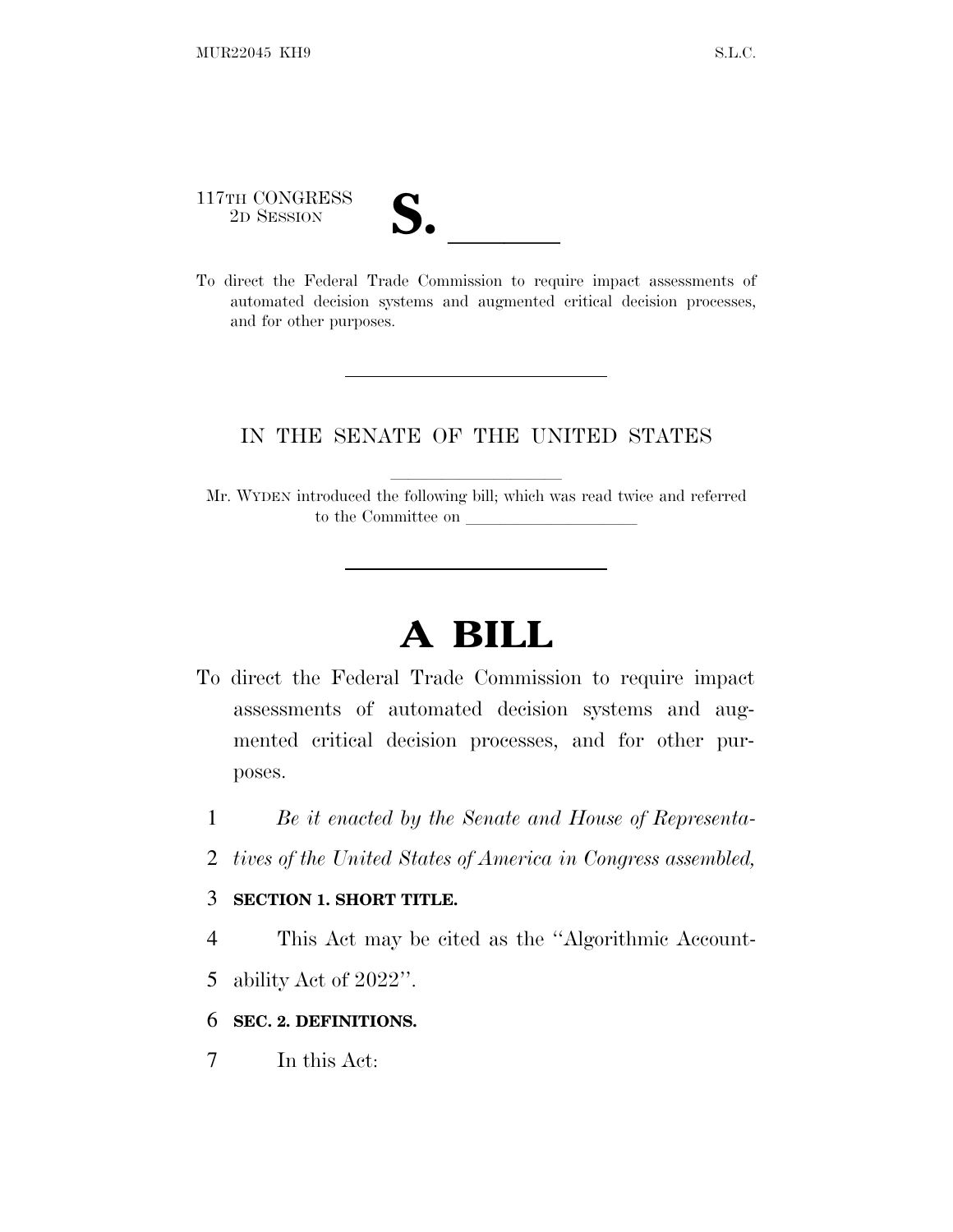(1) AUGMENTED CRITICAL DECISION PROC- ESS.—The term ''augmented critical decision proc- ess'' means a process, procedure, or other activity that employs an automated decision system to make a critical decision.

 (2) AUTOMATED DECISION SYSTEM.—The term ''automated decision system'' means any system, software, or process (including one derived from ma- chine learning, statistics, or other data processing or artificial intelligence techniques and excluding pas- sive computing infrastructure) that uses computa- tion, the result of which serves as a basis for a deci-sion or judgment.

 (3) BIOMETRICS.—The term ''biometrics'' means any information that represents a biological, physiological, or behavioral attribute or feature of a consumer.

 (4) CHAIR.—The term ''Chair'' means the Chair of the Commission.

 (5) COMMISSION.—The term ''Commission'' means the Federal Trade Commission.

 (6) CONSUMER.—The term ''consumer'' means an individual.

(7) COVERED ENTITY.—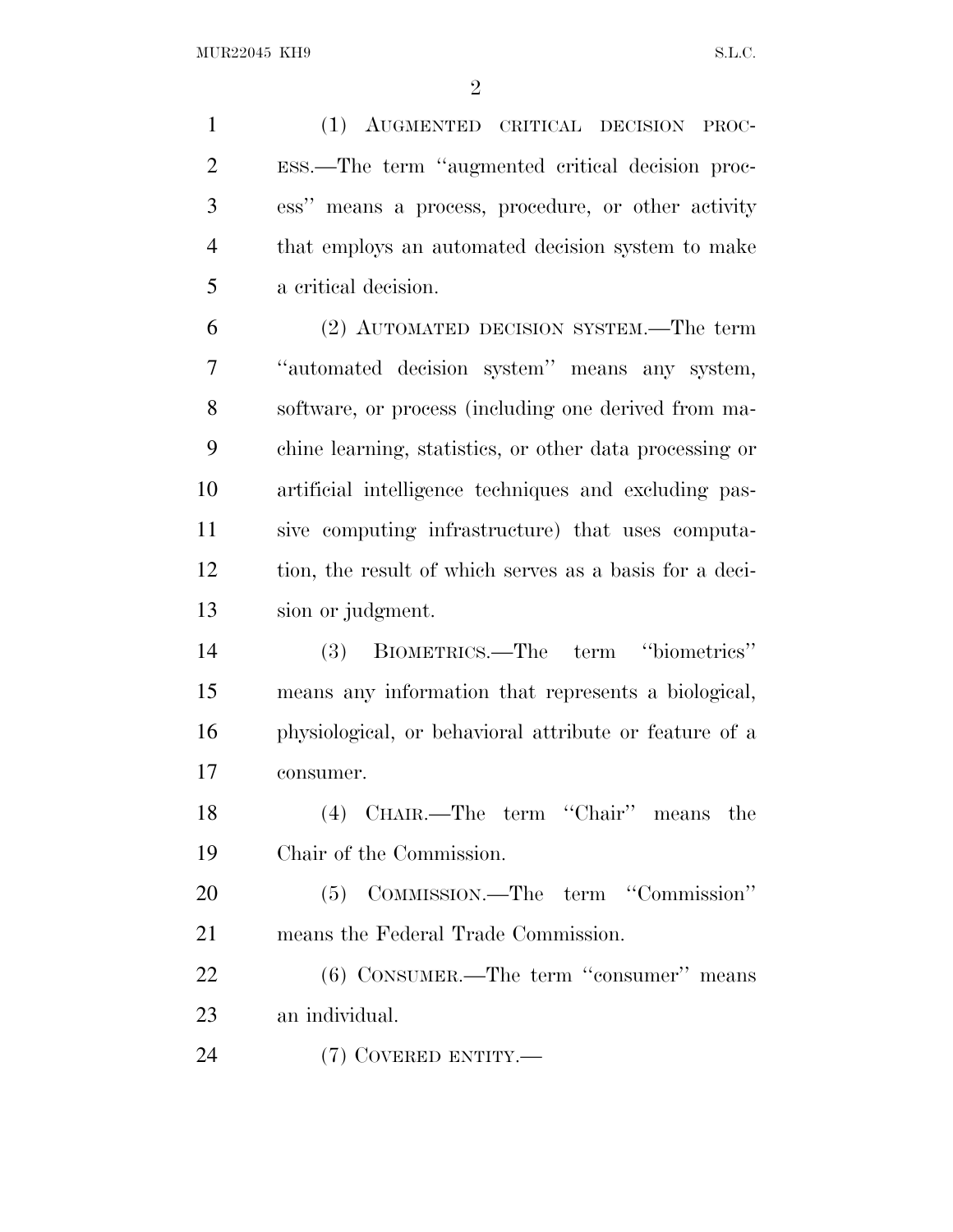| $\mathbf{1}$   | (A) IN GENERAL.—The term "covered en-                     |
|----------------|-----------------------------------------------------------|
| $\overline{2}$ | tity" means any person, partnership, or cor-              |
| 3              | poration over which the Commission has juris-             |
| $\overline{4}$ | diction under section $5(a)(2)$ of the Federal            |
| 5              | Trade Commission Act $(15 \text{ U.S.C. } 45(a)(2))$ —    |
| 6              | (i) that deploys any augmented crit-                      |
| $\overline{7}$ | ical decision process; and                                |
| 8              | (I) had greater than $$50,000,000$                        |
| 9              | in average annual gross receipts or is                    |
| 10             | deemed to have greater than                               |
| 11             | $$250,000,000$ in equity value for the                    |
| 12             | 3-taxable-year period (or for the pe-                     |
| 13             | riod during which the person, partner-                    |
| 14             | ship, or corporation has been in exist-                   |
| 15             | ence, if such period is less than 3                       |
| 16             | years) preceding the most recent fiscal                   |
| 17             | year, as determined in accordance                         |
| 18             | with paragraphs $(2)$ and $(3)$ of section                |
| 19             | $448(e)$ of the Internal Revenue Code                     |
| 20             | of 1986;                                                  |
| 21             | (II) possesses, manages, modi-                            |
| 22             | fies, handles, analyzes, controls, or                     |
| 23             | otherwise uses identifying information                    |
| 24             | than $1,000,000$<br>about<br>$_{\rm more}$<br>$\rm con$ - |
| 25             | sumers, households, or consumer de-                       |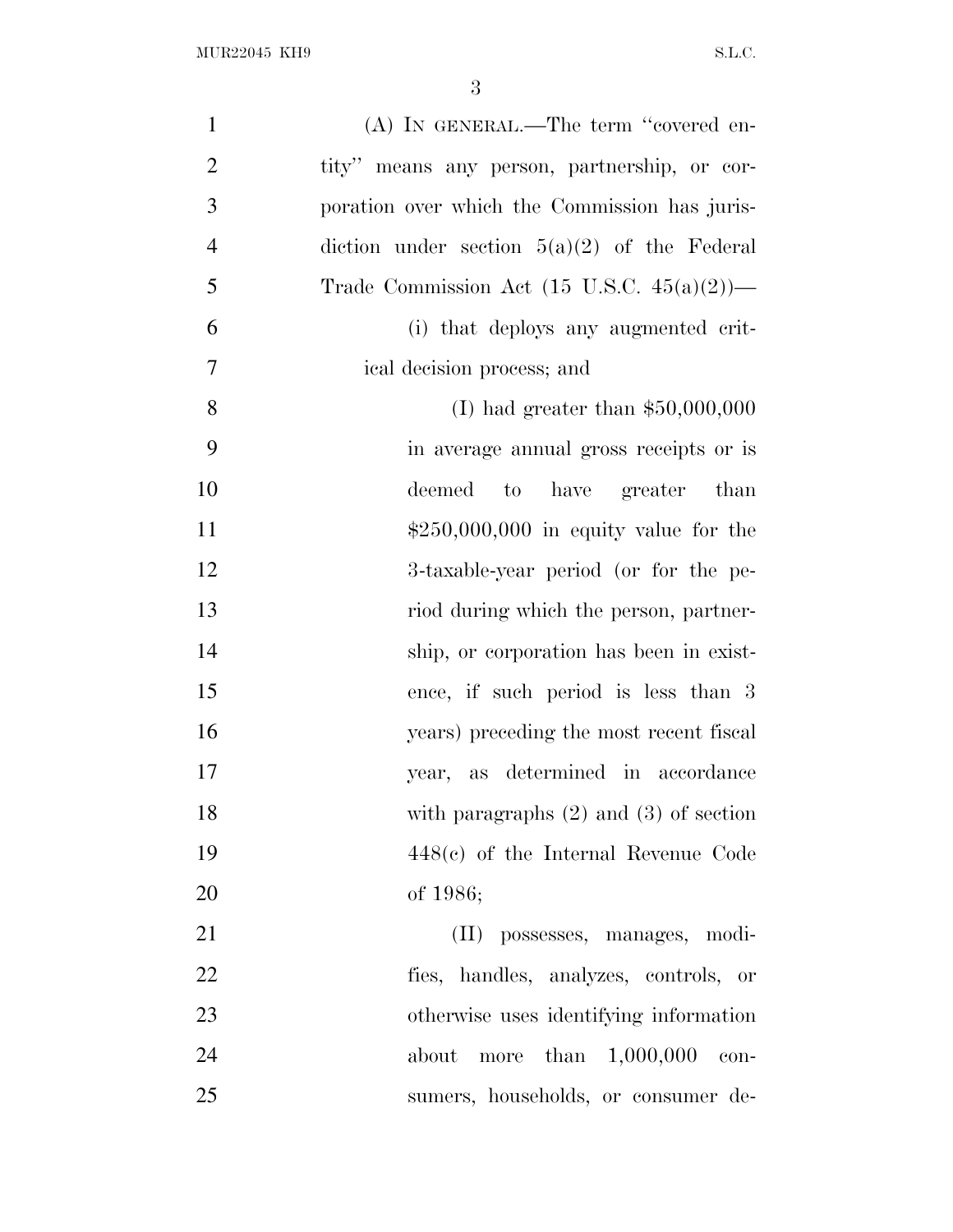| $\mathbf{1}$   | vices for the purpose of developing or   |
|----------------|------------------------------------------|
| $\overline{2}$ | deploying any automated decision sys-    |
| 3              | tem or augmented critical decision       |
| $\overline{4}$ | process; or                              |
| 5              | (III) is substantially owned, oper-      |
| 6              | ated, or controlled by a person, part-   |
| $\overline{7}$ | nership, or corporation that meets the   |
| 8              | requirements under subclause (I) or      |
| 9              | (II);                                    |
| 10             | $(ii)$ that—                             |
| 11             | (I) had greater than $$5,000,000$        |
| 12             | in average annual gross receipts or is   |
| 13             | deemed<br>to have greater than           |
| 14             | $$25,000,000$ in equity value for the 3- |
| 15             | taxable-year period (or for the period   |
| 16             | during which the person, partnership,    |
| 17             | or corporation has been in existence,    |
| 18             | if such period is less than 3 years)     |
| 19             | preceding the most recent fiscal year,   |
| 20             | determined in accordance<br>with<br>as   |
| 21             | paragraphs $(2)$ and $(3)$ of section    |
| 22             | $448(e)$ of the Internal Revenue Code    |
| 23             | of $1986$ ; and                          |
| 24             | (II) deploys any automated deci-         |
| 25             | sion system that is developed for im-    |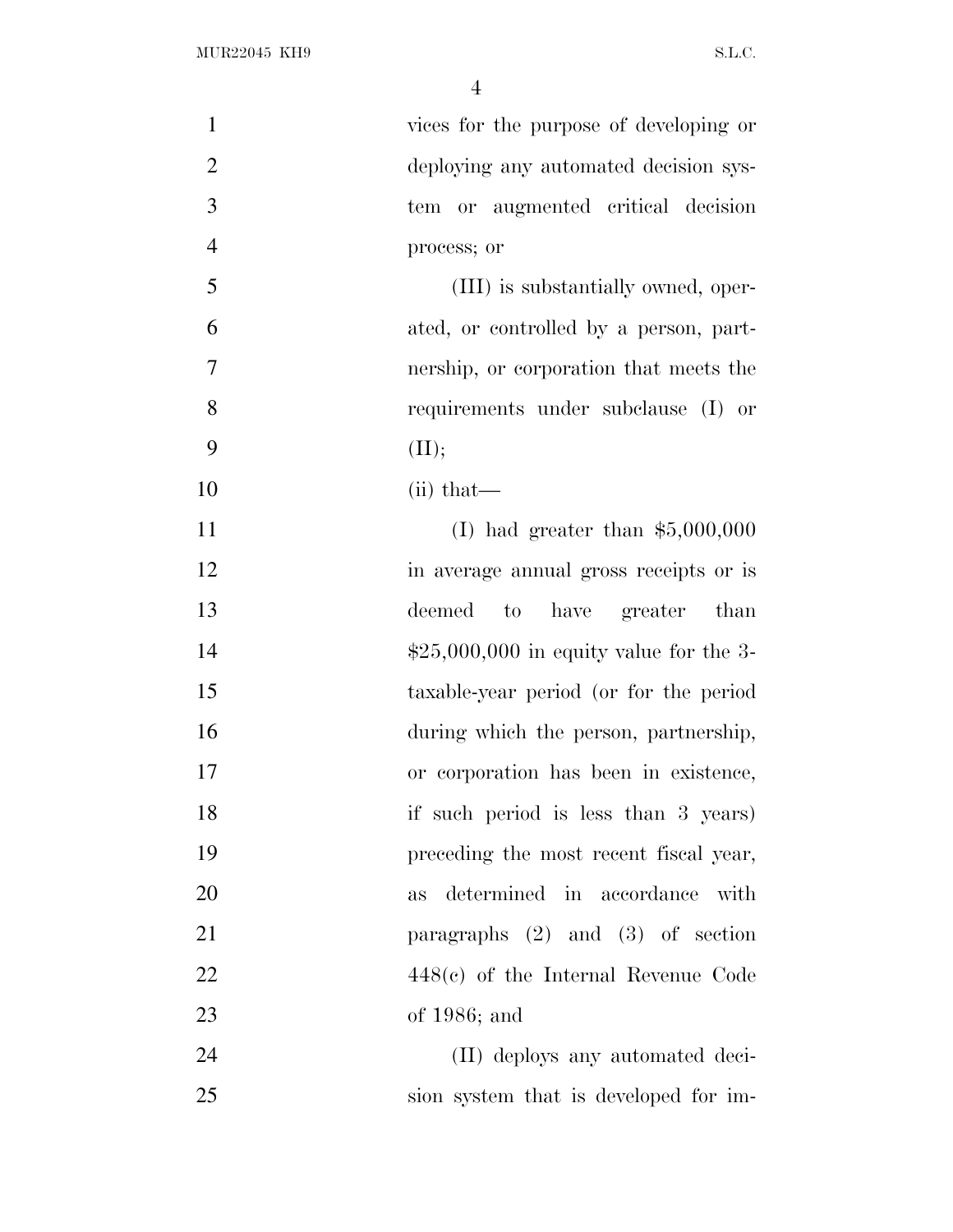| $\mathbf{1}$   | plementation or use, or that the per-                 |
|----------------|-------------------------------------------------------|
| $\overline{2}$ | son, partnership, or corporation rea-                 |
| 3              | sonably expects to be implemented or                  |
| $\overline{4}$ | used, in an augmented critical deci-                  |
| 5              | sion process by any person, partner-                  |
| 6              | ship, or corporation if such person,                  |
| $\tau$         | partnership, or corporation meets the                 |
| 8              | requirements described in clause (i);                 |
| 9              | <b>or</b>                                             |
| 10             | (iii) that met the criteria described in              |
| 11             | clause (i) or (ii) within the previous 3              |
| 12             | years.                                                |
| 13             | (B) INFLATION ADJUSTMENT.-For pur-                    |
| 14             | poses of applying this paragraph in any fiscal        |
| 15             | year after the first fiscal year that begins on or    |
| 16             | after the date of enactment of this Act, each of      |
| 17             | the dollar amounts specified in subparagraph          |
| 18             | (A) shall be increased by the percentage in-          |
| 19             | crease (if any) in the consumer price index for       |
| 20             | all urban consumers (U.S. city average) from          |
| 21             | such first fiscal year that begins after such date    |
| 22             | of enactment to the fiscal year involved.             |
| 23             | (8) CRITICAL DECISION.—The term "critical             |
| 24             | decision" means a decision or judgment that has any   |
| 25             | legal, material, or similarly significant effect on a |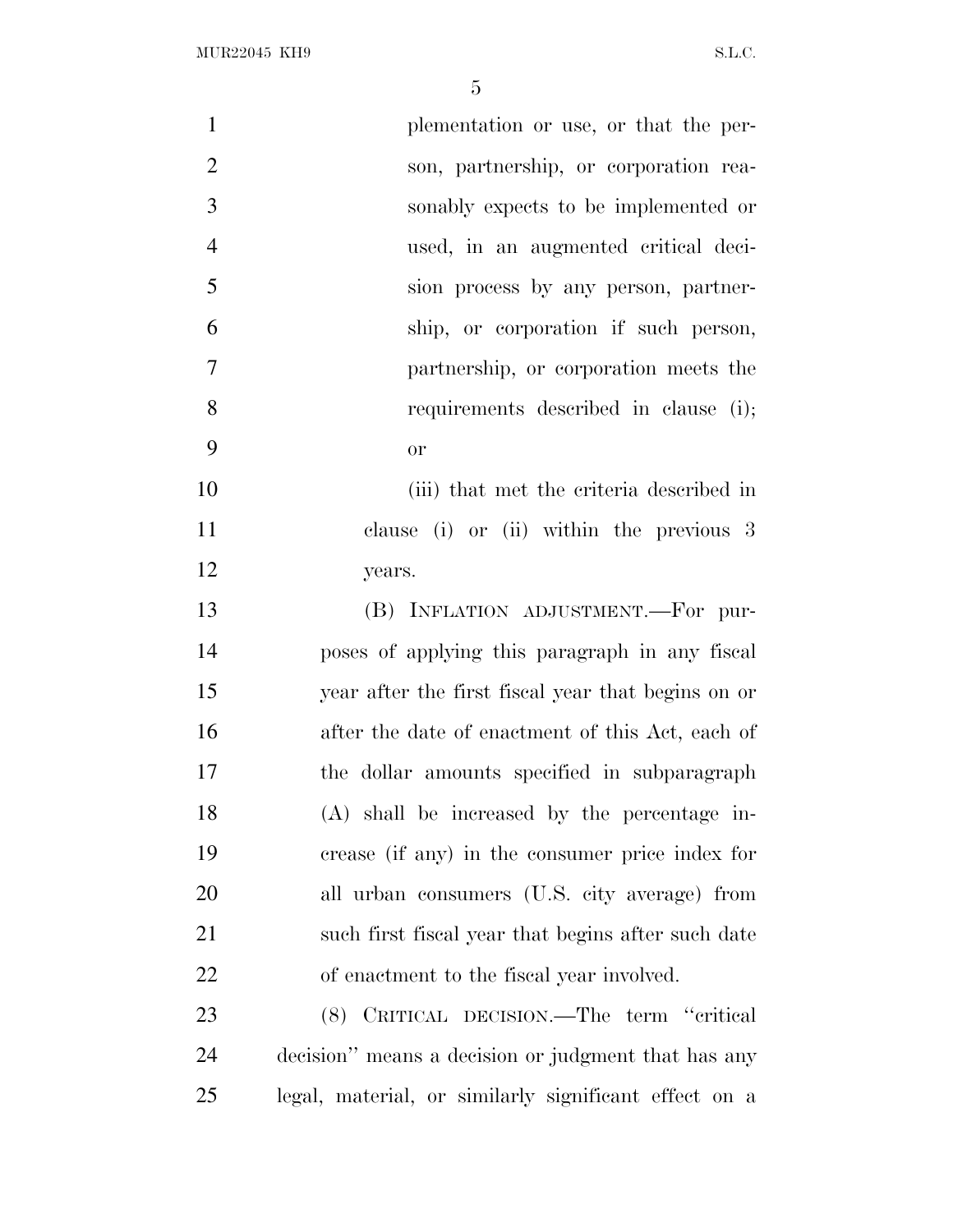| $\mathbf{1}$   | consumer's life relating to access to or the cost,  |
|----------------|-----------------------------------------------------|
| $\overline{2}$ | terms, or availability of—                          |
| 3              | (A) education and vocational training, in-          |
| $\overline{4}$ | cluding assessment, accreditation, or certifi-      |
| 5              | cation;                                             |
| 6              | (B) employment, workers management, or              |
| 7              | self-employment;                                    |
| 8              | (C) essential utilities, such as electricity,       |
| 9              | heat, water, internet or telecommunications ac-     |
| 10             | cess, or transportation;                            |
| 11             | (D) family planning, including adoption             |
| 12             | services or reproductive services;                  |
| 13             | (E) financial services, including any finan-        |
| 14             | cial service provided by a mortgage company,        |
| 15             | mortgage broker, or creditor;                       |
| 16             | $(F)$ healthcare, including<br>mental               |
| 17             | healthcare, dental, or vision;                      |
| 18             | (G) housing or lodging, including any rent-         |
| 19             | al or short-term housing or lodging;                |
| 20             | (H) legal services, including private arbi-         |
| 21             | tration or mediation; or                            |
| 22             | (I) any other service, program, or oppor-           |
| 23             | tunity decisions about which have a comparably      |
| 24             | legal, material, or similarly significant effect on |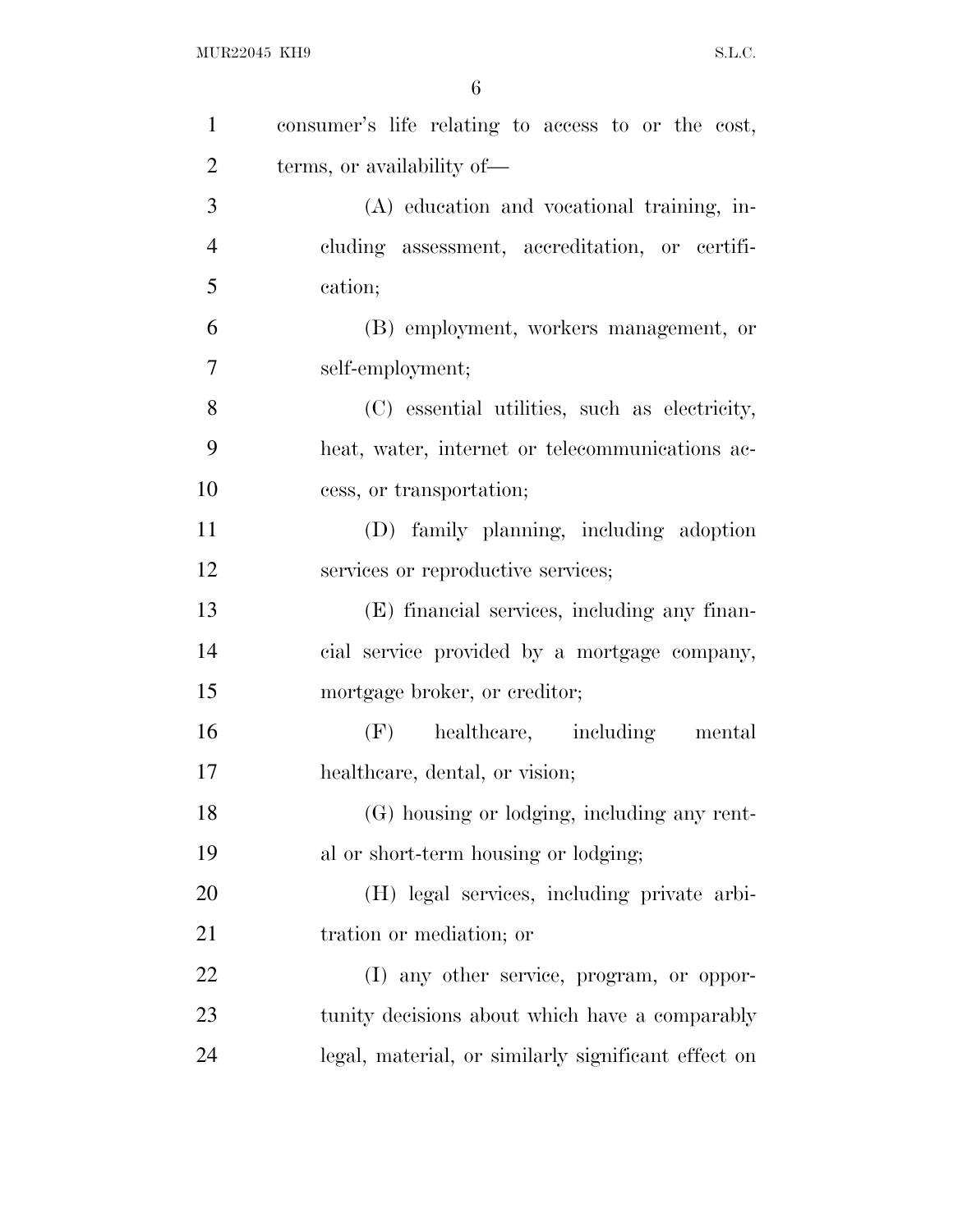| $\mathbf{1}$   | a consumer's life as determined by the Commis-         |
|----------------|--------------------------------------------------------|
| $\overline{2}$ | sion through rulemaking.                               |
| 3              | $(9)$ DEPLOY.—The term "deploy" means to im-           |
| $\overline{4}$ | plement, use, or make available for sale, license, or  |
| 5              | other commercial relationship.                         |
| 6              | $(10)$ DEVELOP.—The term "develop" means to            |
| 7              | design, code, produce, customize, or otherwise create  |
| 8              | or modify.                                             |
| 9              | (11) IDENTIFYING INFORMATION.—The term                 |
| 10             | "identifying information" means any information,       |
| 11             | regardless of how the information is collected, in-    |
| 12             | ferred, predicted, or obtained that identifies or rep- |
| 13             | resents a consumer, household, or consumer device      |
| 14             | through data elements or attributes, such as name,     |
| 15             | postal address, telephone number, biometrics, email    |
| 16             | address, internet protocol address, social security    |
| 17             | number, or any other identifying number, identifier,   |
| 18             | or code.                                               |
| 19             | (12) IMPACT ASSESSMENT.—The term "impact               |
| 20             | assessment" means the ongoing study and evalua-        |
| 21             | tion of an automated decision system or augmented      |
| 22             | critical decision process and its impact on con-       |
| 23             | sumers.                                                |
| 24             | (13) PASSIVE COMPUTING INFRASTRUCTURE.-                |
|                |                                                        |

The term ''passive computing infrastructure'' means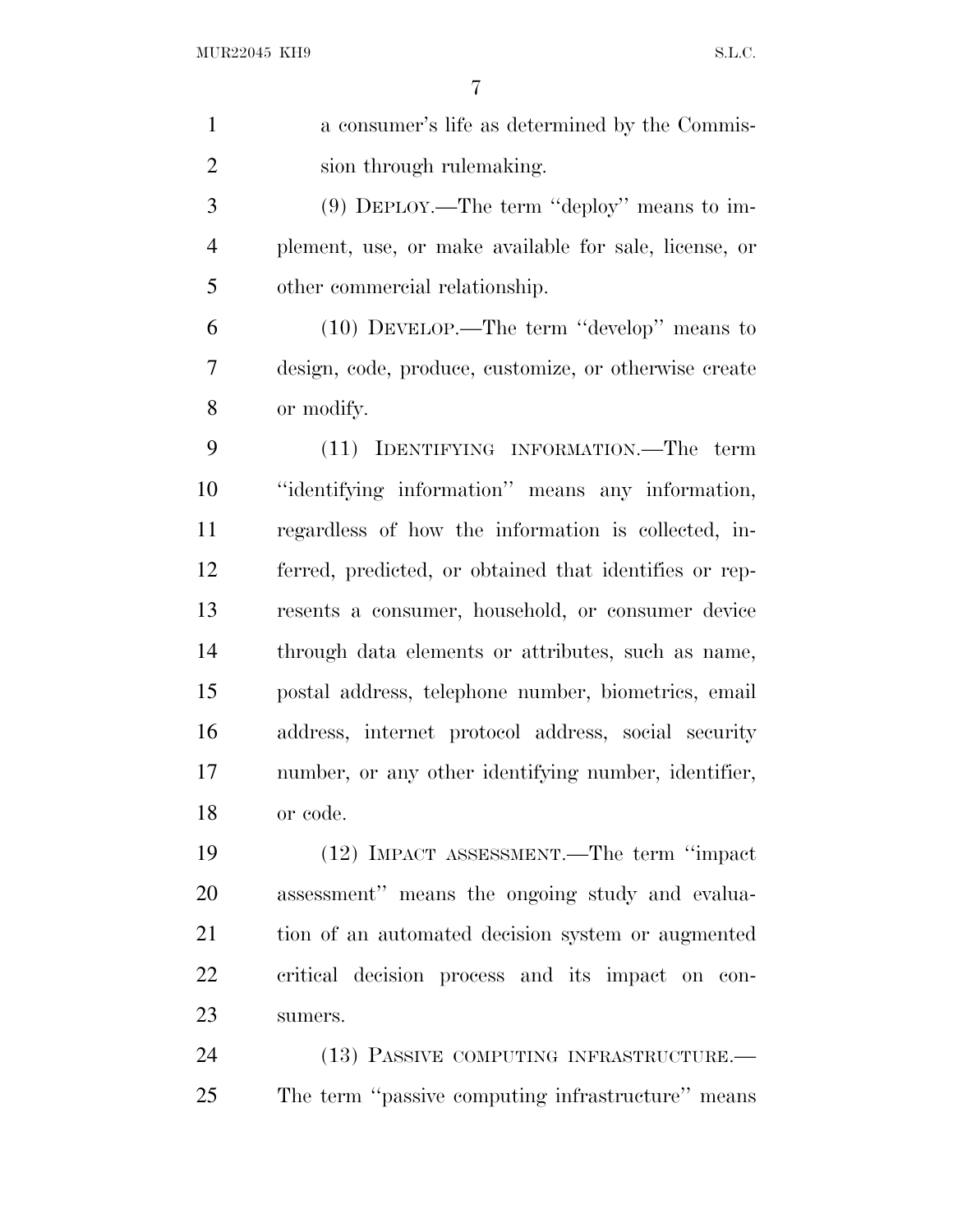| $\mathbf{1}$   | any intermediary technology that does not influence   |
|----------------|-------------------------------------------------------|
| $\overline{2}$ | or determine the outcome of a decision, including—    |
| 3              | $(A)$ web hosting;                                    |
| $\overline{4}$ | (B) domain registration;                              |
| 5              | (C) networking;                                       |
| 6              | (D) eaching;                                          |
| 7              | (E) data storage; or                                  |
| 8              | $(F)$ cybersecurity.                                  |
| 9              | (14) STATE.—The term "State" means each of            |
| 10             | the 50 States, the District of Columbia, and any ter- |
| 11             | ritory or possession of the United States.            |
| 12             | (15) SUMMARY REPORT.—The term "summary                |
| 13             | report" means documentation of a subset of infor-     |
| 14             | mation required to be addressed by the impact as-     |
| 15             | sessment as described in this Act or determined ap-   |
| 16             | propriate by the Commission.                          |
| 17             | (16) THIRD-PARTY DECISION RECIPIENT.—The              |
| 18             | term "third-party decision recipient" means any per-  |
| 19             | son, partnership, or corporation (beyond the con-     |
| 20             | sumer and the covered entity) that receives a copy    |
| 21             | of or has access to the results of any decision or    |
| 22             | judgment that results from a covered entity's deploy- |
| 23             | ment of an automated decision system or augmented     |
| 24             | critical decision process.                            |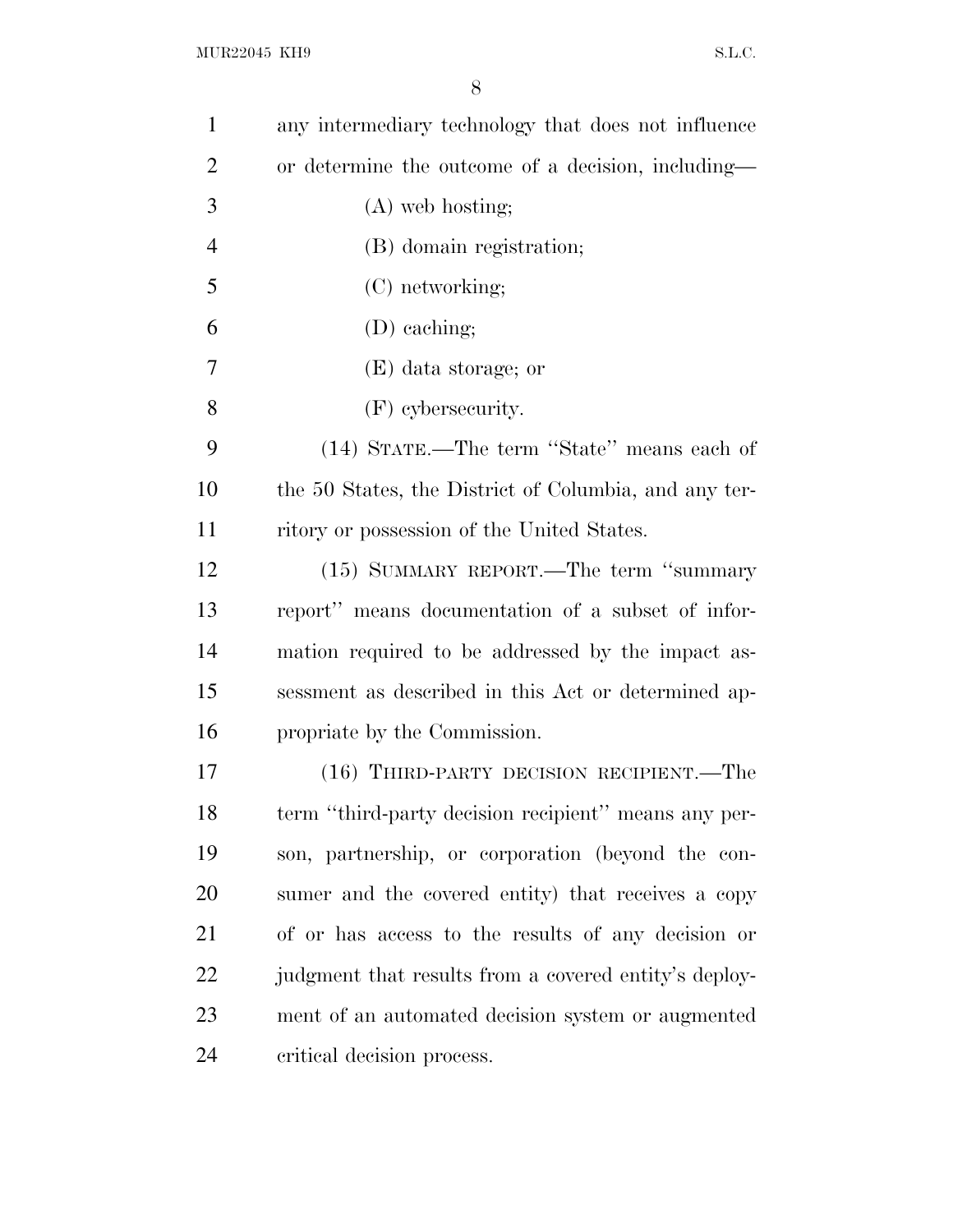| 1              | SEC. 3. ASSESSING THE IMPACT OF AUTOMATED DECISION      |
|----------------|---------------------------------------------------------|
| $\overline{2}$ | SYSTEMS AND AUGMENTED CRITICAL DECI-                    |
| 3              | SION PROCESSES.                                         |
| $\overline{4}$ | (a) ACTS PROHIBITED.—                                   |
| 5              | $(1)$ IN GENERAL.—It is unlawful for—                   |
| 6              | (A) any covered entity to violate a regula-             |
| 7              | tion promulgated under subsection (b); or               |
| 8              | (B) any person to knowingly provide sub-                |
| 9              | stantial assistance to any covered entity in vio-       |
| 10             | lating subsection (b).                                  |
| 11             | (2) PREEMPTION OF PRIVATE CONTRACTS.-It                 |
| 12             | shall be unlawful for any covered entity to commit      |
| 13             | the acts prohibited in paragraph (1), regardless of     |
| 14             | specific agreements between entities or consumers.      |
| 15             | (b) REGULATIONS.—                                       |
| 16             | (1) IN GENERAL.—Subject to paragraph $(2)$ ,            |
| 17             | not later than 2 years after the date of enactment      |
| 18             | of this Act, the Commission shall, in consultation      |
| 19             | with the Director of the National Institute of Stand-   |
| <b>20</b>      | ards and Technology, the Director of the National       |
| 21             | Artificial Intelligence Initiative, the Director of the |
| 22             | Office of Science and Technology Policy, and other      |
| 23             | relevant stakeholders, including standards bodies,      |
| 24             | private industry, academia, technology experts, and     |
| 25             | advocates for civil rights, consumers, and impacted     |
| 26             | communities, promulgate regulations, in accordance      |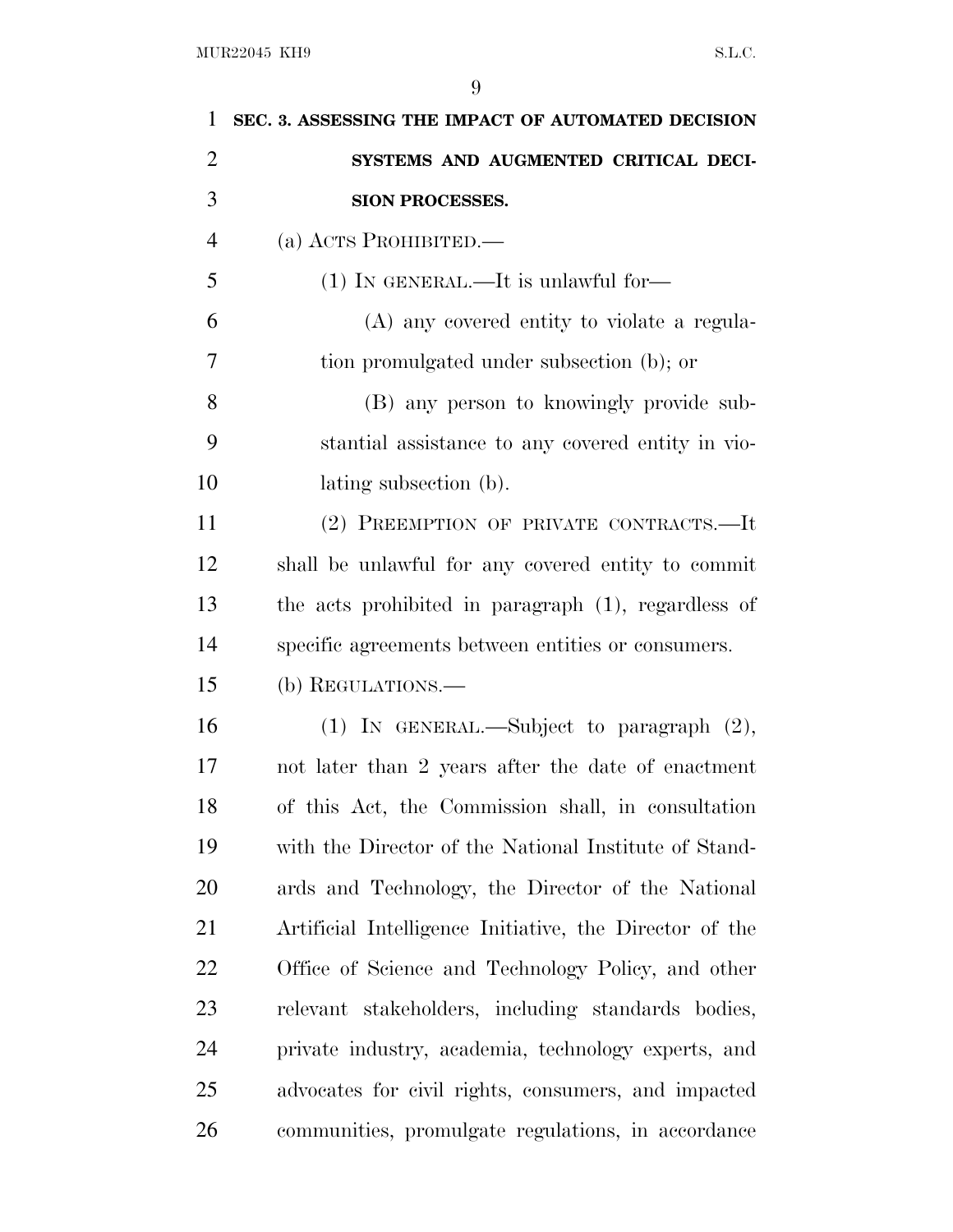| $\mathbf{1}$   | with section 553 of title 5, United States Code,   |
|----------------|----------------------------------------------------|
| $\overline{2}$ | $that-$                                            |
| 3              | (A) require each covered entity to perform         |
| $\overline{4}$ | impact assessment of any-                          |
| 5              | (i) deployed automated decision sys-               |
| 6              | tem that was developed for implementation          |
| $\tau$         | or use, or that the covered entity reason-         |
| 8              | ably expects to be implemented or used, in         |
| 9              | an augmented critical decision process by          |
| 10             | any person, partnership, or corporation            |
| 11             | that meets the requirements described in           |
| 12             | section $2(7)(A)(i)$ ; and                         |
| 13             | (ii) augmented critical decision proc-             |
| 14             | ess, both prior to and after deployment by         |
| 15             | the covered entity;                                |
| 16             | (B) require each covered entity to maintain        |
| 17             | documentation of any impact assessment per-        |
| 18             | formed under subparagraph (A), including the       |
| 19             | applicable information described in section $4(a)$ |
| 20             | for 3 years longer than the duration of time for   |
| 21             | which the automated decision system or aug-        |
| 22             | mented critical decision process is deployed;      |
| 23             | (C) require each person, partnership, or           |
| 24             | corporation that meets the requirements de-        |
| 25             | scribed in section $2(7)(A)(i)$ to disclose their  |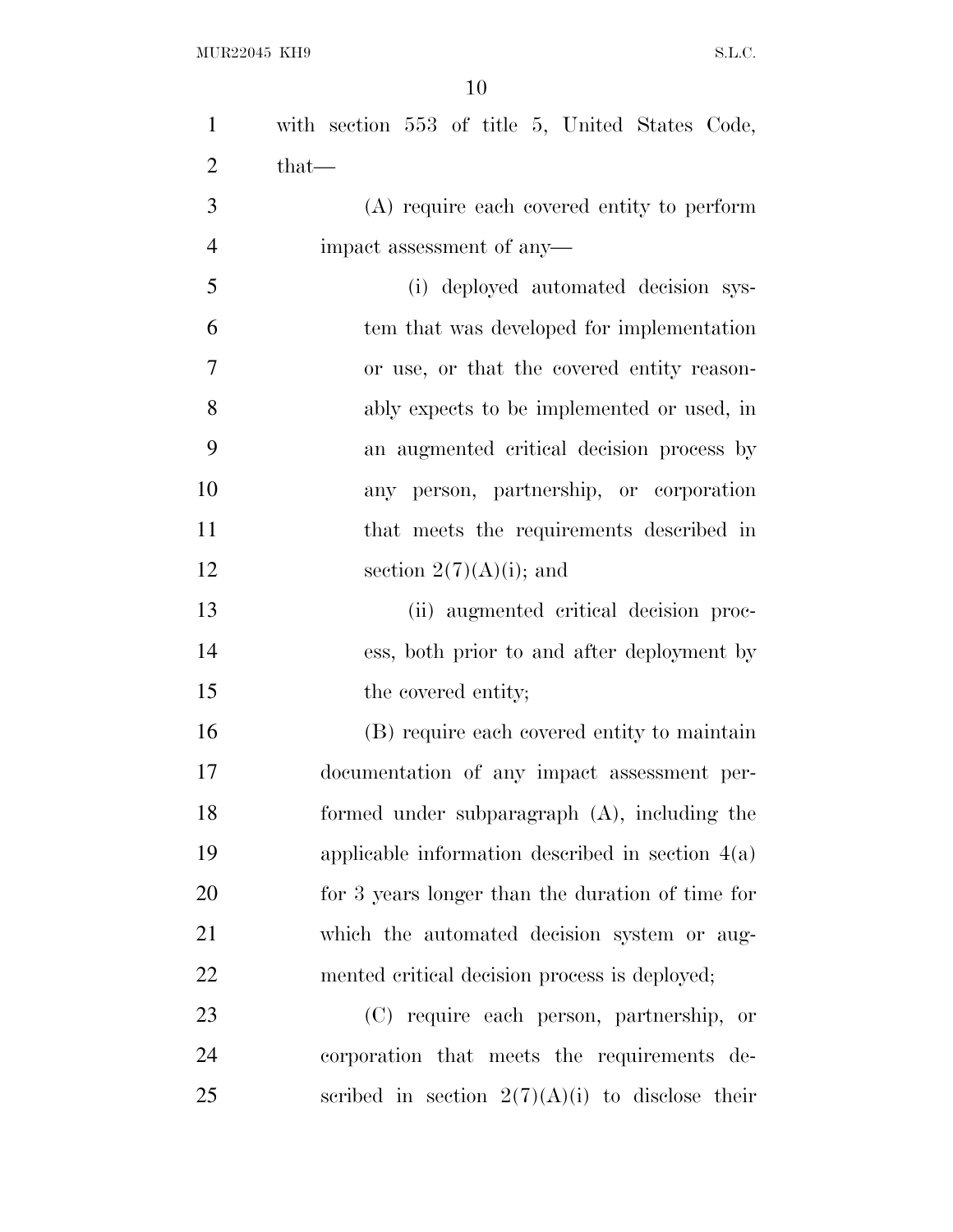status as a covered entity to any person, part- nership, or corporation that sells, licenses, or otherwise provides through a commercial rela- tionship any automated decision system de- ployed by the covered entity in an automated decision system or augmented critical decision process; (D) require each covered entity to submit to the Commission, on an annual basis, a sum- mary report for ongoing impact assessment of any deployed automated decision system or aug- mented critical decision process; (E) require each covered entity to submit an initial summary report to the Commission 15 for any new automated decision system or aug- mented critical decision process prior to its de-17 ployment by the covered entity; (F) allow any person, partnership, or cor- poration over which the Commission has juris- diction under section 5(a)(2) of the Federal 21 Trade Commission Act (15 U.S.C. 45(a)(2)) 22 that deploys any automated decision system or augmented critical decision process, but is not a covered entity, to submit to the Commission a summary report for any impact assessment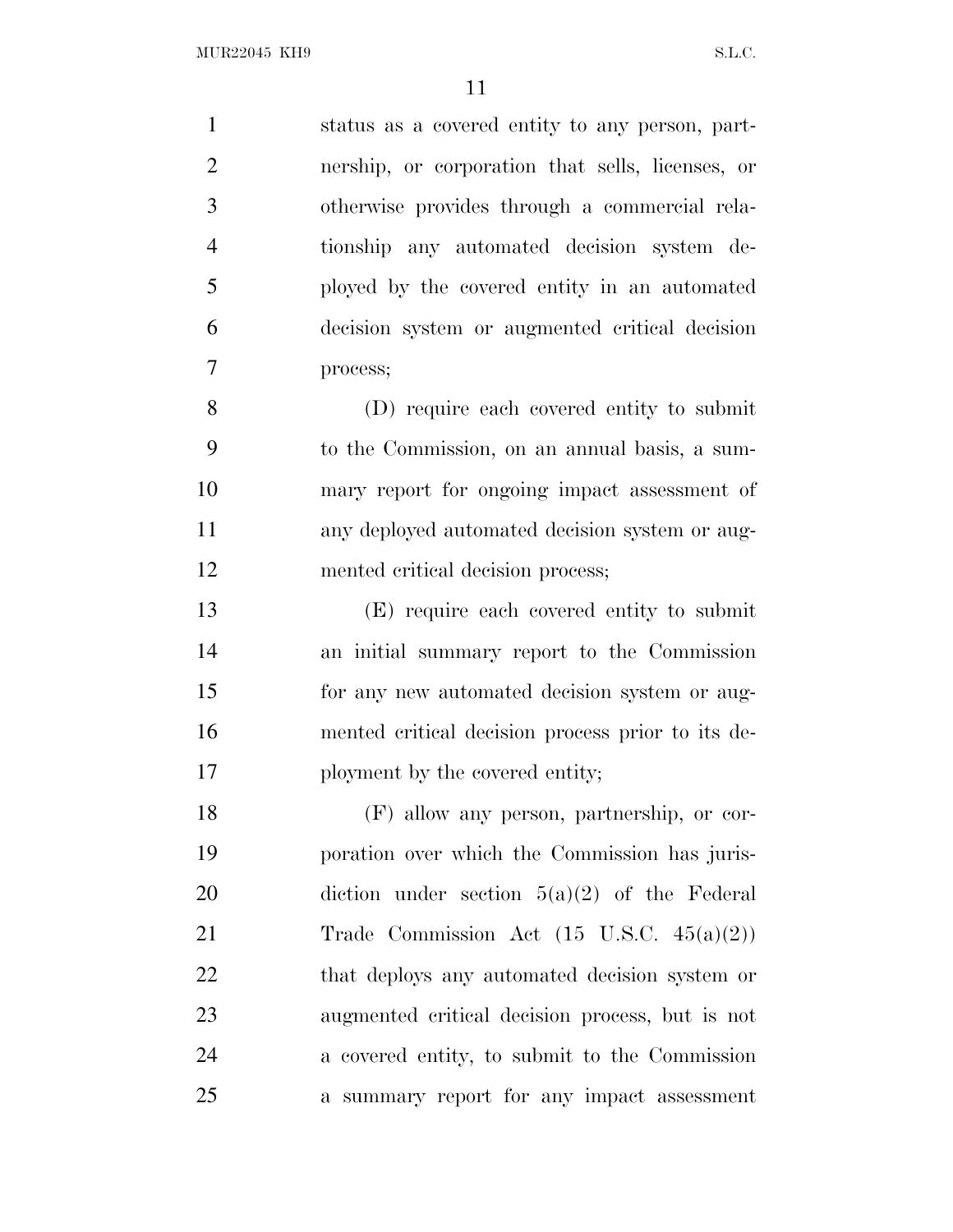performed with respect to such system or proc-ess;

 (G) require each covered entity, in per- forming the impact assessment described in subparagraph (A), to the extent possible, to meaningfully consult (including through participatory design, independent auditing, or soliciting or incorporating feedback) with rel- evant internal stakeholders (such as employees, ethics teams, and responsible technology teams) and independent external stakeholders (such as representatives of and advocates for impacted groups, civil society and advocates, and tech-nology experts) as frequently as necessary;

 (H) require each covered entity to attempt to eliminate or mitigate, in a timely manner, any impact made by an augmented critical deci- sion process that demonstrates a likely material negative impact that has legal or similarly sig-20 nificant effects on a consumer's life;

21 (I) establish definitions for—

 (i) what constitutes ''access to or the cost, terms, or availability of'' with respect 24 to a critical decision;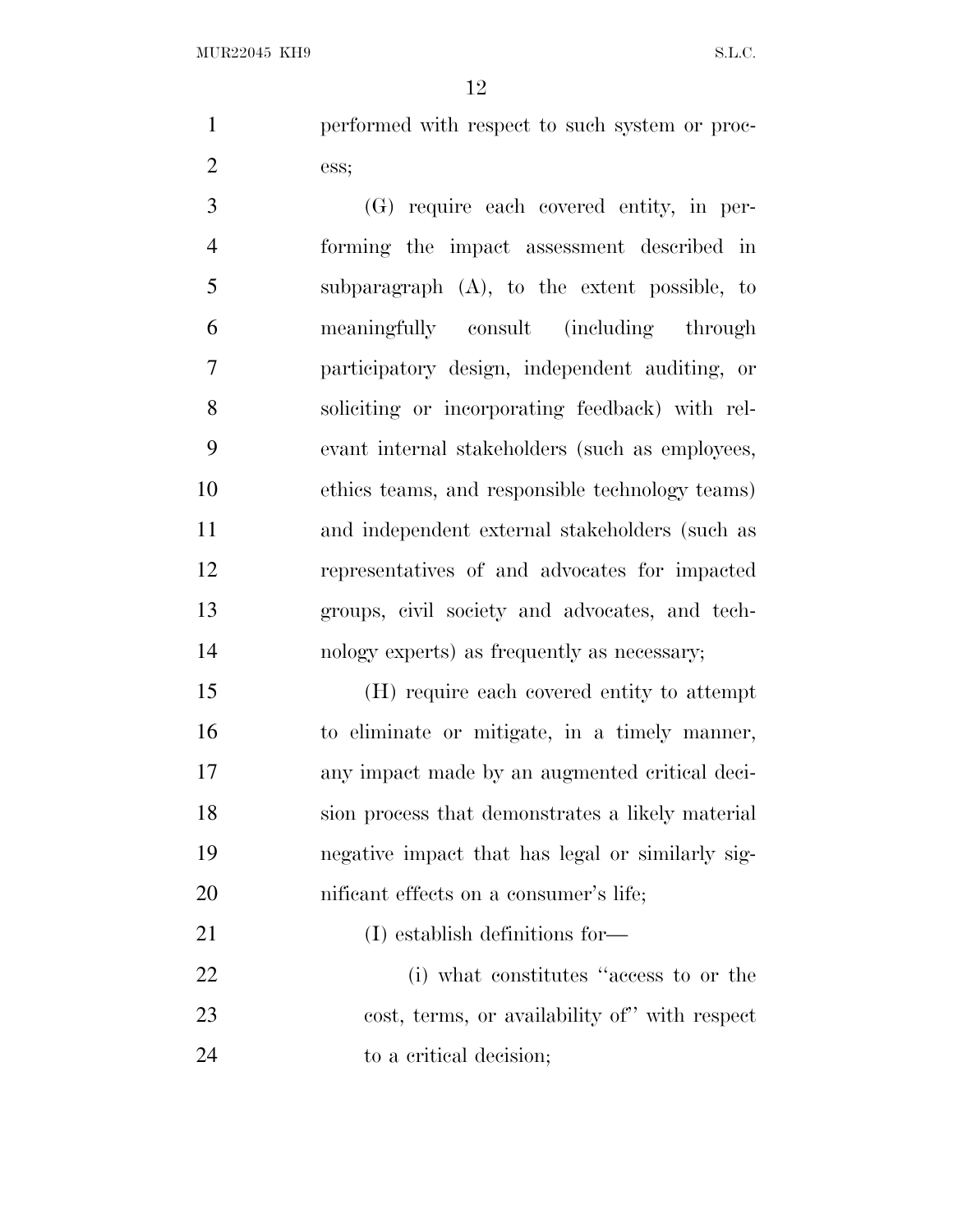| $\mathbf{1}$   | (ii) what constitutes "possession",                    |
|----------------|--------------------------------------------------------|
| $\overline{2}$ | "management", "modification", and "con-                |
| 3              | trol" with respect to identifying informa-             |
| $\overline{4}$ | tion;                                                  |
| 5              | (iii) the different categories of third-               |
| 6              | party decision recipients that a covered en-           |
| 7              | tity must document under section $5(1)(H)$ ;           |
| 8              | and                                                    |
| 9              | (iv) any of the services, programs, or                 |
| 10             | opportunities described subparagraphs (A)              |
| 11             | through $(I)$ of section $2(8)$ for the purpose        |
| 12             | of informing consumers, covered entities,              |
| 13             | and regulators, as the Commission deems                |
| 14             | necessary;                                             |
| 15             | (J) establish guidelines for any person,               |
| 16             | partnership, or corporation to calculate the           |
| 17             | number of consumers, households, or consumer           |
| 18             | devices for which the person, partnership, or          |
| 19             | corporation possesses, manages, modifies,<br><b>or</b> |
| 20             | controls identifying information for the purpose       |
| 21             | of determining covered entity status;                  |
| 22             | (K) establish guidelines for a covered enti-           |
| 23             | ty to prioritize different automated decision sys-     |
| 24             | tems and augmented critical decision processes         |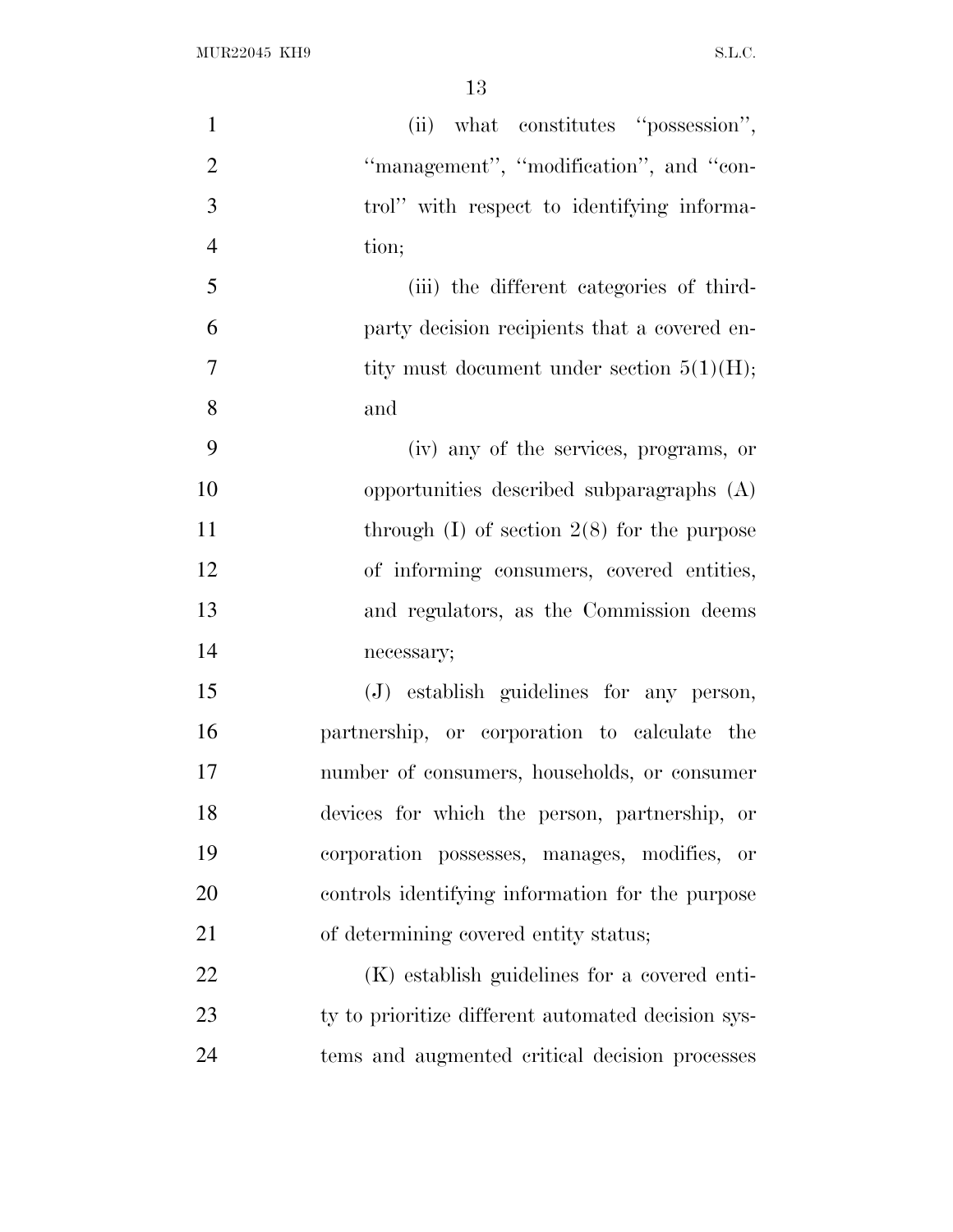| $\mathbf{1}$   | deployed by the covered entity for performing           |
|----------------|---------------------------------------------------------|
| $\overline{2}$ | impact assessment; and                                  |
| 3              | (L) establish a required format for any                 |
| $\overline{4}$ | summary report, as described in subparagraphs           |
| 5              | $(D)$ , $(E)$ , and $(F)$ , to ensure that such reports |
| 6              | are submitted in an accessible and machine-             |
| 7              | readable format.                                        |
| 8              | (2) CONSIDERATIONS.—In promulgating the                 |
| 9              | regulations under paragraph (1), the Commission—        |
| 10             | (A) shall take into consideration—                      |
| 11             | (i) that certain assessment or docu-                    |
| 12             | mentation of an automated decision system               |
| 13             | or augmented critical decision process may              |
| 14             | only be possible at particular stages of the            |
| 15             | development and deployment of such sys-                 |
| 16             | tem or process or may be limited or not                 |
| 17             | possible based on the availability of certain           |
| 18             | types of information or data or the nature              |
| 19             | of the relationship between the covered en-             |
| 20             | tity and consumers;                                     |
| 21             | (ii) the duration of time between sum-                  |
| 22             | mary report submissions and the timeliness              |
| 23             | of the reported information;                            |
| 24             | (iii) the administrative burden placed                  |
| 25             | on the Commission and the covered entity;               |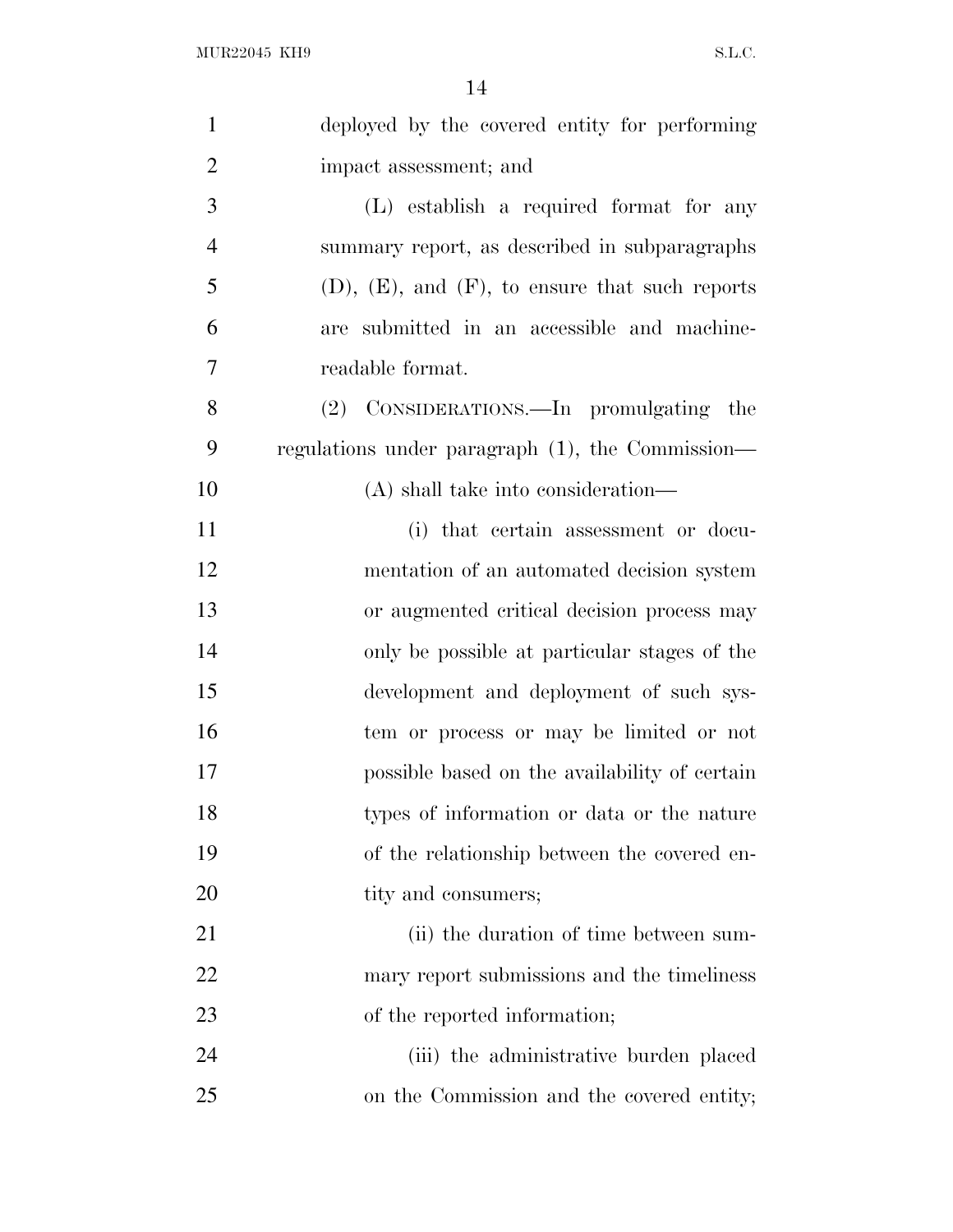| $\mathbf{1}$   | (iv) the benefits of standardizing and       |
|----------------|----------------------------------------------|
| $\overline{2}$ | structuring summary reports for compara-     |
| 3              | tive analysis compared with the benefits of  |
| $\overline{4}$ | less-structured narrative reports to provide |
| 5              | detail and flexibility in reporting;         |
| 6              | (v) that summary reports submitted           |
| $\tau$         | by different covered entities may contain    |
| 8              | different fields according to the require-   |
| 9              | ments established by the Commission, and     |
| 10             | the Commission may allow or require sub-     |
| 11             | mission of incomplete reports;               |
| 12             | (vi) that existing data privacy and          |
| 13             | other regulations may inhibit a covered en-  |
| 14             | tity from storing or sharing certain infor-  |
| 15             | mation; and                                  |
| 16             | (vii) that a covered entity may require      |
| 17             | information from other persons, partner-     |
| 18             | ships, or corporations that develop any      |
| 19             | automated decision system deployed in an     |
| 20             | automated decision system or augmented       |
| 21             | critical decision process by the covered en- |
| 22             | tity for the purpose of performing impact    |
| 23             | assessment; and                              |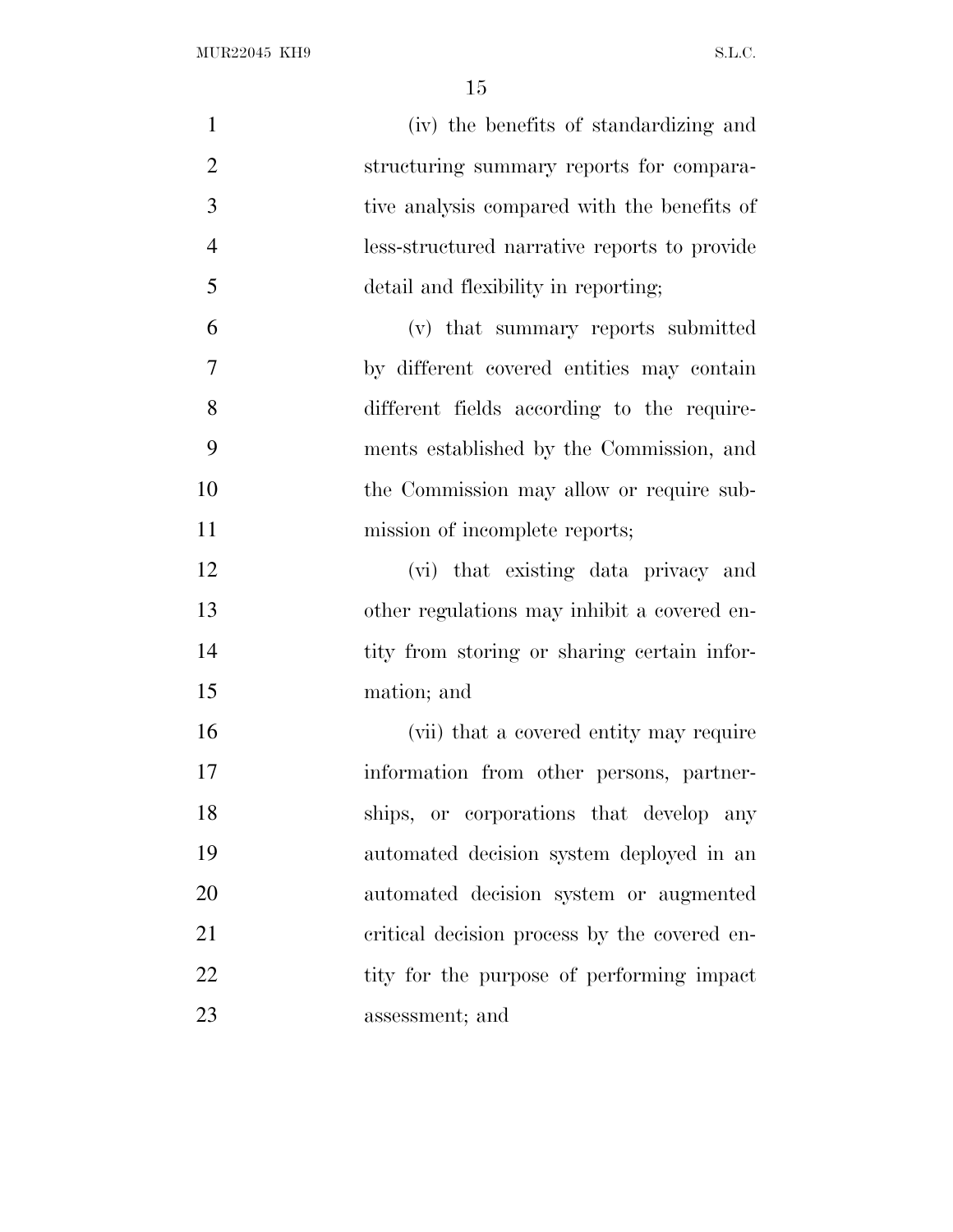| $\mathbf{1}$   | (B) may develop specific requirements for                     |
|----------------|---------------------------------------------------------------|
| $\overline{2}$ | impact assessments and summary reports for                    |
| 3              | particular—                                                   |
| $\overline{4}$ | (i) categories of critical decisions, as                      |
| 5              | described subparagraphs $(A)$ through $(I)$ of                |
| 6              | section $2(8)$ or any subcategory developed                   |
| $\overline{7}$ | by the Commission; and                                        |
| 8              | (ii) stages of development and deploy-                        |
| 9              | ment of an automated decision system or                       |
| 10             | augmented critical decision process.                          |
| 11             | (3) EFFECTIVE DATE.—The regulations de-                       |
| 12             | scribed in paragraph (1) shall take effect on the             |
| 13             | date that is 2 years after such regulations are pro-          |
| 14             | mulgated.                                                     |
| 15             | SEC. 4. REQUIREMENTS FOR COVERED ENTITY IMPACT AS-            |
| 16             | <b>SESSMENT.</b>                                              |
| 17             | (a) REQUIREMENTS FOR IMPACT ASSESSMENT.—In                    |
|                | 18 performing any impact assessment required under section    |
| 19             | $3(b)(1)$ for an automated decision system or augmented       |
| 20             | critical decision process, a covered entity shall do the fol- |
| 21             | lowing, to the extent possible, as applicable to such cov-    |
| 22             | ered entity as determined by the Commission:                  |
| 23             | (1) In the case of a new augmented critical de-               |
| 24             | cision process, evaluate any previously existing crit-        |
| 25             | ical decision-making process used for the same crit-          |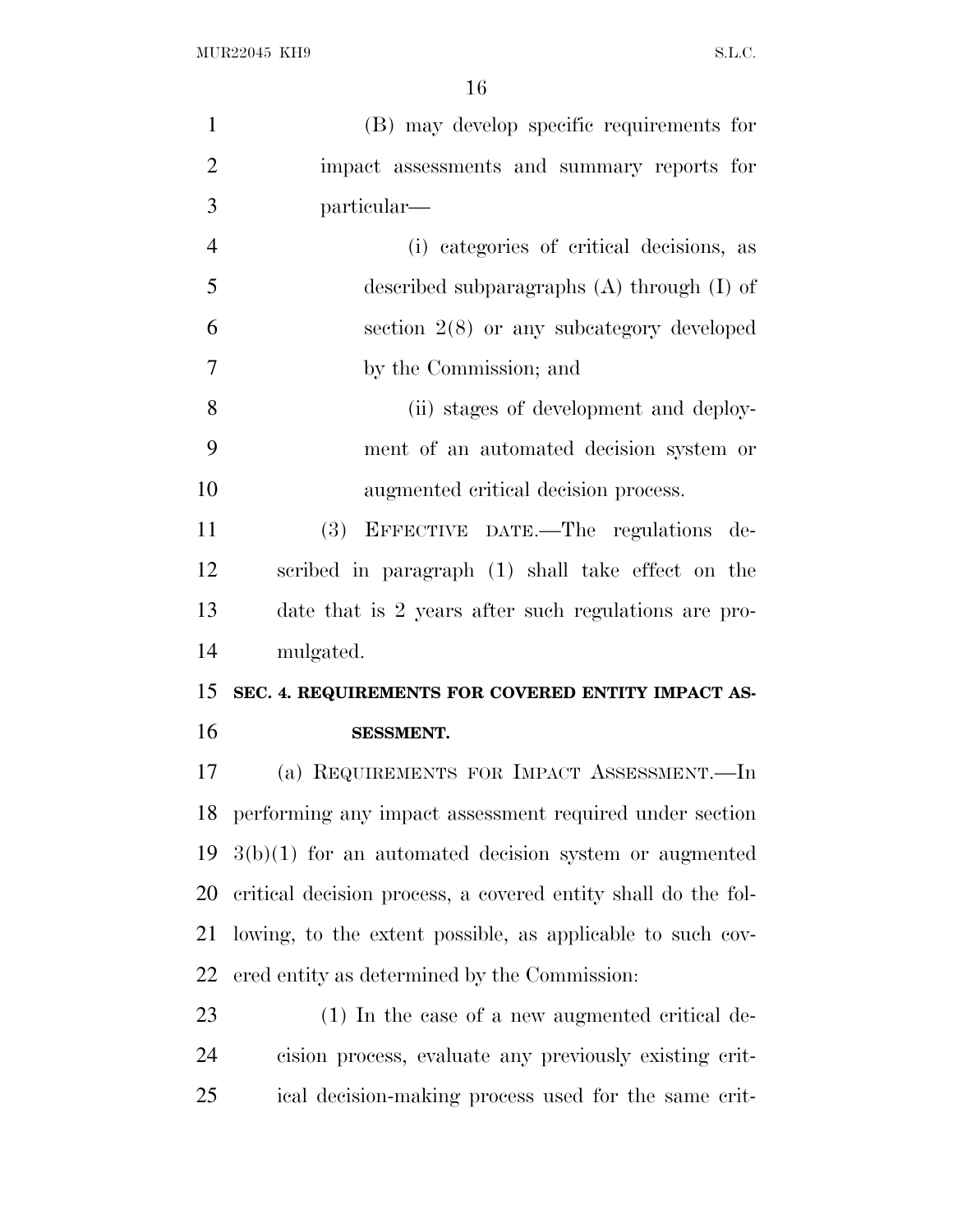| $\mathbf{1}$   | ical decision prior to the deployment of the new aug- |
|----------------|-------------------------------------------------------|
| $\overline{2}$ | mented critical decision process, along with any re-  |
| 3              | lated documentation or information, such as—          |
| $\overline{4}$ | $(A)$ a description of the baseline process           |
| 5              | being enhanced or replaced by the augmented           |
| 6              | critical decision process;                            |
| 7              | (B) any known harm, shortcoming, failure              |
| 8              | case, or material negative impact on consumers        |
| 9              | of the previously existing process used to make       |
| 10             | the critical decision;                                |
| 11             | (C) the intended benefits of and need for             |
| 12             | the augmented critical decision process; and          |
| 13             | (D) the intended purpose of the automated             |
| 14             | decision system or augmented critical decision        |
| 15             | process.                                              |
| 16             | (2) Identify and describe any consultation with       |
| 17             | relevant stakeholders as<br>required by section       |
| 18             | $3(b)(1)(G)$ , including by documenting—              |
| 19             | (A) the points of contact for the stake-              |
| 20             | holders who were consulted;                           |
| 21             | (B) the date of any such consultation; and            |
| 22             | (C) information about the terms and proc-             |
| 23             | ess of the consultation, such as—                     |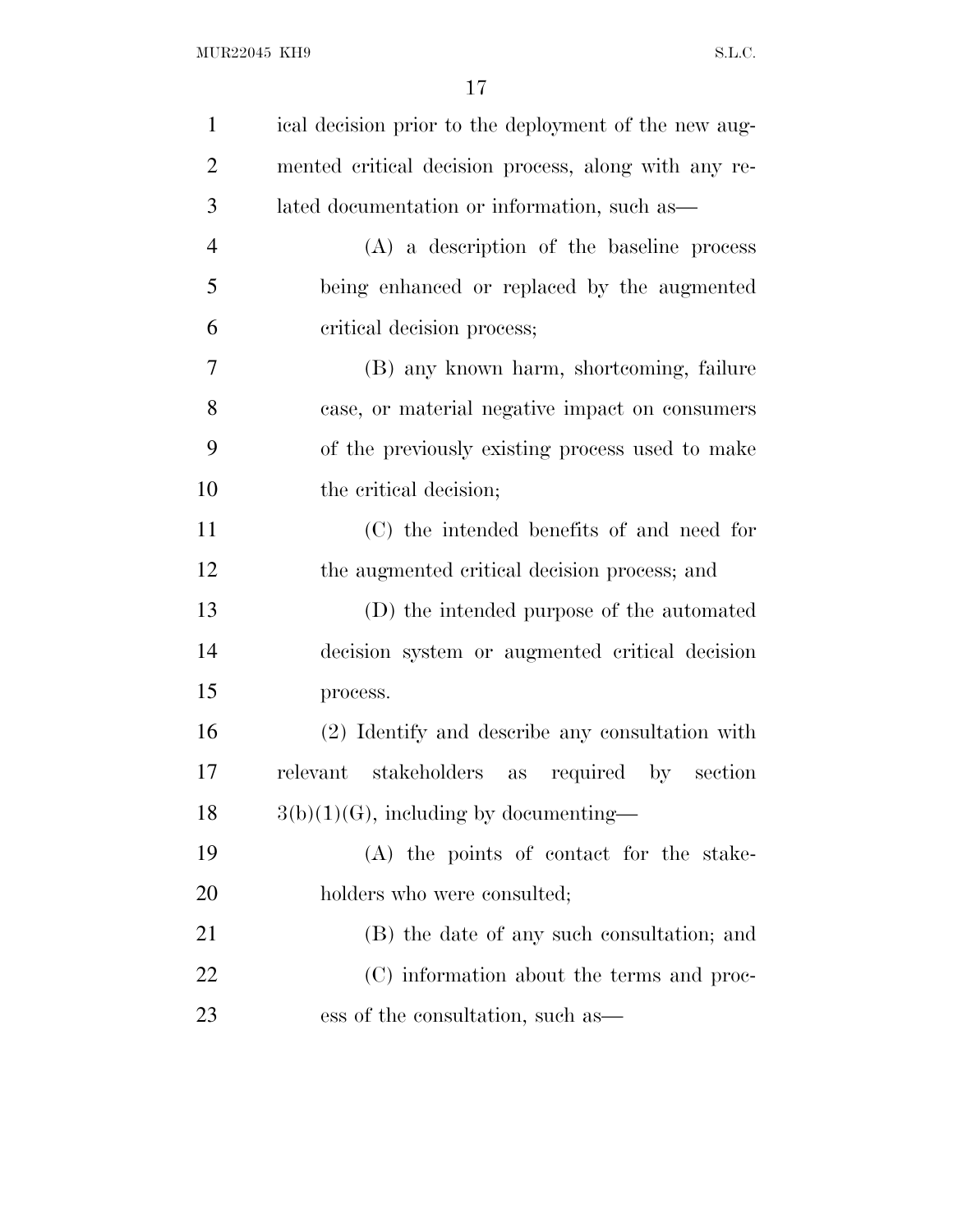$\rm MUR22045\,~~KH9 \qquad \qquad S.L.C.$ 

| $\mathbf{1}$   | (i) the existence and nature of any                  |
|----------------|------------------------------------------------------|
| $\overline{2}$ | legal or financial agreement between the             |
| 3              | stakeholders and the covered entity;                 |
| $\overline{4}$ | (ii) any data, system, design, scenario,             |
| 5              | or other document or material the stake-             |
| 6              | holder interacted with; and                          |
| $\overline{7}$ | (iii) any recommendations made by                    |
| 8              | the stakeholders that were used to modify            |
| 9              | the development or deployment of the auto-           |
| 10             | mated decision system or augmented crit-             |
| 11             | ical decision process, as well as any rec-           |
| 12             | ommendations not used and the rationale              |
| 13             | for such nonuse.                                     |
| 14             | (3) In accordance with any relevant National         |
| 15             | Institute of Standards and Technology or other Fed-  |
| 16             | eral Government best practices and standards, per-   |
| 17             | form ongoing testing and evaluation of the privacy   |
| 18             | risks and privacy-enhancing measures of the auto-    |
| 19             | mated decision system or augmented critical decision |
| 20             | process, such as—                                    |
| 21             | (A) assessing and documenting the data               |
| 22             | minimization practices of such system or proc-       |
| 23             | ess and the duration for which the relevant          |
| 24             | identifying information and any resulting crit-      |
| 25             | ical decision is stored;                             |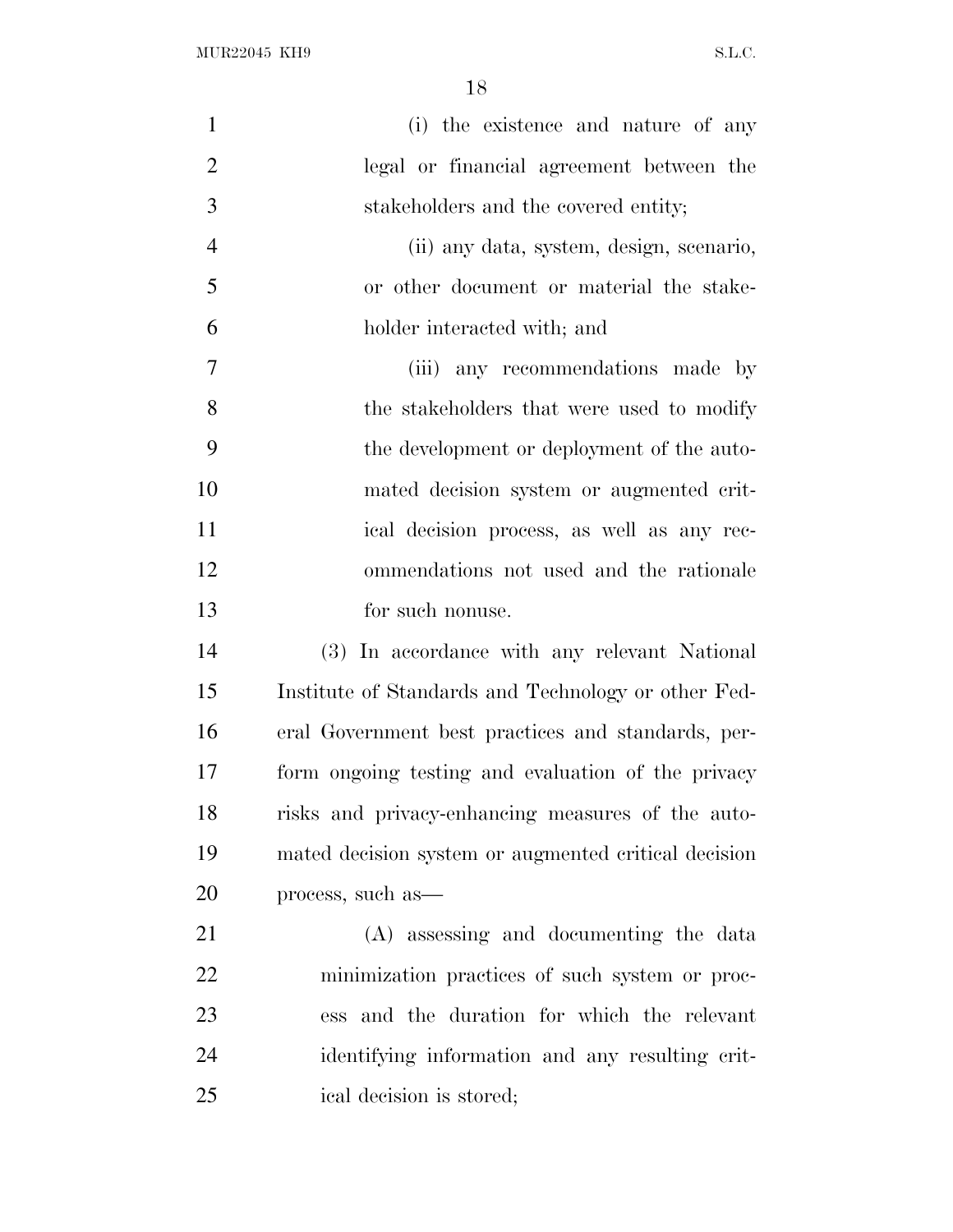| $\mathbf{1}$   | (B) assessing the information security                 |
|----------------|--------------------------------------------------------|
| $\overline{2}$ | measures in place with respect to such system          |
| 3              | or process, including any use of privacy-enhanc-       |
| $\overline{4}$ | ing technology such as federated learning, dif-        |
| 5              | ferential privacy, secure multi-party computa-         |
| 6              | tion, de-identification, or secure data enclaves       |
| 7              | based on the level of risk; and                        |
| 8              | (C) assessing and documenting the current              |
| 9              | and potential future or downstream positive and        |
| 10             | negative impacts of such system or process on          |
| 11             | the privacy, safety, or security of consumers          |
| 12             | and their identifying information.                     |
| 13             | (4) Perform ongoing testing and evaluation of          |
| 14             | the current and historical performance of the auto-    |
| 15             | mated decision system or augmented critical decision   |
| 16             | process using measures such as benchmarking            |
| 17             | datasets, representative examples from the covered     |
| 18             | entity's historical data, and other standards, includ- |
| 19             | ing by documenting—                                    |
| 20             | $(A)$ a description of what is deemed suc-             |
| 21             | essful performance and the methods and tech-           |
| 22             | nical and business metrics used by the covered         |
| 23             | entity to assess performance;                          |
| 24             | (B) a review of the performance of such                |
| 25             | system or process under test conditions or an          |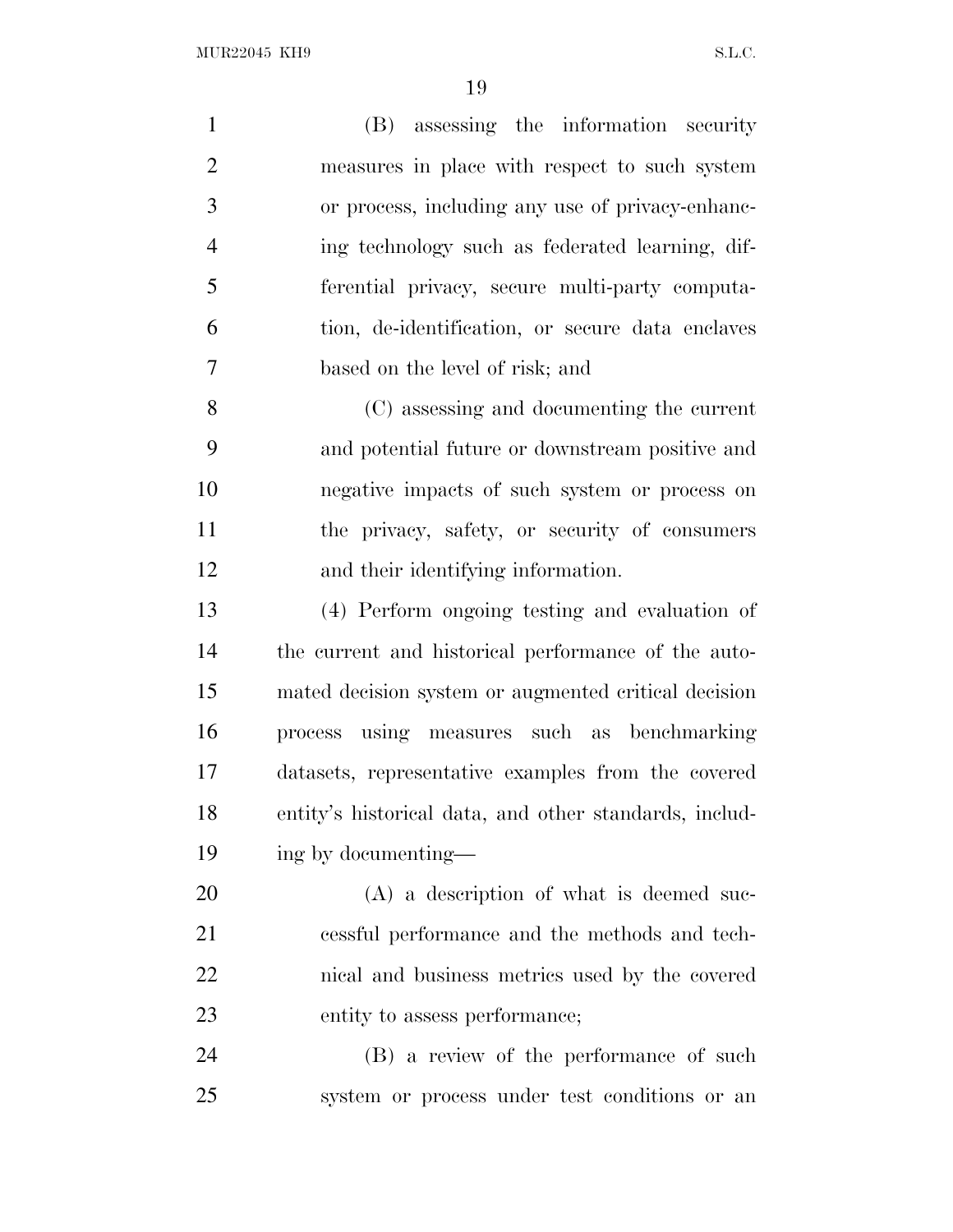| $\mathbf{1}$   | explanation of why such performance testing         |
|----------------|-----------------------------------------------------|
| $\overline{2}$ | was not conducted;                                  |
| 3              | (C) a review of the performance of such             |
| $\overline{4}$ | system or process under deployed conditions or      |
| 5              | an explanation of why performance was not re-       |
| 6              | viewed under deployed conditions;                   |
| 7              | (D) a comparison of the performance of              |
| 8              | such system or process under deployed condi-        |
| 9              | tions to test conditions or an explanation of       |
| 10             | why such a comparison was not possible;             |
| 11             | (E) an evaluation of any differential per-          |
| 12             | formance associated with consumers' race,           |
| 13             | color, sex, gender, age, disability, religion, fam- |
| 14             | ily status, socioeconomic status, or veteran sta-   |
| 15             | tus, and any other characteristics the Commis-      |
| 16             | sion deems appropriate (including any combina-      |
| 17             | tion of such characteristics) for which the cov-    |
| 18             | ered entity has information, including a descrip-   |
| 19             | tion of the methodology for such evaluation and     |
| 20             | information about and documentation of the          |
| 21             | methods used to identify such characteristics in    |
| 22             | the data (such as through the use of proxy          |
| 23             | data, including zip codes); and                     |
| 24             | (F) if any subpopulations were used for             |
| 25             | testing and evaluation, a description of which      |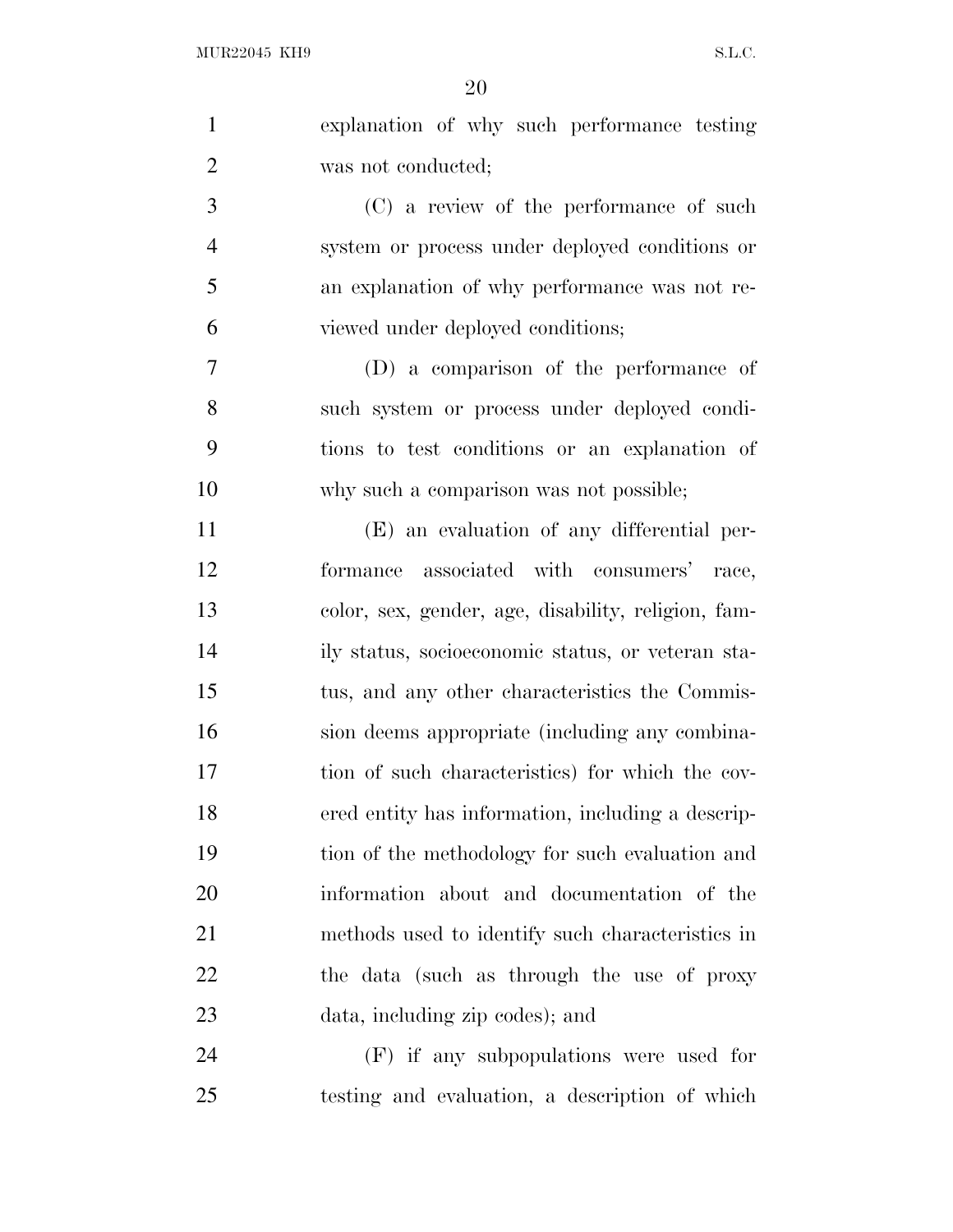subpopulations were used and how and why such subpopulations were determined to be of relevance for the testing and evaluation.

 (5) Support and perform ongoing training and education for all relevant employees, contractors, or other agents regarding any documented material negative impacts on consumers from similar auto- mated decision systems or augmented critical deci- sion processes and any improved methods of devel- oping or performing an impact assessment for such system or process based on industry best practices and relevant proposals and publications from ex-perts, such as advocates, journalists, and academics.

 (6) Assess the need for and possible develop- ment of any guard rail for or limitation on certain uses or applications of the automated decision sys- tem or augmented critical decision process, including whether such uses or applications ought to be pro- hibited or otherwise limited through any terms of use, licensing agreement, or other legal agreement between entities.

 (7) Maintain and keep updated documentation of any data or other input information used to de-velop, test, maintain, or update the automated deci-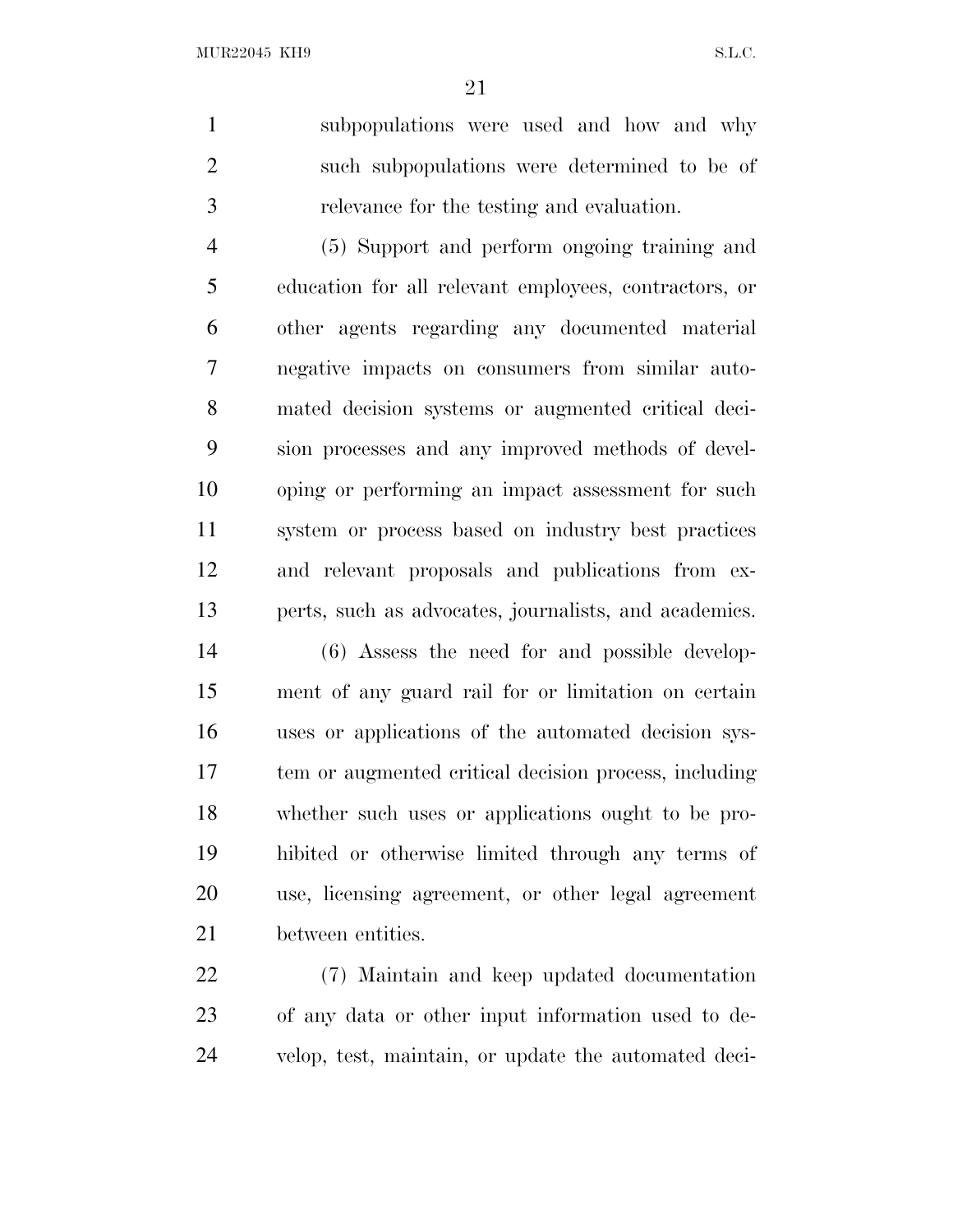| $\mathbf{1}$   | sion system or augmented critical decision process, |
|----------------|-----------------------------------------------------|
| $\overline{2}$ | including—                                          |
| 3              | (A) how and when such data or other                 |
| $\overline{4}$ | input information was sourced and, if applica-      |
| 5              | ble, licensed, including information such as—       |
| 6              | (i) metadata and information about                  |
| $\overline{7}$ | the structure and type of data or other             |
| 8              | input information, such as the file type,           |
| 9              | the date of the file creation or modifica-          |
| 10             | tion, and a description of data fields;             |
| 11             | (ii) an explanation of the methodology              |
| 12             | by which the covered entity collected, in-          |
| 13             | ferred, or obtained the data or other input         |
| 14             | information and, if applicable, labeled, cat-       |
| 15             | egorized, sorted, or clustered such data or         |
| 16             | other input information, including whether          |
| 17             | such data or other input information was            |
| 18             | labeled, categorized, sorted, or clustered          |
| 19             | prior to being collected, inferred, or ob-          |
| 20             | tained by the covered entity; and                   |
| 21             | (iii) whether and how consumers pro-                |
| 22             | vided informed consent for the inclusion            |
| 23             | and further use of data or other input in-          |
| 24             | formation about themselves and any limita-          |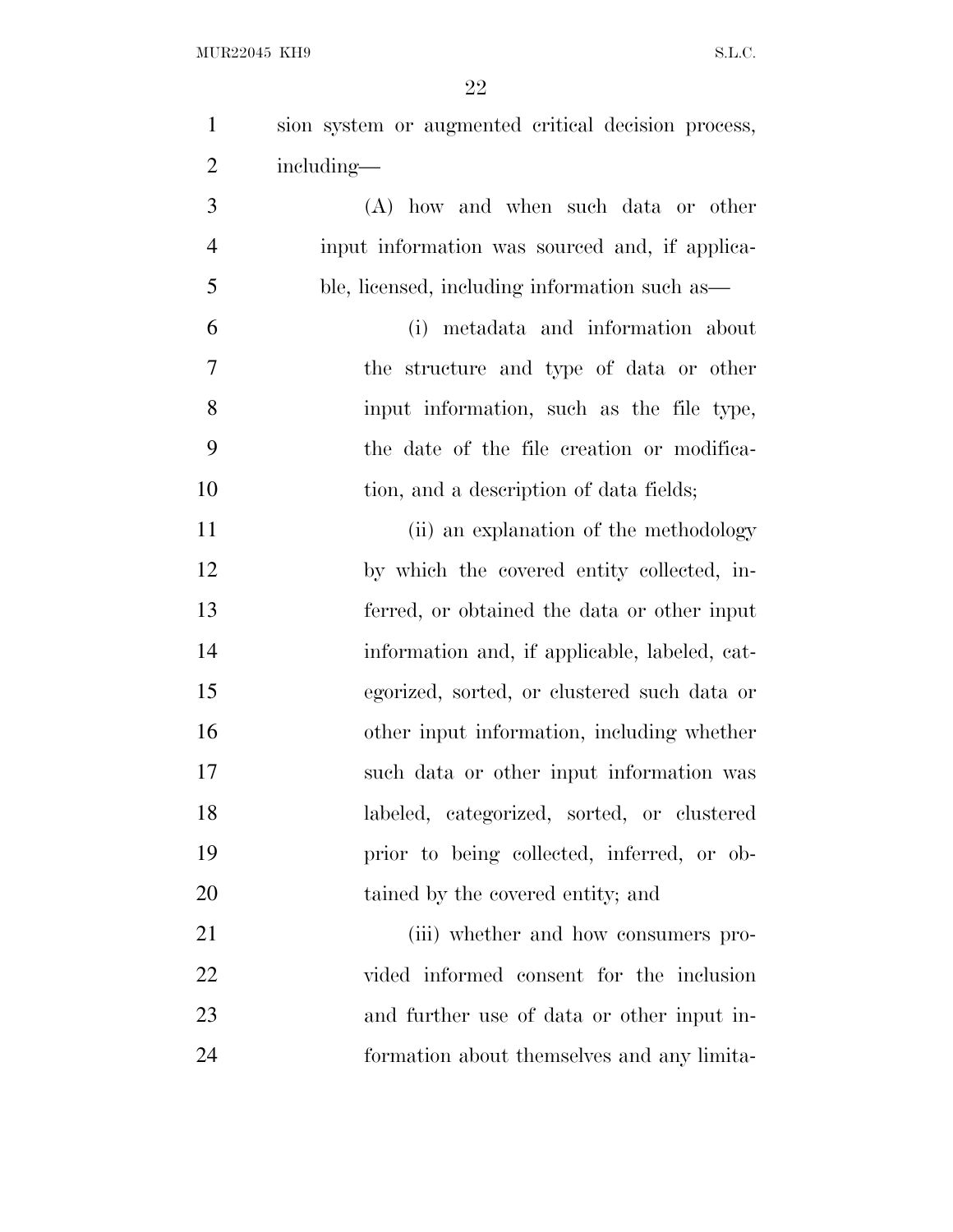| $\mathbf{1}$   | tions stipulated on such inclusion or fur-     |
|----------------|------------------------------------------------|
| $\overline{2}$ | ther use;                                      |
| 3              | (B) why such data or other input informa-      |
| $\overline{4}$ | tion was used and what alternatives were ex-   |
| 5              | plored; and                                    |
| 6              | (C) other information about the data or        |
| 7              | other input information, such as—              |
| 8              | the representativeness of the<br>(i)           |
| 9              | dataset and how this factor was measured,      |
| 10             | including any assumption about the dis-        |
| 11             | tribution of the population on which the       |
| 12             | augmented critical decision process is de-     |
| 13             | ployed; and                                    |
| 14             | (ii) the quality of the data, how the          |
| 15             | quality was evaluated, and any measure         |
| 16             | taken to normalize, correct, or clean the      |
| 17             | data.                                          |
| 18             | (8) Evaluate the rights of consumers, such as— |
| 19             | (A) by assessing the extent to which the       |
| 20             | covered entity provides consumers with—        |
| 21             | (i) clear notice that such system or           |
| 22             | process will be used; and                      |
| 23             | (ii) a mechanism for opting out of             |
| 24             | such use;                                      |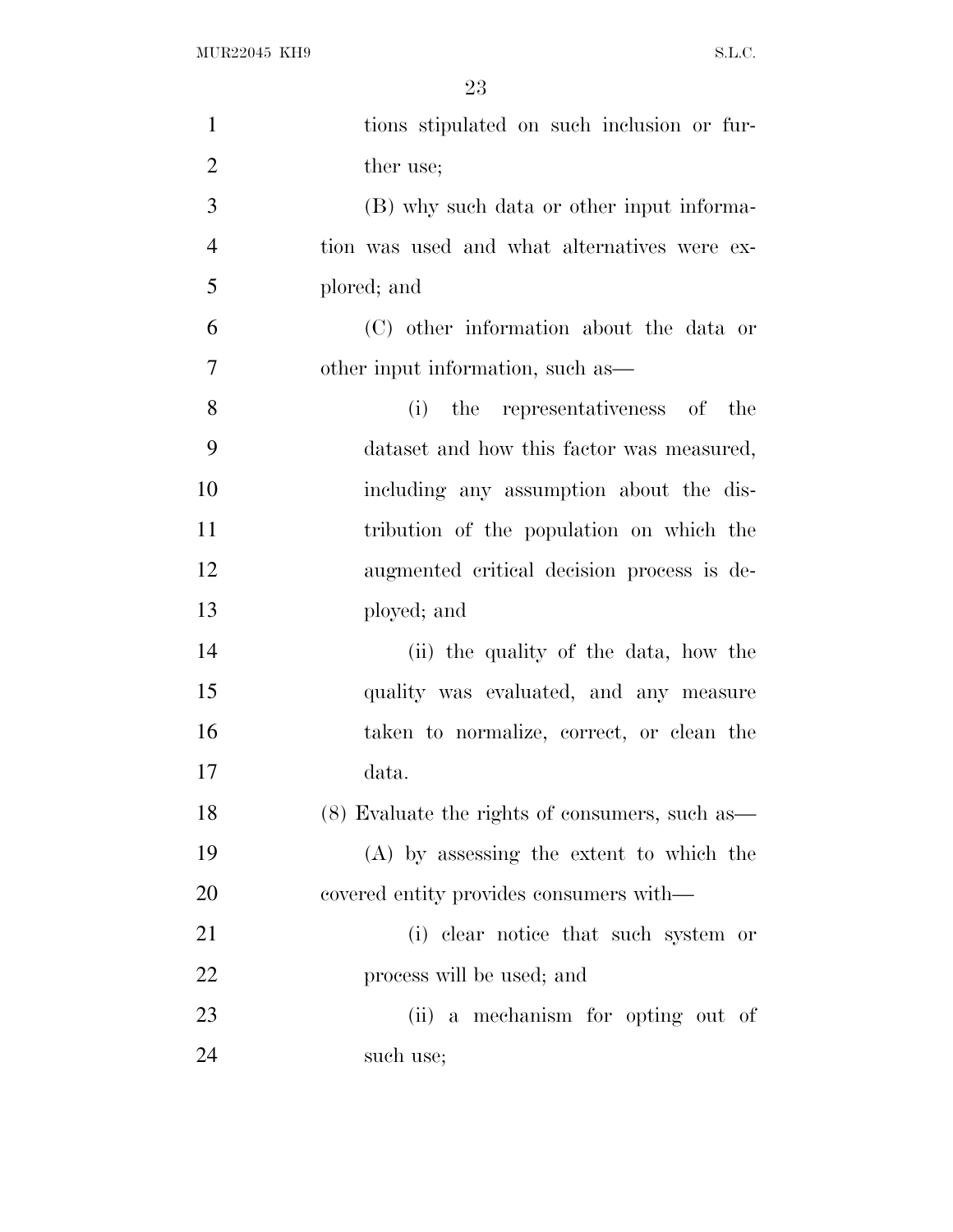(B) by assessing the transparency and explainability of such system or process and the degree to which a consumer may contest, cor- rect, or appeal a decision or opt out of such system or process, including— (i) the information available to con- sumers or representatives or agents of con- sumers about the system or process, such as any relevant factors that contribute to a particular decision, including an expla-nation of which contributing factors, if

 changed, would cause the system or proc- ess to reach a different decision, and how such consumer, representative, or agent can access such information;

 (ii) documentation of any complaint, dispute, correction, appeal, or opt-out re- quest submitted to the covered entity by a consumer with respect to such system or process; and

21 (iii) the process and outcome of any remediation measure taken by the covered entity to address the concerns of or harms to consumers; and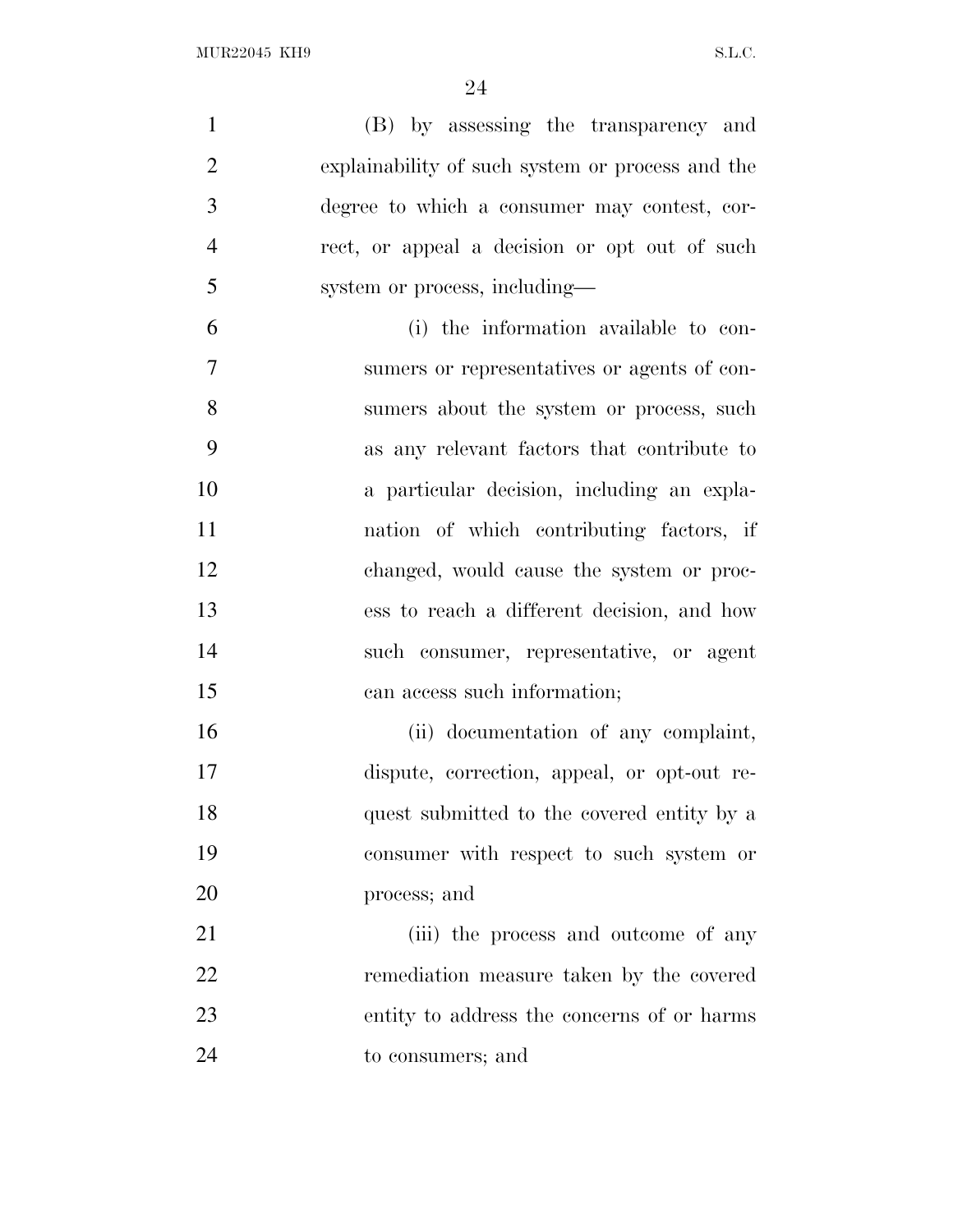| $\mathbf{1}$   | (C) by describing the extent to which any           |
|----------------|-----------------------------------------------------|
| $\overline{2}$ | third-party decision recipient receives a copy of   |
| 3              | or has access to the results of such system or      |
| $\overline{4}$ | process and the category of such third-party de-    |
| 5              | cision recipient, as defined by the Commission      |
| 6              | in section $3(b)(1)(I)(iii)$ .                      |
| $\overline{7}$ | (9) Identify any likely material negative impact    |
| 8              | of the automated decision system or augmented crit- |
| 9              | ical decision process on consumers and assess any   |
| 10             | applicable mitigation strategy, such as by-         |
| 11             | (A) identifying and measuring any likely            |
| 12             | material negative impact of the system or proc-     |
| 13             | ess on consumers, including documentation of        |
| 14             | the steps taken to identify and measure such        |
| 15             | impact;                                             |
| 16             | (B) documenting any steps taken to elimi-           |
| 17             | nate or reasonably mitigate any likely material     |
| 18             | negative impact identified, including steps such    |
| 19             | as removing the system or process from the          |
| 20             | market or terminating its development;              |
| 21             | (C) with respect to the likely material neg-        |
| 22             | ative impacts identified, documenting which         |
| 23             | such impacts were left unmitigated and the ra-      |
| 24             | tionale for the inaction, including details about   |
| 25             | the justifying non-discriminatory, compelling in-   |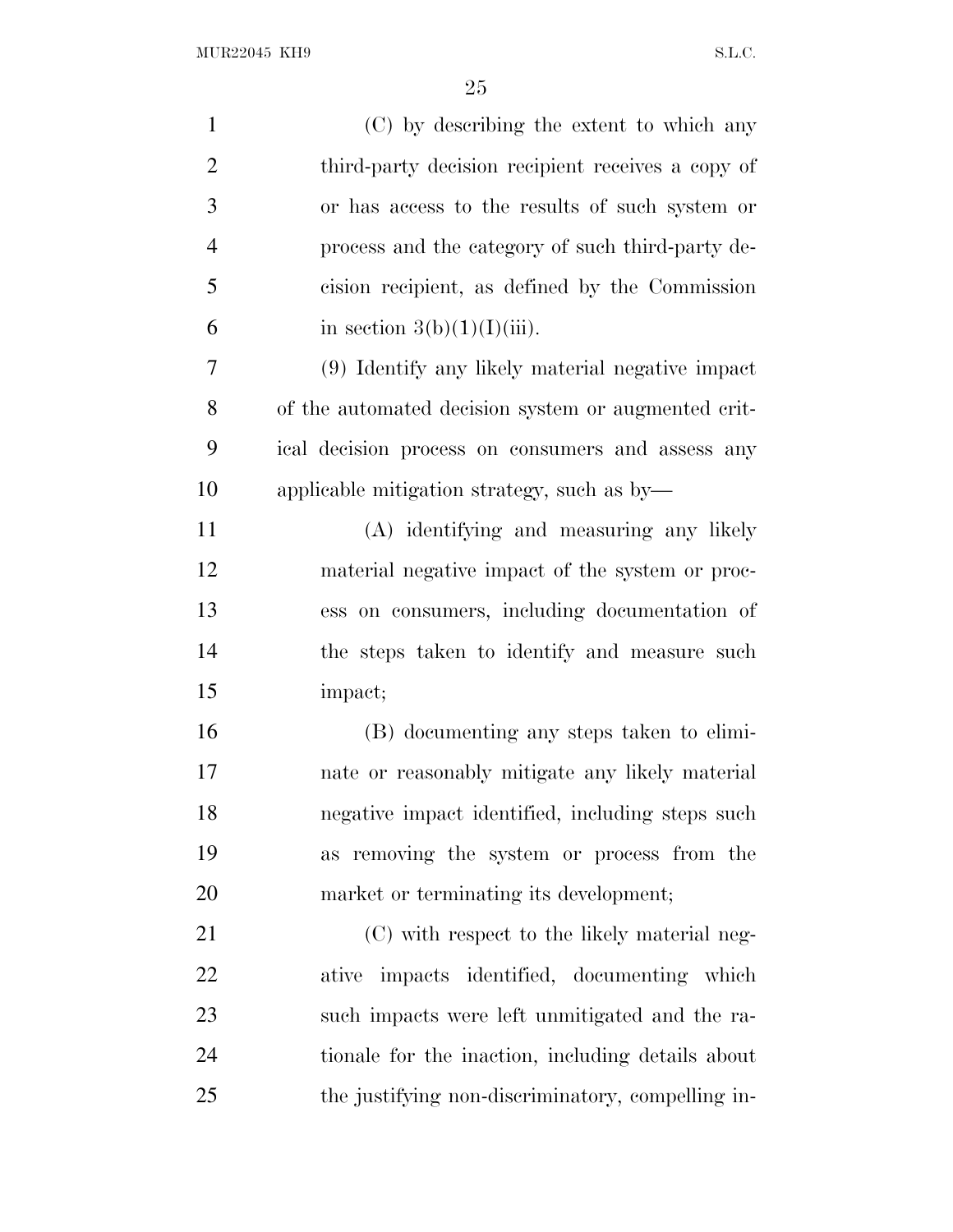| $\mathbf{1}$   | terest and why such interest cannot be satisfied     |
|----------------|------------------------------------------------------|
| $\overline{2}$ | by other means (such as where there is an            |
| 3              | equal, zero-sum trade-off between impacts on 2       |
| $\overline{4}$ | or more consumers or where the required miti-        |
| 5              | gating action would violate civil rights or other    |
| 6              | laws); and                                           |
| $\tau$         | (D) documenting standard protocols or                |
| 8              | practices used to identify, measure, mitigate, or    |
| 9              | eliminate any likely material negative impact on     |
| 10             | consumers and how relevant teams or staff are        |
| 11             | informed of and trained about such protocols or      |
| 12             | practices.                                           |
| 13             | (10) Describe any ongoing documentation of           |
| 14             | the development and deployment process with re-      |
| 15             | spect to the automated decision system or aug-       |
| 16             | mented critical decision process, including informa- |
| 17             | tion such as—                                        |
| 18             | (A) the date of any testing, deployment, li-         |
| 19             | censure, or other significant milestones; and        |
| 20             | (B) points of contact for any team, busi-            |
| 21             | ness unit, or similar internal stakeholder that      |
| 22             | was involved.                                        |
| 23             | (11) Identify any capabilities, tools, standards,    |
| 24             | datasets, security protocols, improvements to stake- |
| 25             | holder engagement, or other resources that may be    |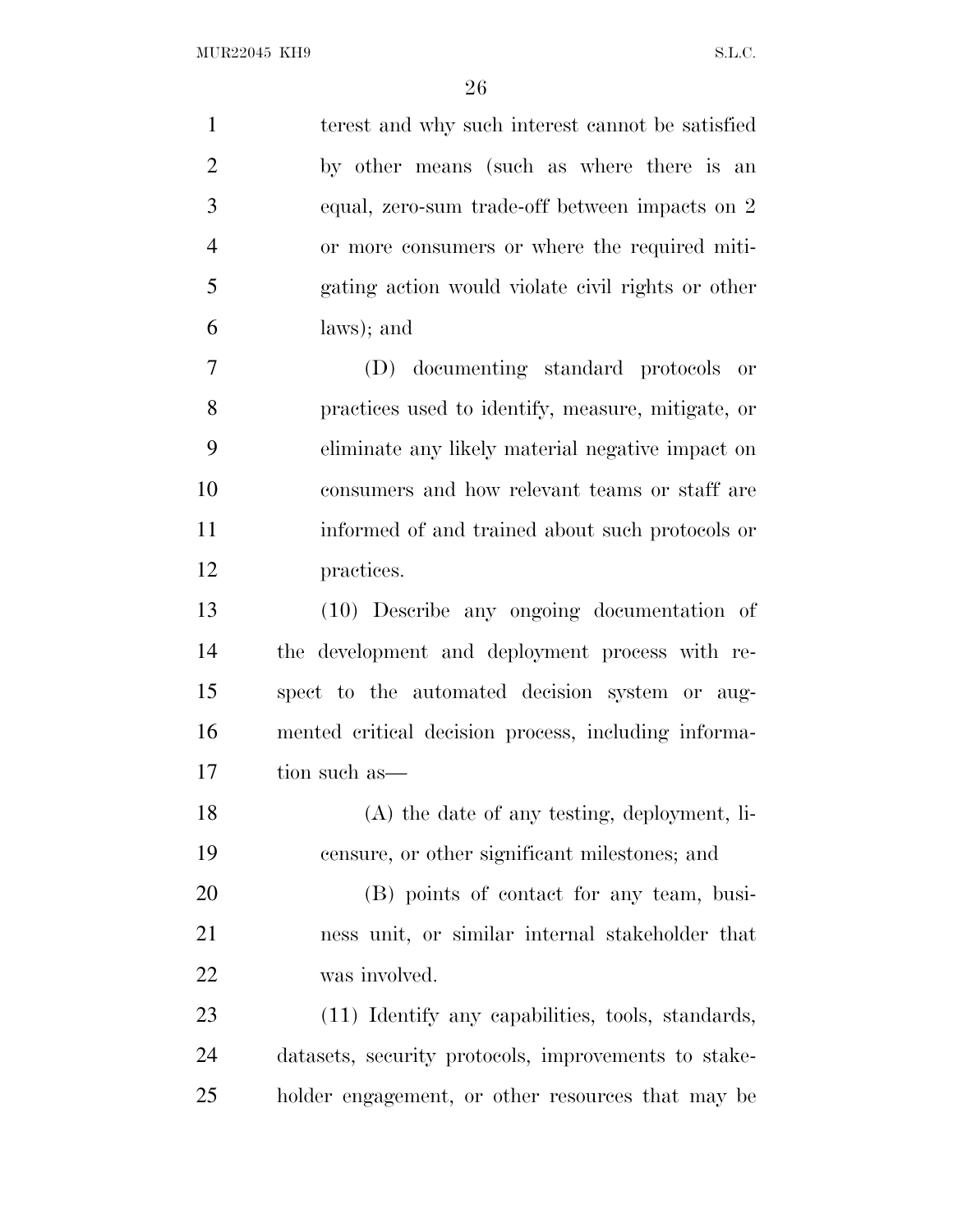| $\mathbf{1}$   | necessary or beneficial to improving the automated    |
|----------------|-------------------------------------------------------|
| $\overline{2}$ | decision system, augmented critical decision process, |
| 3              | or the impact assessment of such system or process,   |
| $\overline{4}$ | in areas such as—                                     |
| 5              | (A) performance, including accuracy,                  |
| 6              | robustness, and reliability;                          |
| 7              | fairness, including bias and non-<br>(B)              |
| 8              | discrimination;                                       |
| 9              | (C) transparency, explainability,                     |
| 10             | contestability, and opportunity for recourse;         |
| 11             | (D) privacy and security;                             |
| 12             | (E) personal and public safety;                       |
| 13             | (F) efficiency and timeliness;                        |
| 14             | $(G)$ cost; or                                        |
| 15             | (H) any other area determined appropriate             |
| 16             | by the Commission.                                    |
| 17             | (12) Document any of the impact assessment            |
| 18             | requirements described in paragraphs (1) through      |
| 19             | (11) that were attempted but were not possible to     |
| 20             | comply with because they were infeasible, as well as  |
| 21             | the corresponding rationale for not being able to     |
| 22             | comply with such requirements, which may in-          |
| 23             | clude—                                                |
| 24             | (A) the absence of certain information                |
|                |                                                       |

- 
- about an automated decision system developed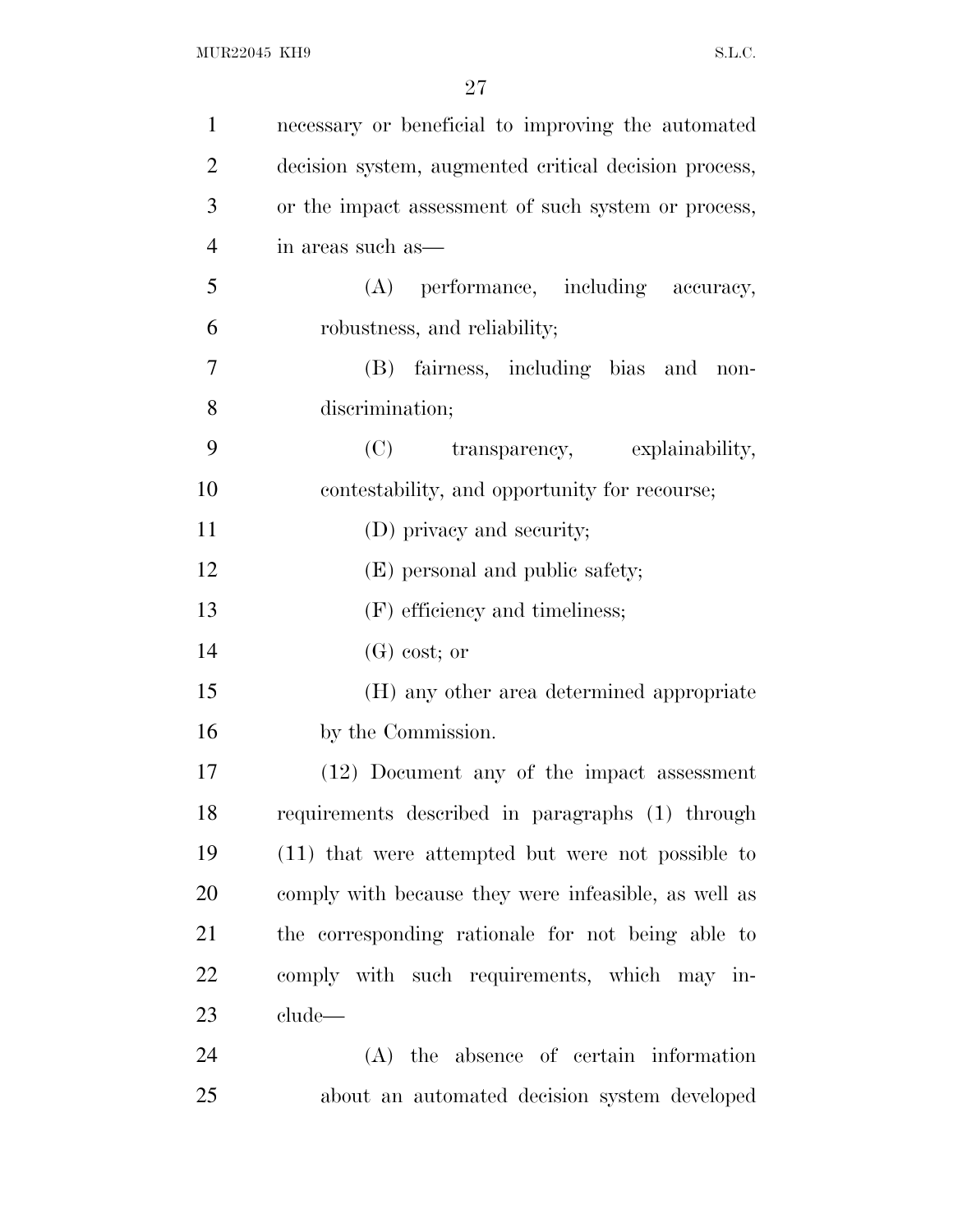ess.

|                | 28                                                         |
|----------------|------------------------------------------------------------|
| $\mathbf{1}$   | by other persons, partnerships, and corpora-               |
| $\overline{2}$ | tions;                                                     |
| 3              | (B) the absence of certain information                     |
| $\overline{4}$ | about how clients, customers, licensees, part-             |
| 5              | ners, and other persons, partnerships, or cor-             |
| 6              | porations are deploying an automated decision              |
| $\tau$         | system in their augmented critical decision                |
| 8              | processes;                                                 |
| 9              | (C) a lack of demographic or other data                    |
| 10             | required to assess differential performance be-            |
| 11             | cause such data is too sensitive to collect, infer,        |
| 12             | or store; or                                               |
| 13             | (D) a lack of certain capabilities, including              |
| 14             | technological innovations, that would be nec-              |
| 15             | essary to conduct such requirements.                       |
| 16             | (13) Perform and document any other ongoing                |
| 17             | study or evaluation determined appropriate by the          |
| 18             | Commission.                                                |
| 19             | (b) RULE OF CONSTRUCTION.—Nothing in this Act              |
| 20             | should be construed to limit any covered entity from add-  |
| 21             | ing other criteria, procedures, or technologies to improve |
| 22             | the performance of an impact assessment of their auto-     |

mated decision system or augmented critical decision proc-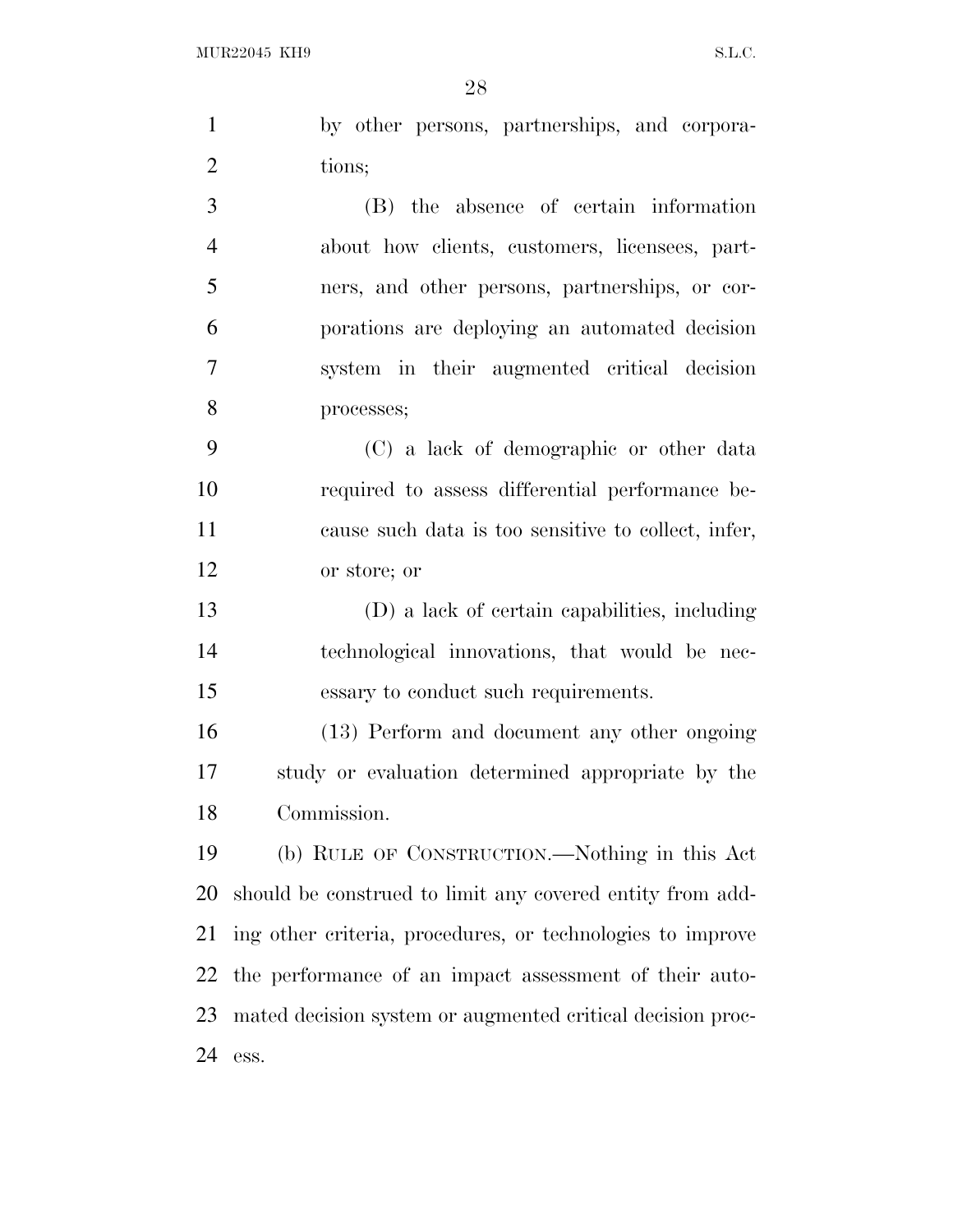MUR22045 KH9 S.L.C.

 (c) NONDISCLOSURE OF IMPACT ASSESSMENT.— Nothing in this Act should be construed to require a cov- ered entity to share with or otherwise disclose to the Com- mission or the public any information contained in an im- pact assessment performed in accordance with this Act, except for any information contained in the summary re- port required under subparagraph (D) or (E) of section  $8 \text{ } 3(b)(1).$ 

## **SEC. 5. REQUIREMENTS FOR SUMMARY REPORTS TO THE COMMISSION.**

 The summary report that a covered entity is required to submit under subparagraph (D) or (E) of section 3(b)(1) for any automated decision system or augmented critical decision process shall, to the extent possible—

 (1) contain information from the impact assess- ment of such system or process, as applicable, in-cluding—

 (A) the name, website, and point of con-tact for the covered entity;

 (B) a detailed description of the specific critical decision that the augmented critical de- cision process is intended to make, including the category of critical decision as described subparagraphs (A) through (I) of section 2(8);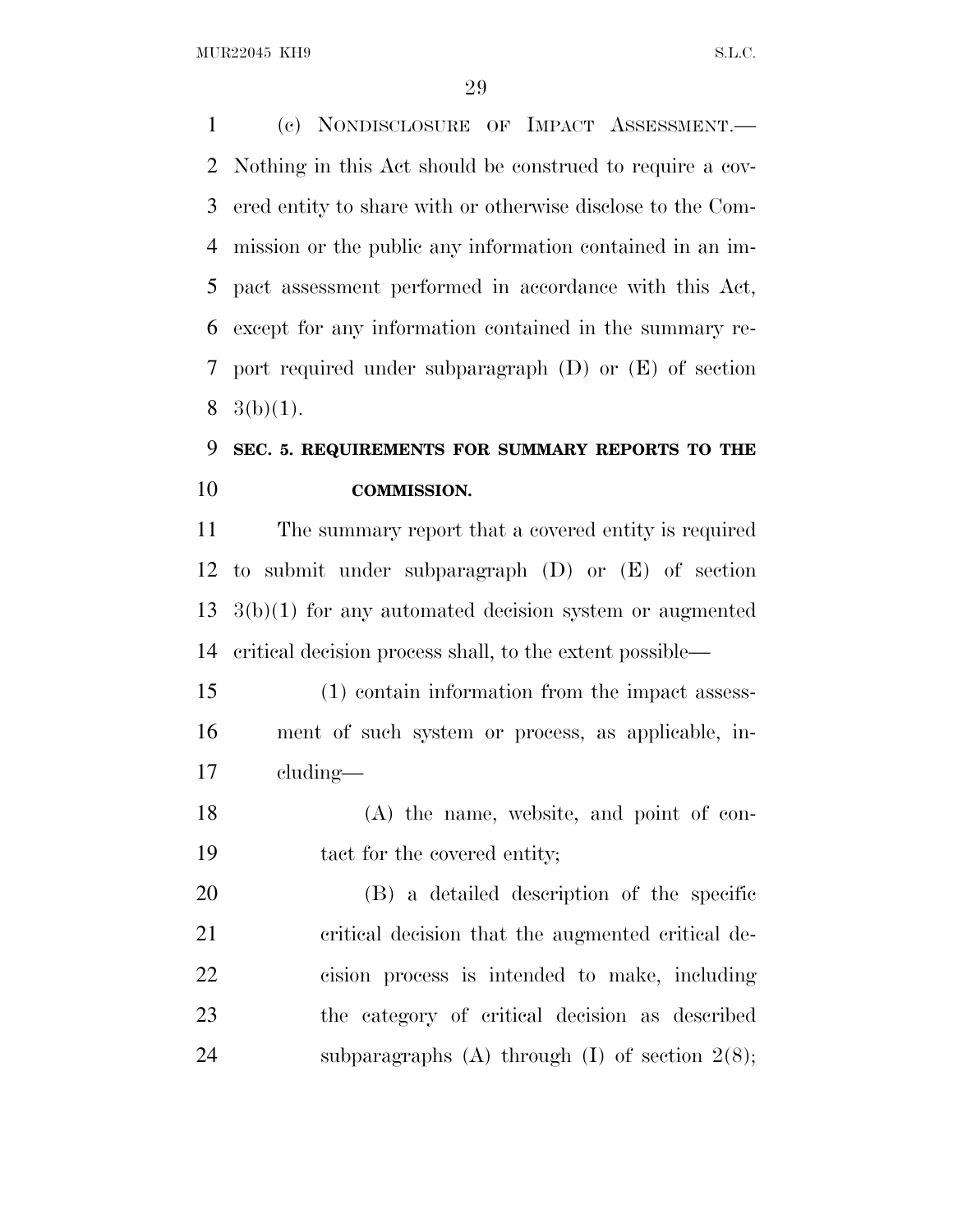| $\mathbf{1}$   | (C) the covered entity's intended purpose         |
|----------------|---------------------------------------------------|
| $\overline{2}$ | for the automated decision system or aug-         |
| 3              | mented critical decision process;                 |
| $\overline{4}$ | (D) an identification of any stakeholders         |
| 5              | consulted by the covered entity as required by    |
| 6              | section $3(b)(1)(G)$ and documentation of the ex- |
| 7              | istence and nature of any legal agreements be-    |
| 8              | tween the stakeholders and the covered entity;    |
| 9              | (E) documentation of the testing and eval-        |
| 10             | uation of the automated decision system or aug-   |
| 11             | mented critical decision process, including—      |
| 12             | (i) the methods and technical and                 |
| 13             | business metrics used to assess the per-          |
| 14             | formance of such system or process and a          |
| 15             | description of what metrics are deemed            |
| 16             | successful performance;                           |
| 17             | (ii) the results of any assessment of             |
| 18             | the performance of such system or process         |
| 19             | and a comparison of the results of any as-        |
| 20             | sessment under test and deployed condi-           |
| 21             | tions; and                                        |
| 22             | (iii) an evaluation of any differential           |
| 23             | performance of such system or process as-         |
| 24             | sessed during the impact assessment;              |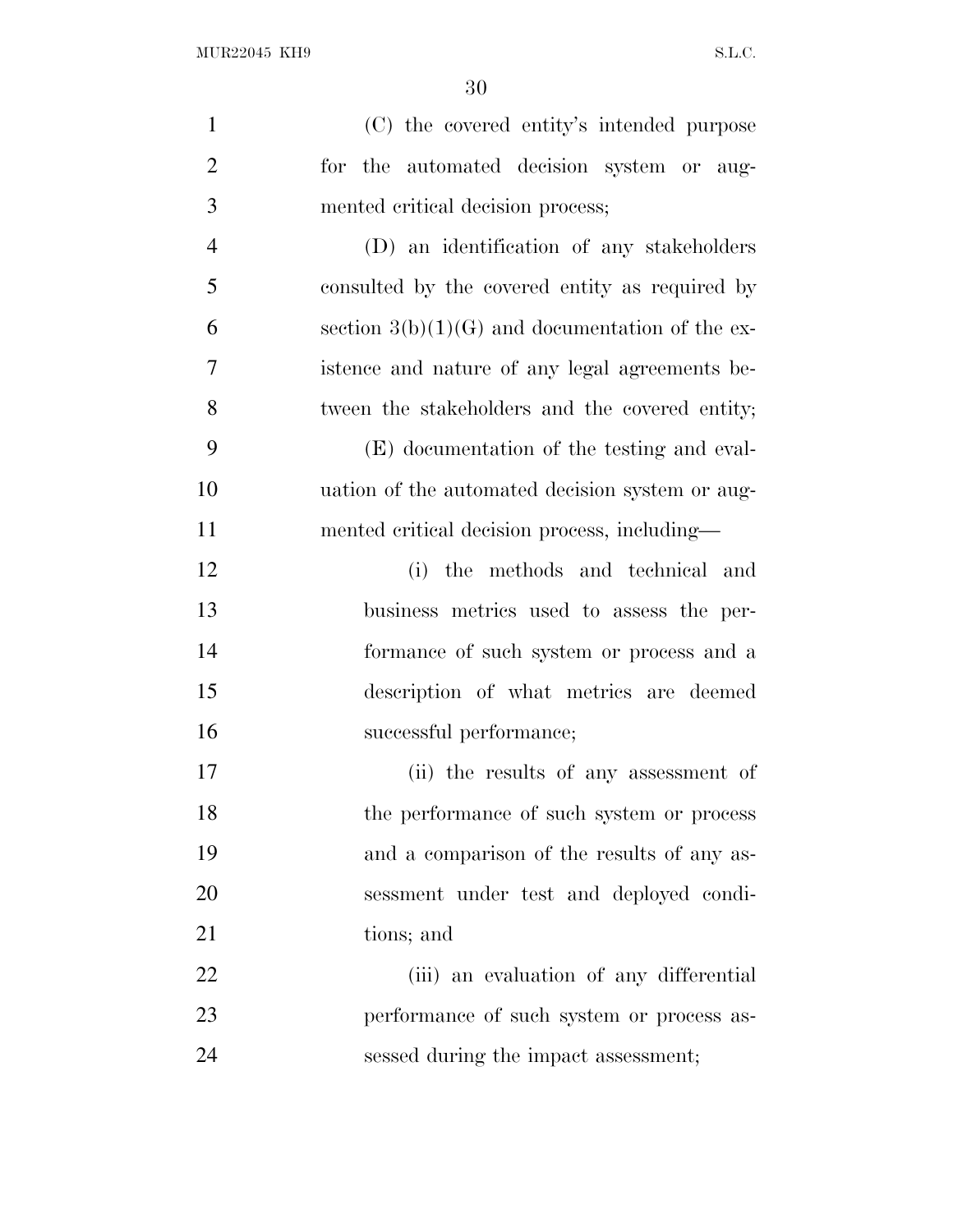| $\mathbf{1}$   | (F) any publicly-stated guard rail for or         |
|----------------|---------------------------------------------------|
| $\overline{2}$ | limitation on certain uses or applications of the |
| 3              |                                                   |
|                | automated decision system or augmented crit-      |
| $\overline{4}$ | ical decision process, including whether such     |
| 5              | uses or applications ought to be prohibited or    |
| 6              | otherwise limited through any terms of use, li-   |
| 7              | censing agreement, or other legal agreement be-   |
| 8              | tween entities;                                   |
| 9              | (G) documentation about the data or other         |
| 10             | input information used to develop, test, main-    |
| 11             | tain, or update the automated decision system     |
| 12             | or augmented critical decision process includ-    |
| 13             | $ing$ —                                           |
| 14             | (i) how and when the covered entity               |
| 15             | sourced such data or other input informa-         |
| 16             | tion; and                                         |
| 17             | (ii) why such data or other input in-             |
| 18             | formation was used and what alternatives          |
| 19             | were explored;                                    |
| 20             | (H) documentation of whether and how the          |
| 21             | covered entity implements any transparency or     |
| 22             | explainability measures, including—               |
| 23             | (i) which categories of third-party de-           |
| 24             | cision recipients receive a copy of or have       |
| 25             | access to the results of any decision or          |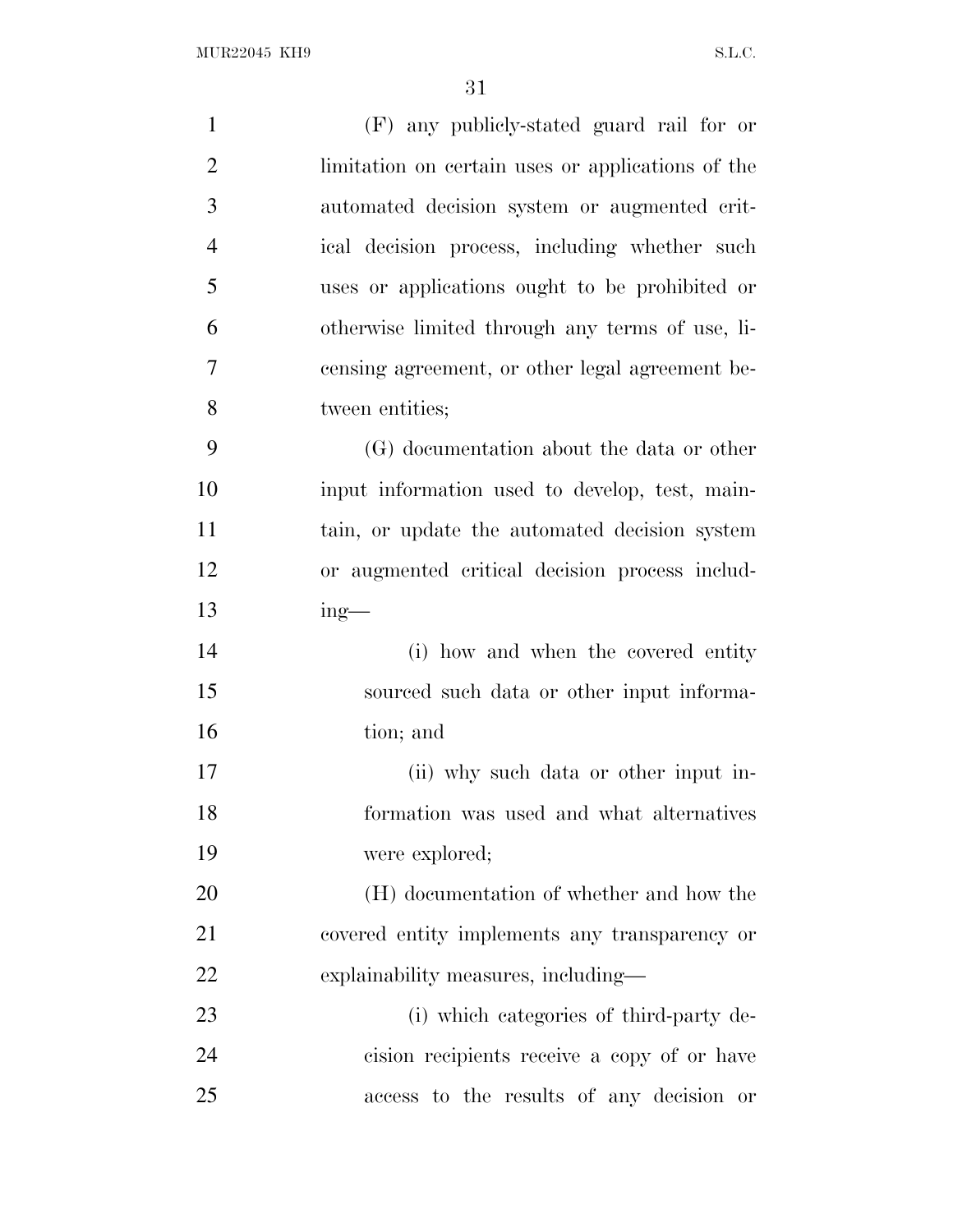$\rm MUR22045\,~~KH9 \qquad \qquad S.L.C.$ 

| $\mathbf{1}$   | judgment that results from such system or         |
|----------------|---------------------------------------------------|
| $\overline{2}$ | process; and                                      |
| 3              | (ii) any mechanism by which a con-                |
| $\overline{4}$ | sumer may contest, correct, or appeal a de-       |
| 5              | cision or opt out of such system or process,      |
| 6              | including the corresponding website for           |
| 7              | such mechanism, where applicable;                 |
| 8              | (I) any likely material negative impact on        |
| 9              | consumers identified by the covered entity and    |
| 10             | a description of the steps taken to remediate or  |
| 11             | mitigate such impact;                             |
| 12             | $(J)$ a list of any impact assessment re-         |
| 13             | quirements that were attempted but were not       |
| 14             | possible to comply with because they were infea-  |
| 15             | sible, as well as the corresponding rationale for |
| 16             | not being able to comply with such require-       |
| 17             | ments; and                                        |
| 18             | any additional capabilities, tools,<br>(K)        |
| 19             | standards, datasets, security protocols, improve- |
| 20             | ments to stakeholder engagement, or other re-     |
| 21             | sources identified by an impact assessment as     |
| 22             | necessary or beneficial to improve the perform-   |
| 23             | ance of impact assessment or the development      |
| 24             | and deployment of any automated decision sys-     |
| 25             | tem or augmented critical decision process that   |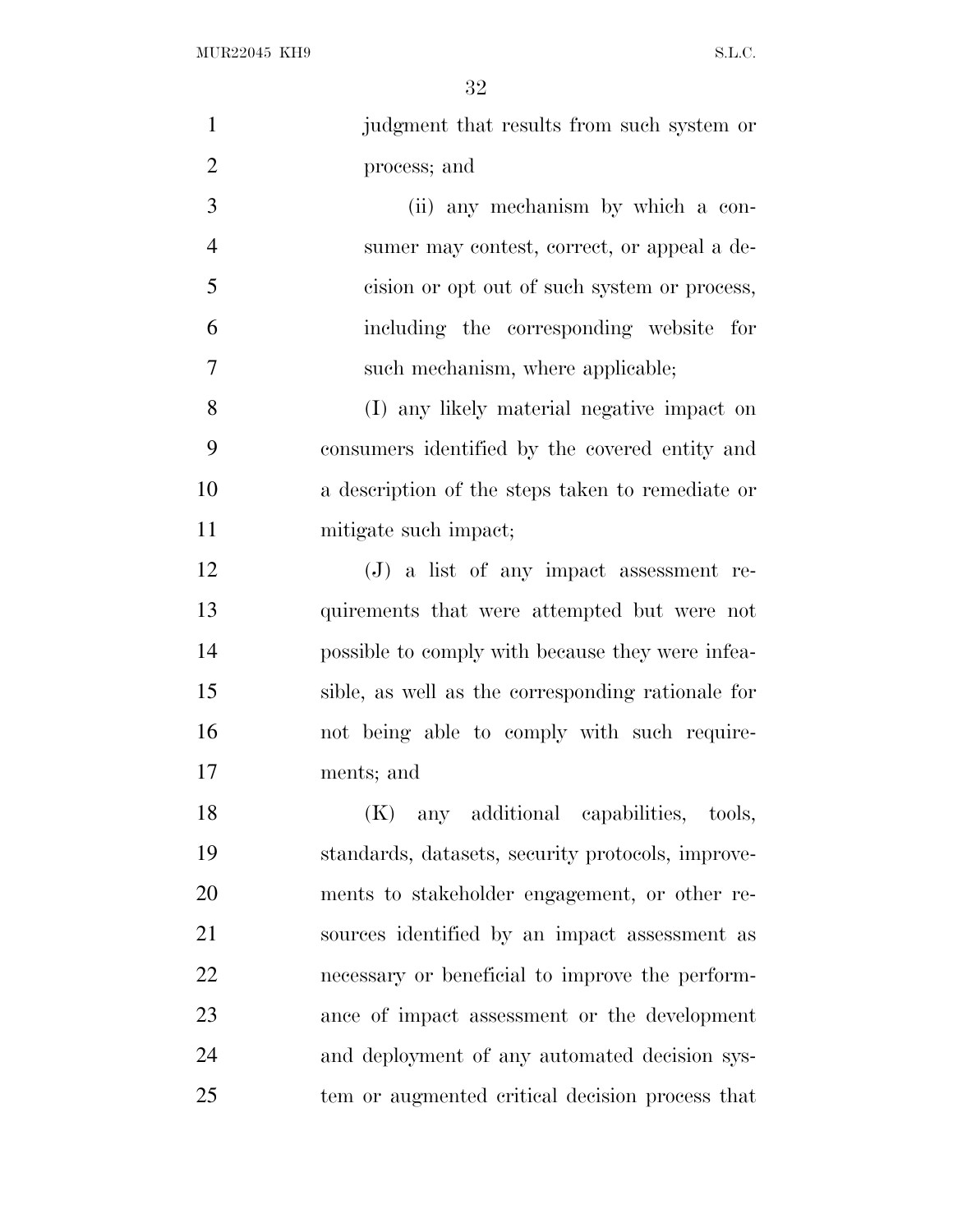| $\mathbf{1}$   | the covered entity determines appropriate to                     |
|----------------|------------------------------------------------------------------|
| $\overline{2}$ | share with the Commission;                                       |
| 3              | $(2)$ include, in addition to the information re-                |
| $\overline{4}$ | quired under paragraph (1), any relevant additional              |
| 5              | information from section $4(a)$ the covered entity               |
| 6              | wishes to share with the Commission;                             |
| 7              | (3) follow any format or structure requirements                  |
| 8              | specified by the Commission; and                                 |
| 9              | (4) include additional criteria that are essential               |
| 10             | for the purpose of consumer protection, as deter-                |
| 11             | mined by the Commission.                                         |
| 12             | SEC. 6. REPORTING; PUBLICLY ACCESSIBLE REPOSITORY.               |
| 13             | (a) ANNUAL REPORT.—Not later than 1 year after                   |
| 14             | the effective date described in section $3(b)(3)$ , and annu-    |
| 15             | ally thereafter, the Commission shall publish publicly on        |
| 16             | the website of the Commission a report describing and            |
| 17             | summarizing the information from the summary reports             |
| 18             | submitted under subparagraph $(D)$ , $(E)$ , or $(F)$ of section |
| 19             | $3(b)(1)$ that—                                                  |
| 20             | $(1)$ is accessible and machine readable in ac-                  |
| 21             | cordance with the 21st Century Integrated Digital                |
| 22             | Experience Act (44 U.S.C. 3501 note); and                        |
| 23             | (2) describes broad trends, aggregated statis-                   |
| 24             | tics, and anonymized lessons learned about per-                  |
| 25             | forming impact assessments of automated decision                 |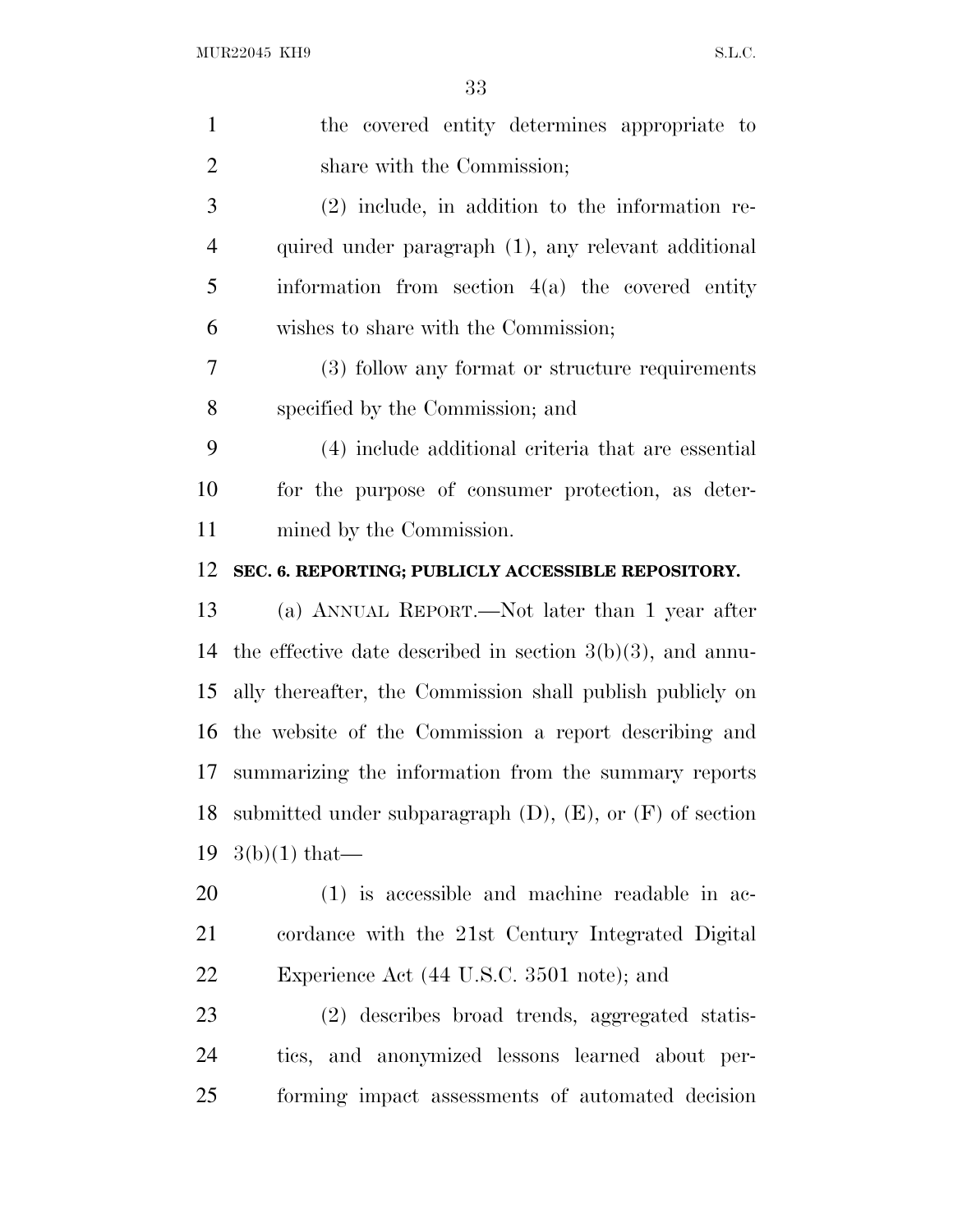| $\mathbf{1}$            | systems or augmented critical decision processes, for |
|-------------------------|-------------------------------------------------------|
| $\overline{2}$          | the purposes of updating guidance related to impact   |
| 3                       | assessments and summary reporting, oversight, and     |
| $\overline{4}$          | making recommendations to other regulatory agen-      |
| 5<br>cies.              |                                                       |
| 6                       | (b) PUBLICLY ACCESSIBLE REPOSITORY.—                  |
| 7<br>$(1)$ In GENERAL.— |                                                       |
| 8                       | (A) ESTABLISHMENT.-                                   |
| 9                       | (i) DEVELOPMENT.—Not later than                       |
| 10                      | 180 days after the Commission promul-                 |
| 11                      | gates the regulations required under sec-             |
| 12                      | tion $3(b)(1)$ , the Commission shall develop         |
| 13                      | a publicly accessible repository designed to          |
| 14                      | publish a limited subset of the information           |
| 15                      | about each automated decision system and              |
| 16                      | augmented critical decision process for               |
| 17                      | which the Commission received a summary               |
| 18                      | report under subparagraph $(D)$ , $(E)$ , or          |
| 19                      | $(F)$ of section $3(b)(1)$ in order to facilitate     |
| 20                      | consumer protection.                                  |
| 21                      | PUBLICATION.—Not later than<br>(ii)                   |
| 22                      | 180 days after the effective date described           |
| 23                      | in section $3(b)(3)$ , the Commission shall           |
| 24                      | make the repository publicly accessible.              |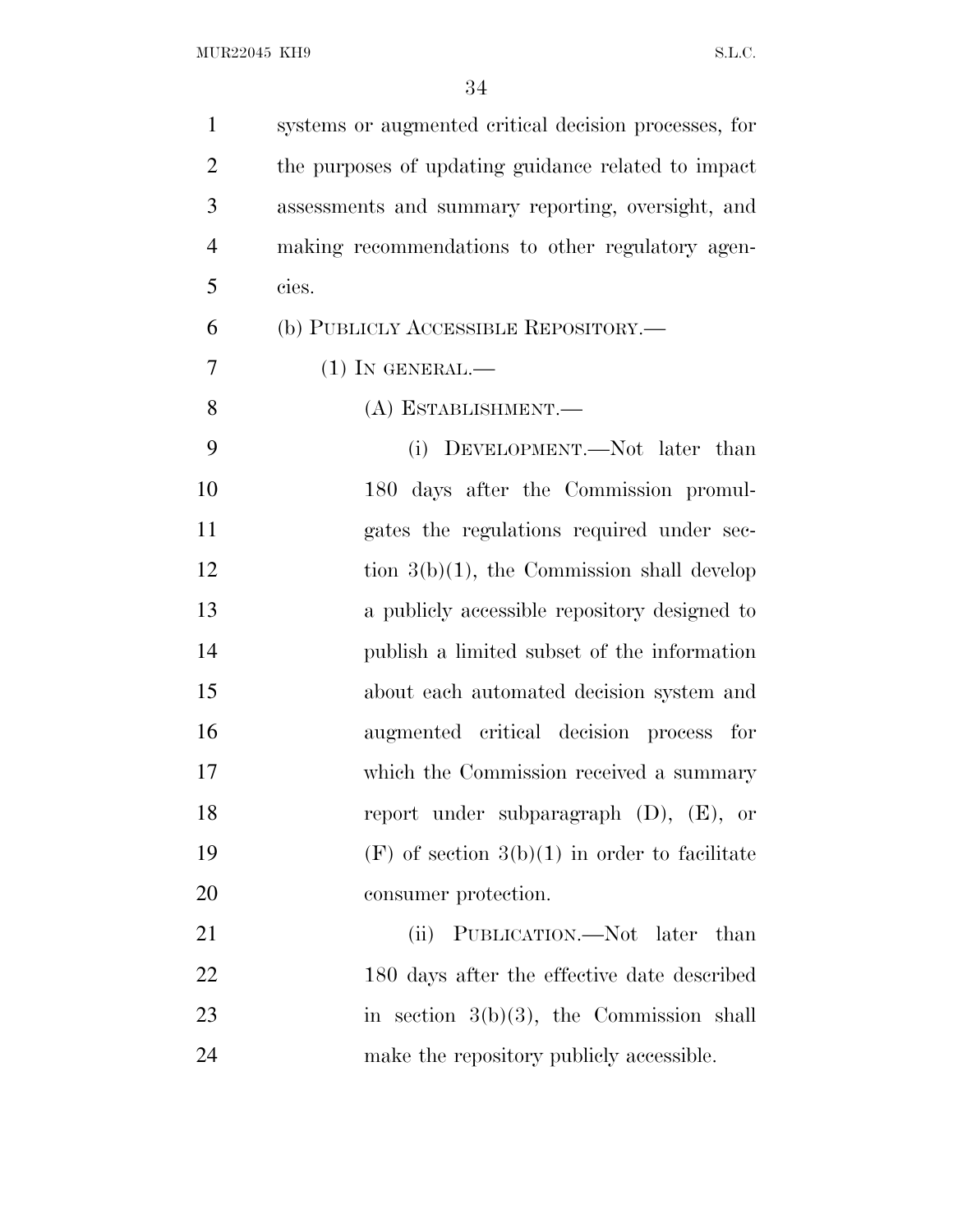| $\mathbf{1}$   | (iii) UPDATES.—The Commission                  |
|----------------|------------------------------------------------|
| $\overline{2}$ | shall update the repository on a quarterly     |
| 3              | basis.                                         |
| $\overline{4}$ | (B) PURPOSE.—The purposes of the repos-        |
| 5              | itory established under subparagraph (A) are-  |
| 6              | (i) to inform consumers about the use          |
| 7              | of automated decision systems and aug-         |
| 8              | mented critical decision processes;            |
| 9              | (ii) to allow researchers and advocates        |
| 10             | to study the use of automated decision sys-    |
| 11             | tems and augmented critical decision proc-     |
| 12             | esses; and                                     |
| 13             | (iii) to ensure compliance with the re-        |
| 14             | quirements of this Act.                        |
| 15             | (C) CONSIDERATIONS.—In establishing the        |
| 16             | repository under subparagraph $(A)$ , the Com- |
| 17             | mission shall consider—                        |
| 18             | (i) how to provide consumers with              |
| 19             | pertinent information regarding augmented      |
| 20             | critical decision processes while minimizing   |
| 21             | any potential commercial risk to any cov-      |
| 22             | ered entity of providing such information;     |
| 23             | (ii) what information, if any, to in-          |
| 24             | clude regarding the specific automated de-     |
|                |                                                |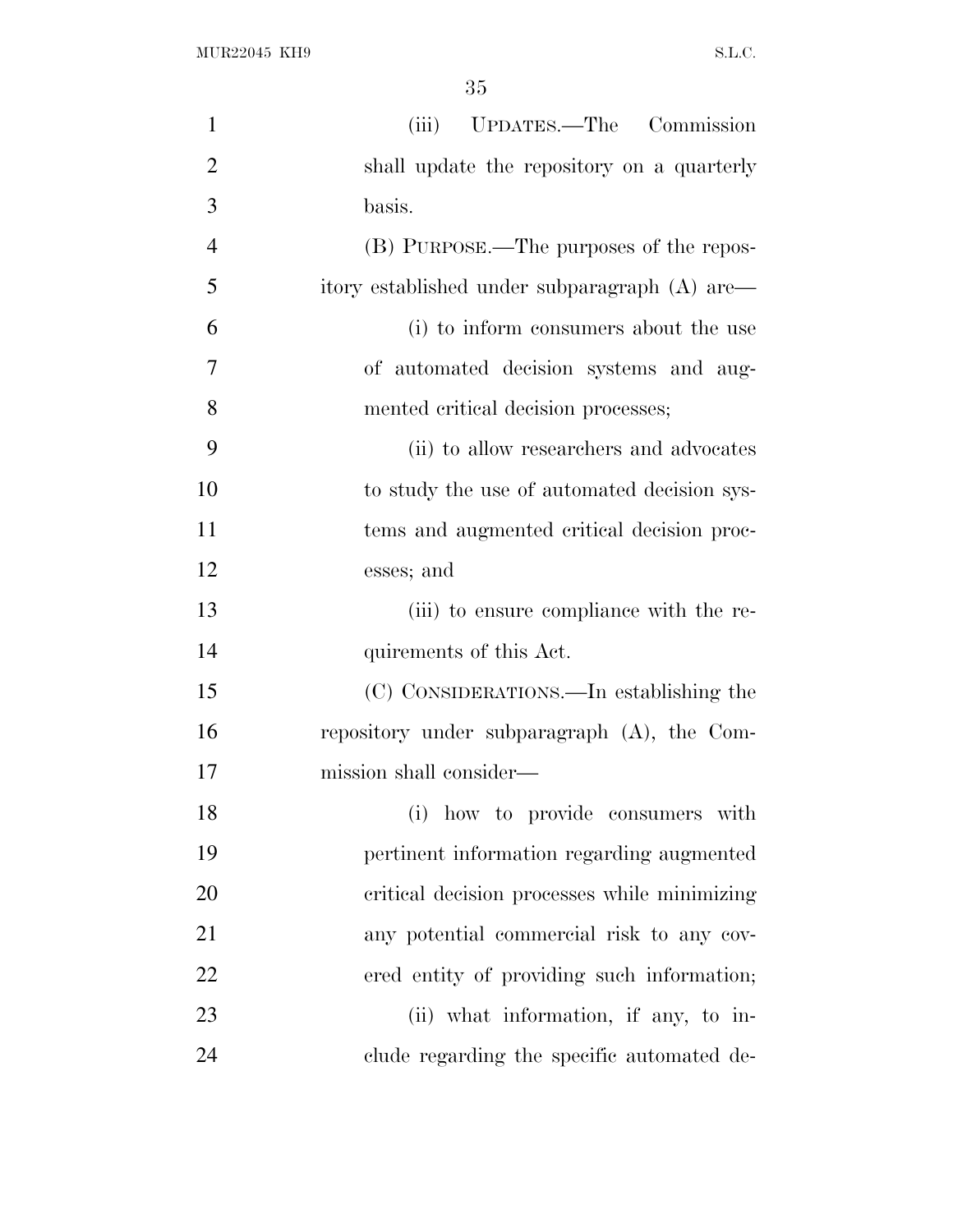| cision systems deployed in the augmented               |
|--------------------------------------------------------|
| critical decision processes;                           |
| (iii) how to document information,                     |
| when applicable, about how to contest or               |
| seek recourse for a critical decision in a             |
| manner that is readily accessible by the               |
| consumer; and                                          |
| (iv) how to streamline the submission                  |
| of summary reports under subparagraph                  |
| $(D)$ , $(E)$ , or $(F)$ of section $3(b)(1)$ to allow |
| the Commission to efficiently populate in-             |
| formation into the repository to minimize              |
| or eliminate any burden on the Commis-                 |
| sion.                                                  |
| (D) REQUIREMENTS.—The Commission                       |
| shall design the repository established under          |
| subparagraph $(A)$ to —                                |
| (i) be publicly available and easily dis-              |
| coverable on the website of the Commis-                |
| sion;                                                  |
| (ii) allow users to sort and search the                |
| repository by multiple characteristics (such           |
| as by covered entity, date reported, or cat-           |
| egory of critical decision) simultaneously;            |
|                                                        |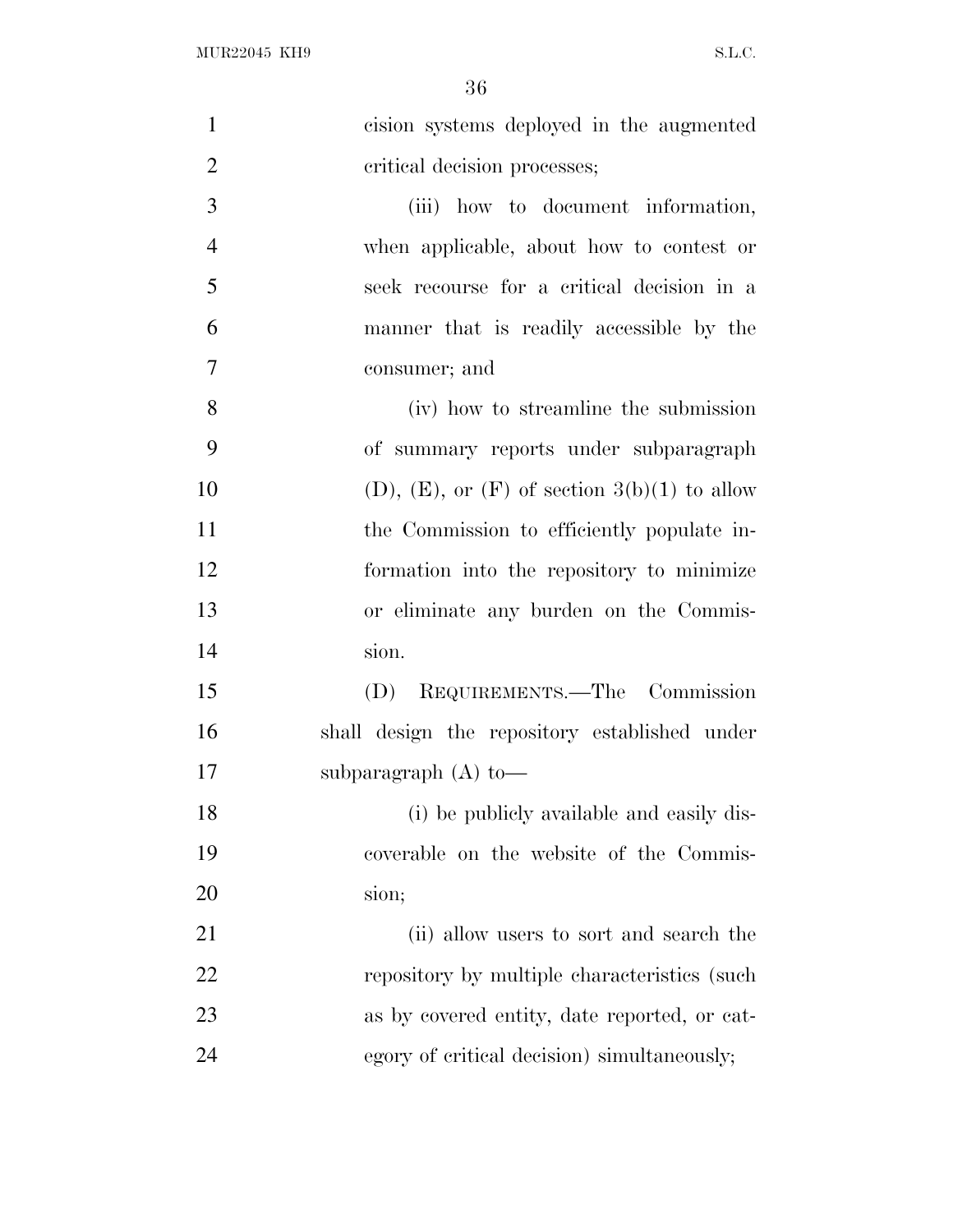| $\mathbf{1}$   | (iii) allow users to make a copy of or       |
|----------------|----------------------------------------------|
| $\overline{2}$ | download the information obtained from       |
| 3              | the repository, including any subsets of in- |
| $\overline{4}$ | formation obtained by sorting or searching   |
| 5              | as described in clause (ii), in accordance   |
| 6              | with current guidance from the Office of     |
| 7              | Management and Budget, such as the           |
| 8              | Open, Public, Electronic, and Necessary      |
| 9              | Government Data Act (44 U.S.C. 101           |
| 10             | note);                                       |
| 11             | (iv) be in accordance with user experi-      |
| 12             | ence and accessibility best practices such   |
| 13             | as those described in the 21st Century In-   |
| 14             | tegrated Digital Experience Act (44 U.S.C.   |
| 15             | $3501$ note);                                |
| 16             | (v) include a limited subset of infor-       |
| 17             | mation from the summary reports, as ap-      |
| 18             | plicable, under subparagraph (D), (E), or    |
| 19             | $(F)$ of section 3(b)(1) that includes—      |
| 20             | (I) the identity of the covered en-          |
| 21             | tity that submitted such summary re-         |
| 22             | port, including any link to the website      |
| 23             | of the covered entity;                       |
| 24             | (II) the specific critical decision          |
| 25             | that the augmented critical decision         |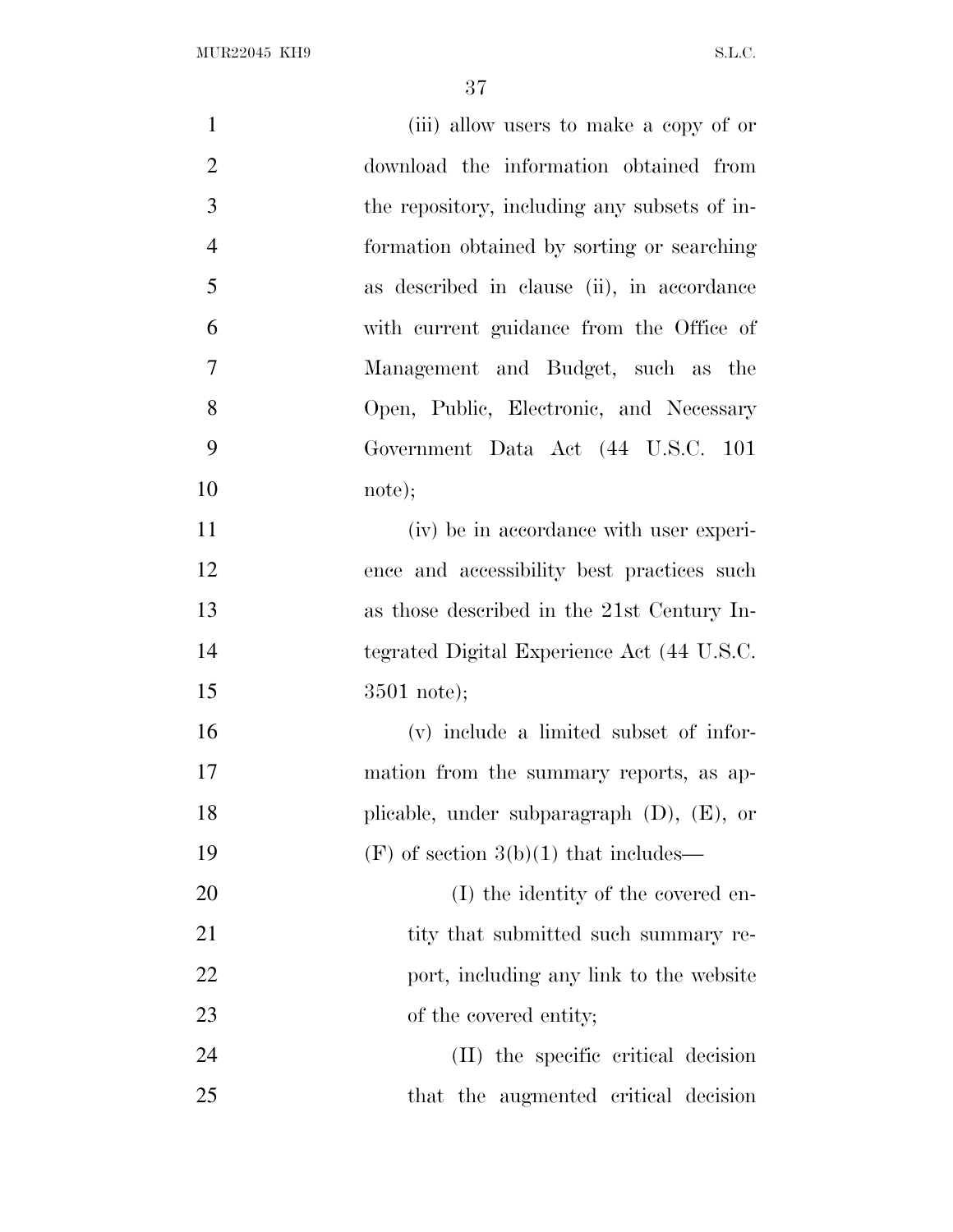| $\mathbf{1}$   | process makes, along with the cat-      |
|----------------|-----------------------------------------|
| $\overline{2}$ | egory of the critical decision;         |
| 3              | (III) any publicly-stated prohib-       |
| $\overline{4}$ | ited applications of the automated de-  |
| 5              | cision system or augmented critical     |
| 6              | decision process, including whether     |
| $\tau$         | such prohibition is enforced through    |
| 8              | any terms of use, licensing agreement,  |
| 9              | or other legal agreement between enti-  |
| 10             | ties;                                   |
| 11             | (IV) to the extent possible, the        |
| 12             | sources of any data used to develop,    |
| 13             | test, maintain, or update the auto-     |
| 14             | mated decision system or augmented      |
| 15             | critical decision process;              |
| 16             | (V) to the extent possible, the         |
| 17             | type of technical and business metrics  |
| 18             | used to assess the performance of the   |
| 19             | augmented critical decision process     |
| 20             | when deployed; and                      |
| 21             | (VI) the link to any web page           |
| 22             | with instructions or other information  |
| 23             | related to a mechanism by which a       |
| 24             | consumer may contest, correct, or ap-   |
| 25             | peal a decision or opt out of the auto- |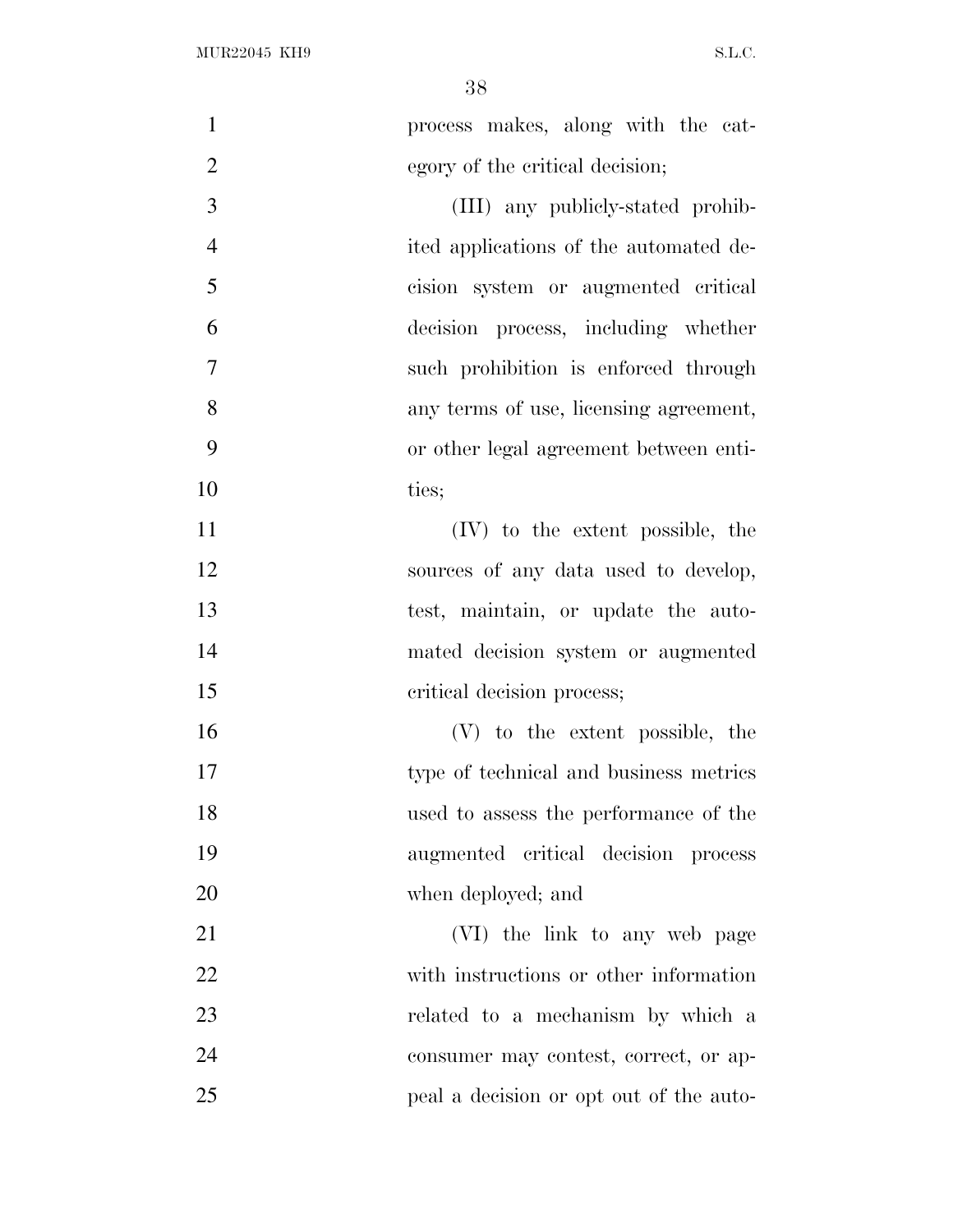| $\mathbf{1}$   | mated decision system or augmented                   |
|----------------|------------------------------------------------------|
| $\overline{2}$ | critical decision process; and                       |
| 3              | (vi) include information about design,               |
| $\overline{4}$ | use, and maintenance of the repository, in-          |
| 5              | cluding-                                             |
| 6              | (I) how frequently the repository                    |
| 7              | is updated;                                          |
| 8              | (II) the date of the most recent                     |
| 9              | such update;                                         |
| 10             | (III) the types of information                       |
| 11             | from the summary reports submitted                   |
| 12             | under subparagraph $(D)$ , $(E)$ , or $(F)$          |
| 13             | of section $3(b)(1)$ that are and are not            |
| 14             | included in the repository; and                      |
| 15             | (IV) any other information about                     |
| 16             | the design, use, and maintenance the                 |
| 17             | Commission determines is—                            |
| 18             | (aa) relevant to consumers                           |
| 19             | and researchers; or                                  |
| 20             | (bb) essential for consumer                          |
| 21             | education and recourse.                              |
| 22             | (2) AUTHORIZATION OF APPROPRIATIONS.                 |
| 23             | There are authorized to be appropriated to the Com-  |
| 24             | mission such sums as are necessary to carry out this |
| 25             | subsection.                                          |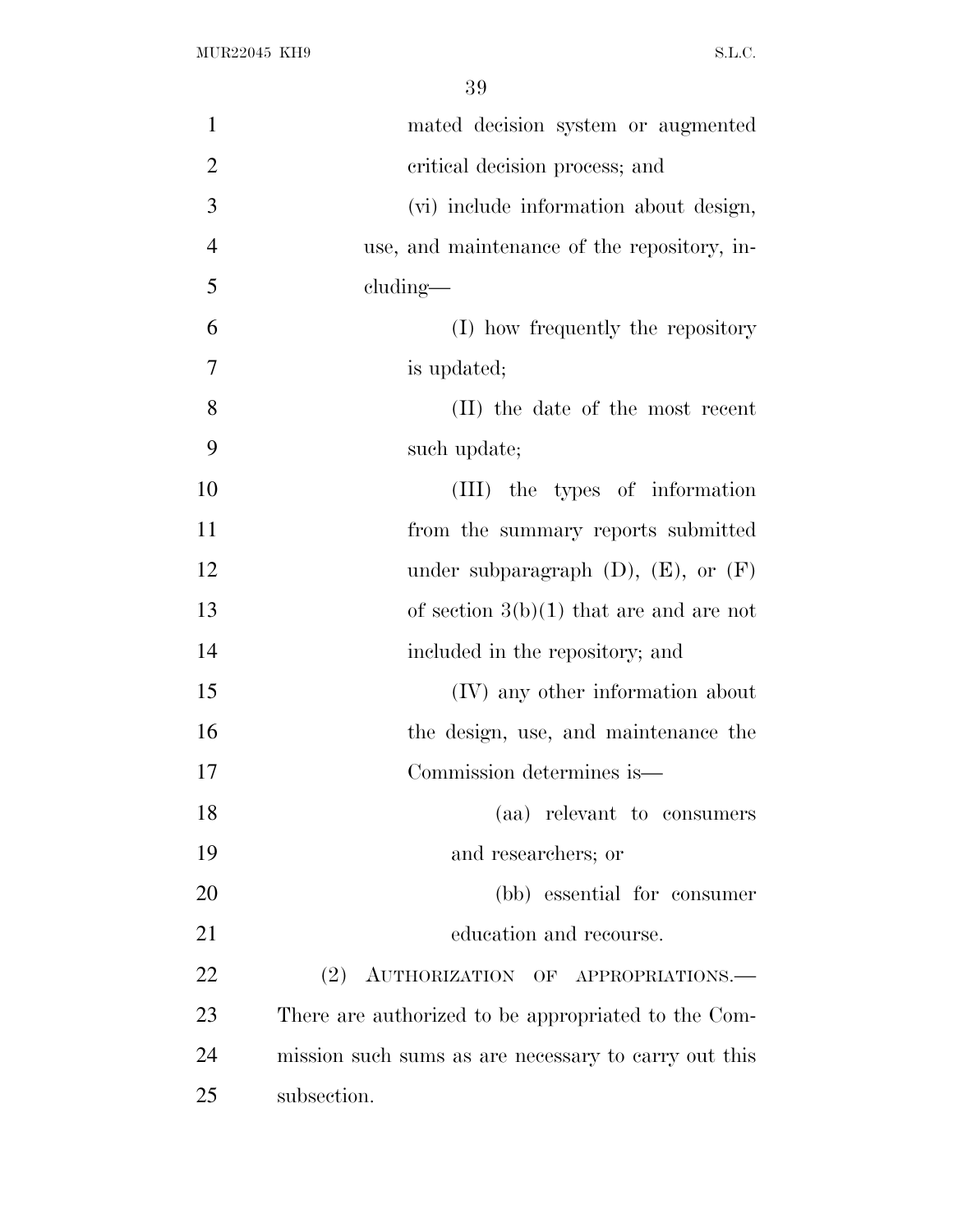# **SEC. 7. GUIDANCE AND TECHNICAL ASSISTANCE; OTHER REQUIREMENTS.**

 (a) GUIDANCE AND TECHNICAL ASSISTANCE FROM THE COMMISSION.—

 (1) IN GENERAL.—The Commission shall pub- lish guidance on how to meet the requirements of sections 4 and 5, including resources such as docu- mentation templates and guides for meaningful con- sultation, that is developed by the Commission after consultation with the Director of the National Insti- tute of Standards and Technology, the Director of the National Artificial Intelligence Initiative, the Di- rector of the Office of Science and Technology Pol- icy, and other relevant stakeholders, including stand- ards bodies, private industry, academia, technology experts, and advocates for civil rights, consumers, and impacted communities.

 (2) ASSISTANCE IN DETERMINING COVERED ENTITY STATUS.—In addition to the guidance re-20 quired under paragraph (1), the Commission shall—

 (A) issue guidance and training materials to assist persons, partnerships, and corpora- tions in evaluating whether they are a covered entity; and

 (B) regularly update such guidance and training materials in accordance with any feed-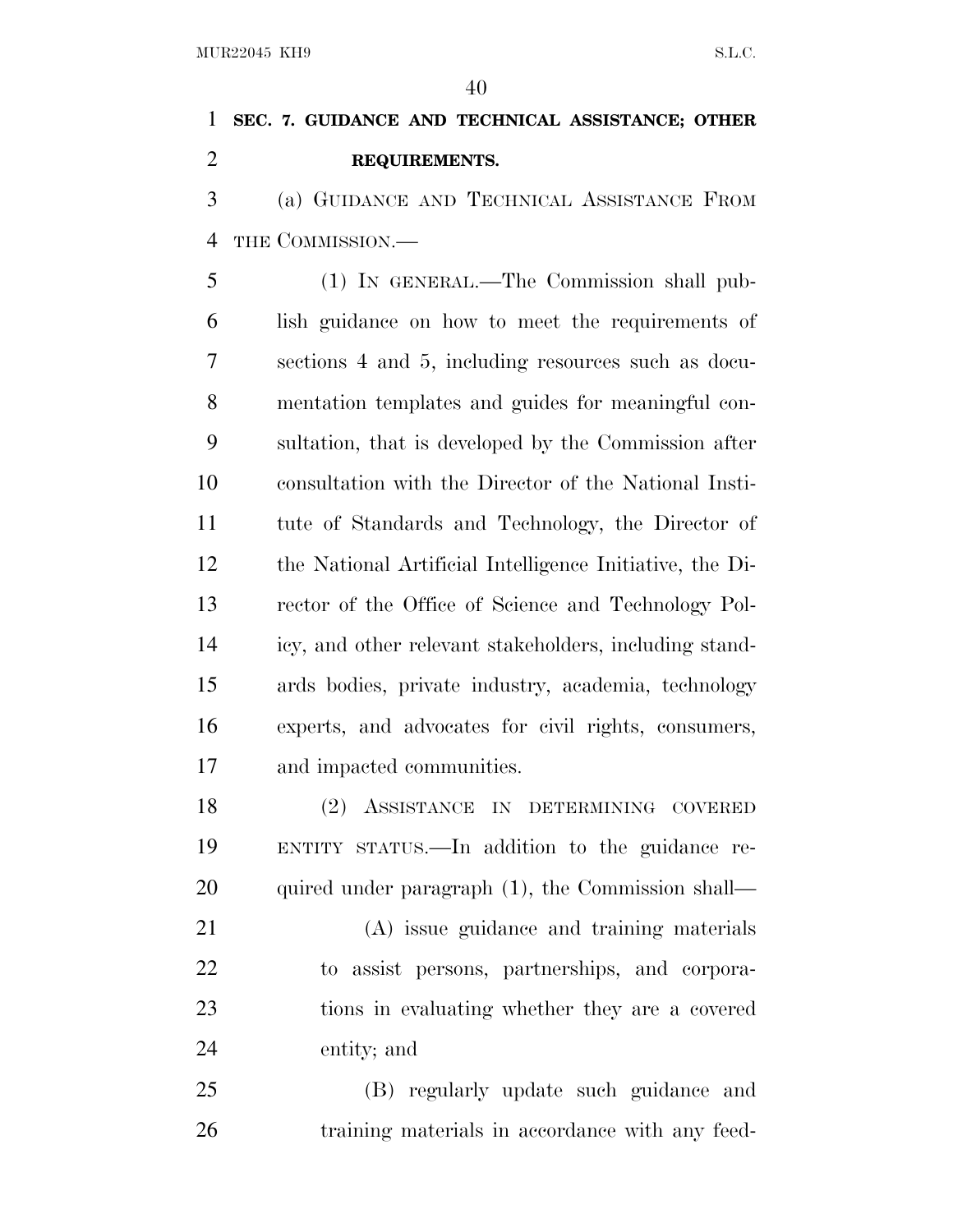| $\mathbf{1}$   | back or questions from covered entities, experts,           |
|----------------|-------------------------------------------------------------|
| $\overline{2}$ | or other relevant stakeholders.                             |
| 3              | (b) OTHER REQUIREMENTS.—                                    |
| 4              | (1) PUBLICATION.—Nothing in this Act shall                  |
| 5              | be construed to limit a covered entity from publi-          |
| 6              | cizing any documentation of the impact assessment           |
| 7              | maintained under section $3(b)(1)(B)$ , including in-       |
| 8              | formation beyond what is required to be submitted           |
| 9              | in a summary report under subparagraph $(D)$ or $(E)$       |
| 10             | of section $3(b)(1)$ , unless such publication would vio-   |
| 11             | late the privacy of any consumer.                           |
| 12             | (2) PERIODIC REVIEW OF REGULATIONS.—The                     |
| 13             | Commission shall review the regulations promul-             |
| 14             | gated under section $3(b)$ not less than once every 5       |
| 15             | years and update such regulations as appropriate.           |
| 16             | (3) REVIEW BY NIST AND OSTP.—The Commis-                    |
| 17             | sion shall make available, in a private and secure          |
| 18             | manner, to the Director of the National Institute of        |
| 19             | Standards and Technology, the Director of the Of-           |
| 20             | fice of Science and Technology Policy, and the head         |
| 21             | of any Federal agency with relevant regulatory juris-       |
| 22             | diction over an augmented critical decision process         |
| 23             | any summary report submitted under subparagraph             |
| 24             | $(D)$ , $(E)$ , or $(F)$ of section $3(b)(1)$ for review in |
| 25             | order to develop future standards or regulations.           |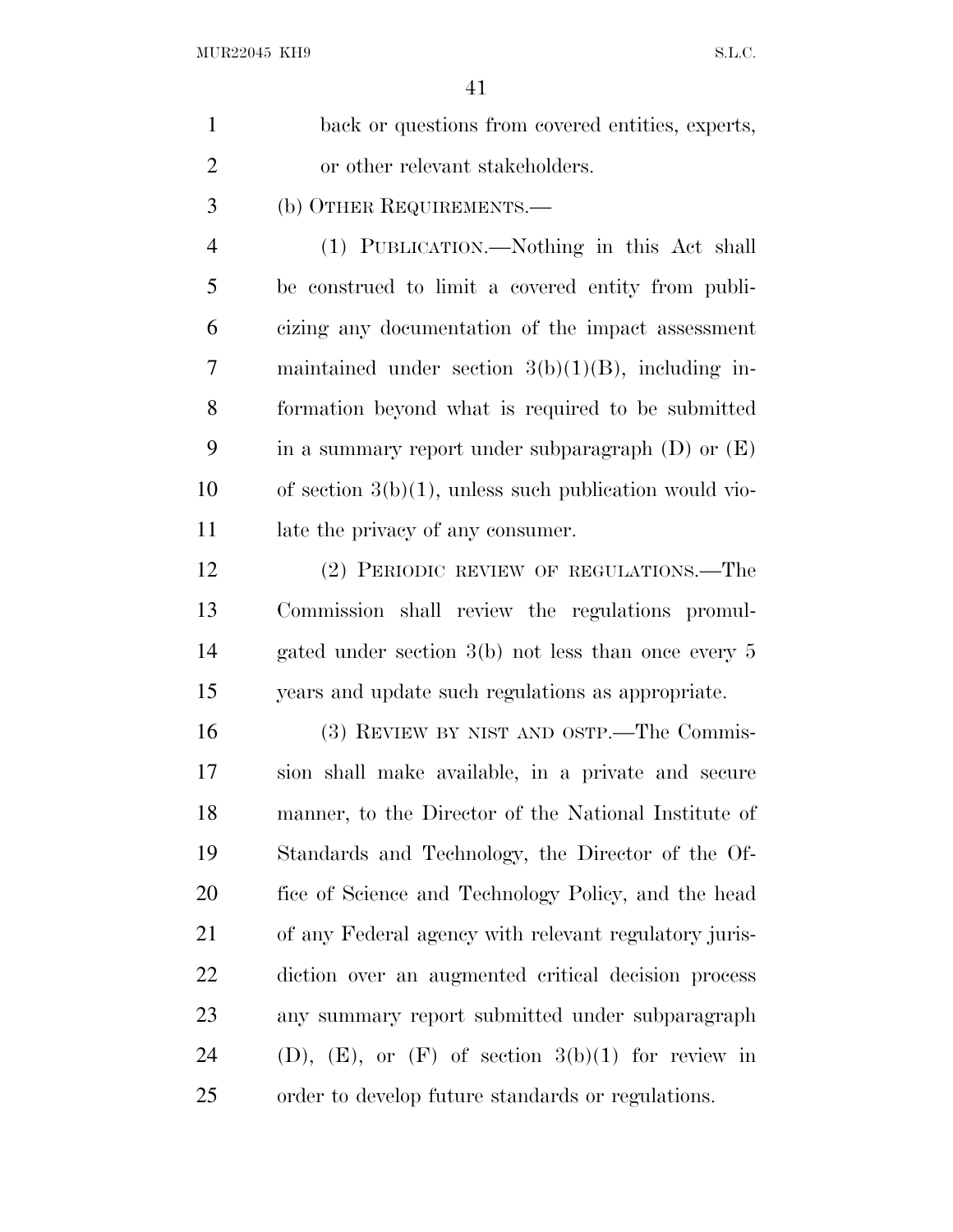| $\mathbf{1}$   | SEC. 8. RESOURCES AND AUTHORITIES.            |
|----------------|-----------------------------------------------|
| $\overline{2}$ | (a) BUREAU OF TECHNOLOGY.—                    |
| 3              | (1) ESTABLISHMENT.-                           |
| $\overline{4}$ | (A) IN GENERAL.—There is established          |
| 5              | within the Commission the Bureau of Tech-     |
| 6              | nology (in this subsection referred to as the |
| 7              | "Bureau").                                    |
| 8              | (B) DUTIES.—The Bureau shall engage in        |
| 9              | activities that include:                      |
| 10             | (i) Aiding or advising the Commission         |
| 11             | with respect to the technological aspects of  |
| 12             | the functions of the Commission, includ-      |
| 13             | $ing$ —                                       |
| 14             | (I) preparing, conducting, facili-            |
| 15             | tating, managing, or otherwise ena-           |
| 16             | bling studies, workshops, audits, com-        |
| 17             | munity participation opportunities, or        |
| 18             | other similar activities; and                 |
| 19             | (II) any other assistance deemed              |
| 20             | appropriate by the Commission or              |
| 21             | Chair.                                        |
| 22             | (ii) Aiding or advising the Commis-           |
| 23             | sion with respect to the enforcement of this  |
| 24             | Act.                                          |
| 25             | (iii) Providing technical assistance to       |
| 26             | any enforcement bureau within the Com-        |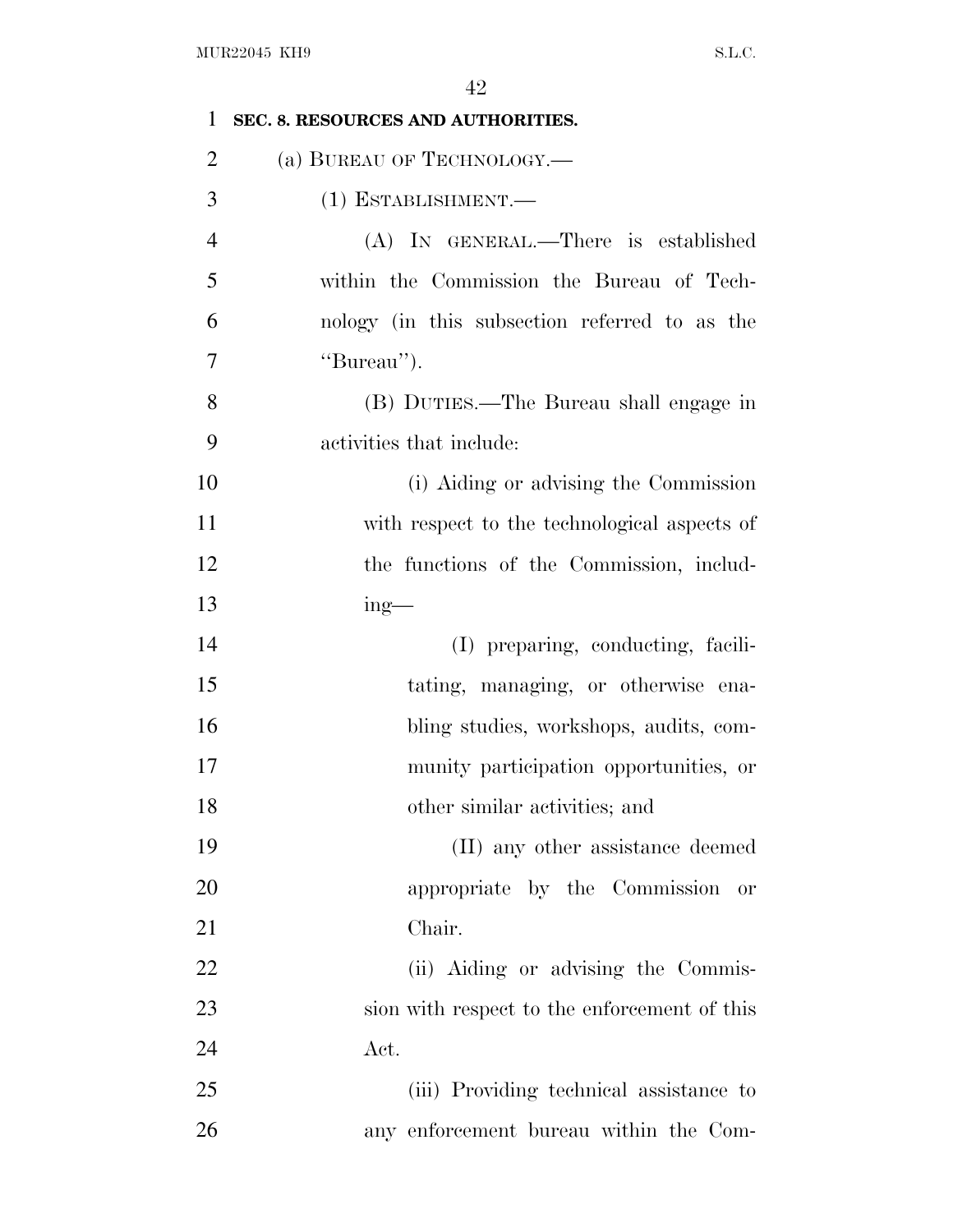| mission with respect to the investigation       |
|-------------------------------------------------|
| and trial of cases.                             |
| (2) CHIEF TECHNOLOGIST.—The Bureau shall        |
| be headed by a Chief Technologist.              |
| $(3)$ STAFF.—                                   |
| (A) APPOINTMENTS.—                              |
| (i) IN GENERAL.—Subject to subpara-             |
| graph (B), the Chair may, without regard        |
| to the civil service laws (including regula-    |
| tions), appoint personnel with experience       |
| in fields such as management, technology,       |
| digital and product design, user experience,    |
| information security, civil rights, tech-       |
| nology policy, privacy policy, humanities       |
| and social sciences, product management,        |
| software engineering, machine learning,         |
| statistics, or other related fields to enable   |
| the Bureau to perform its duties.               |
| MINIMUM APPOINTMENTS.-Not<br>(ii)               |
| later than 2 years after the date of enact-     |
| ment of this Act, the Chair shall appoint       |
| not less than 50 personnel.                     |
| (B) EXCEPTED SERVICE.—The personnel             |
| appointed in accordance with subparagraph $(A)$ |
| may be appointed to positions described in sec- |
|                                                 |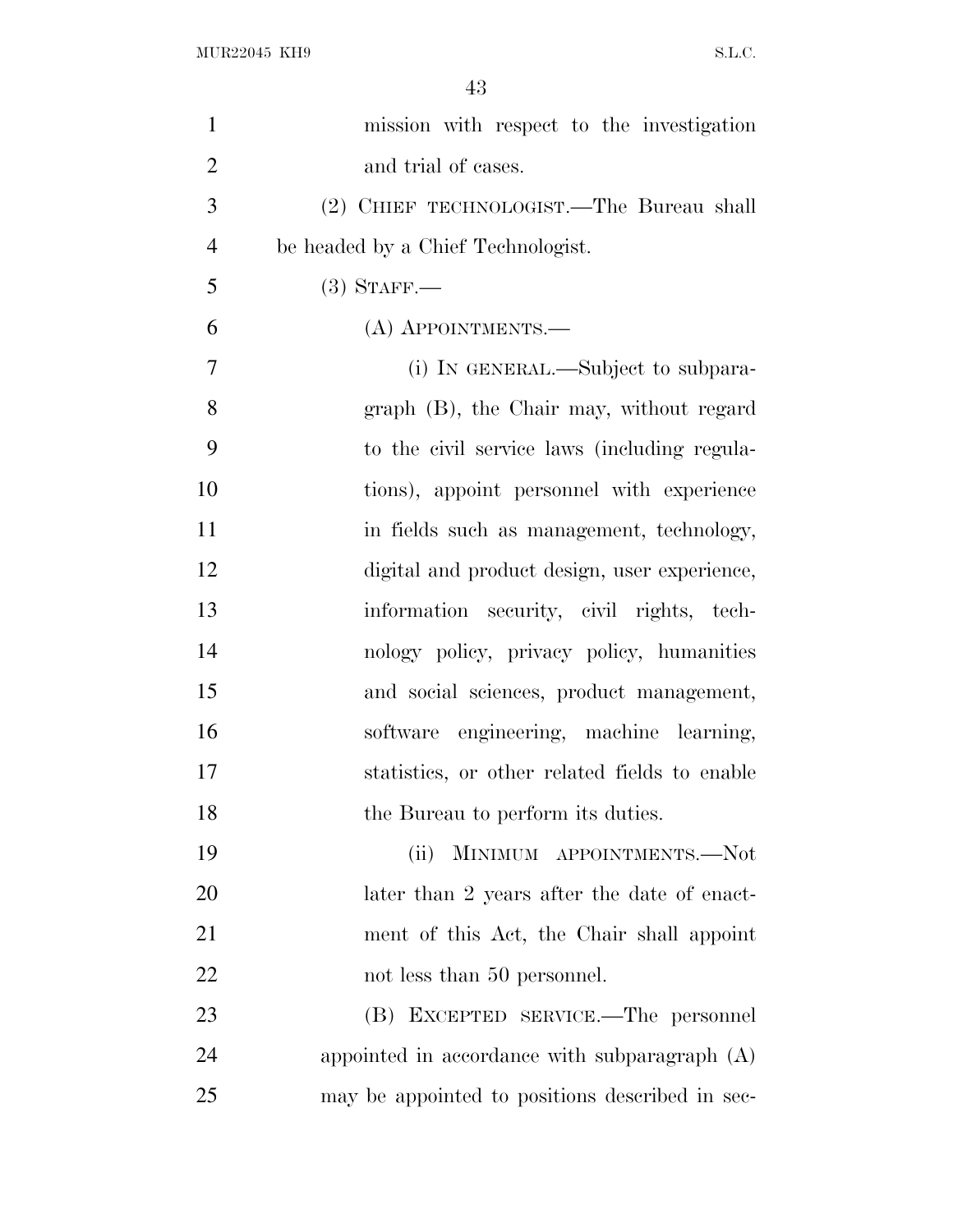|                | 44                                                     |
|----------------|--------------------------------------------------------|
| $\mathbf{1}$   | tion $213.3102(r)$ of title 5, Code of Federal         |
| $\overline{2}$ | Regulations.                                           |
| 3              | (4) AUTHORIZATION OF APPROPRIATIONS.                   |
| 4              | There are authorized to be appropriated to the Com-    |
| 5              | mission such sums as are necessary to carry out this   |
| 6              | subsection.                                            |
| 7              | (b) ADDITIONAL PERSONNEL IN THE BUREAU OF              |
| 8              | CONSUMER PROTECTION.                                   |
| 9              | (1) ADDITIONAL PERSONNEL.-Notwith-                     |
| 10             | standing any other provision of law, the Chair may,    |
| 11             | without regard to the civil service laws (including    |
| 12             | regulations), appoint 25 additional personnel to the   |
| 13             | Division of Enforcement of the Bureau of Consumer      |
| 14             | Protection.                                            |
| 15             | (2) AUTHORIZATION OF APPROPRIATIONS.                   |
| 16             | There are authorized to be appropriated to the Com-    |
| 17             | mission such sums as are necessary to carry out this   |
| 18             | subsection.                                            |
| 19             | (c) ESTABLISHMENT OF AGREEMENTS OF COOPERA-            |
| 20             | TION.—The Commission shall negotiate agreements of co- |
| 21             | operation, as needed, with any relevant Federal agency |

with respect to information sharing and enforcement ac-

tions taken regarding the development or deployment of

an automated decision system to make a critical decision

or of an augmented critical decision process. Such agree-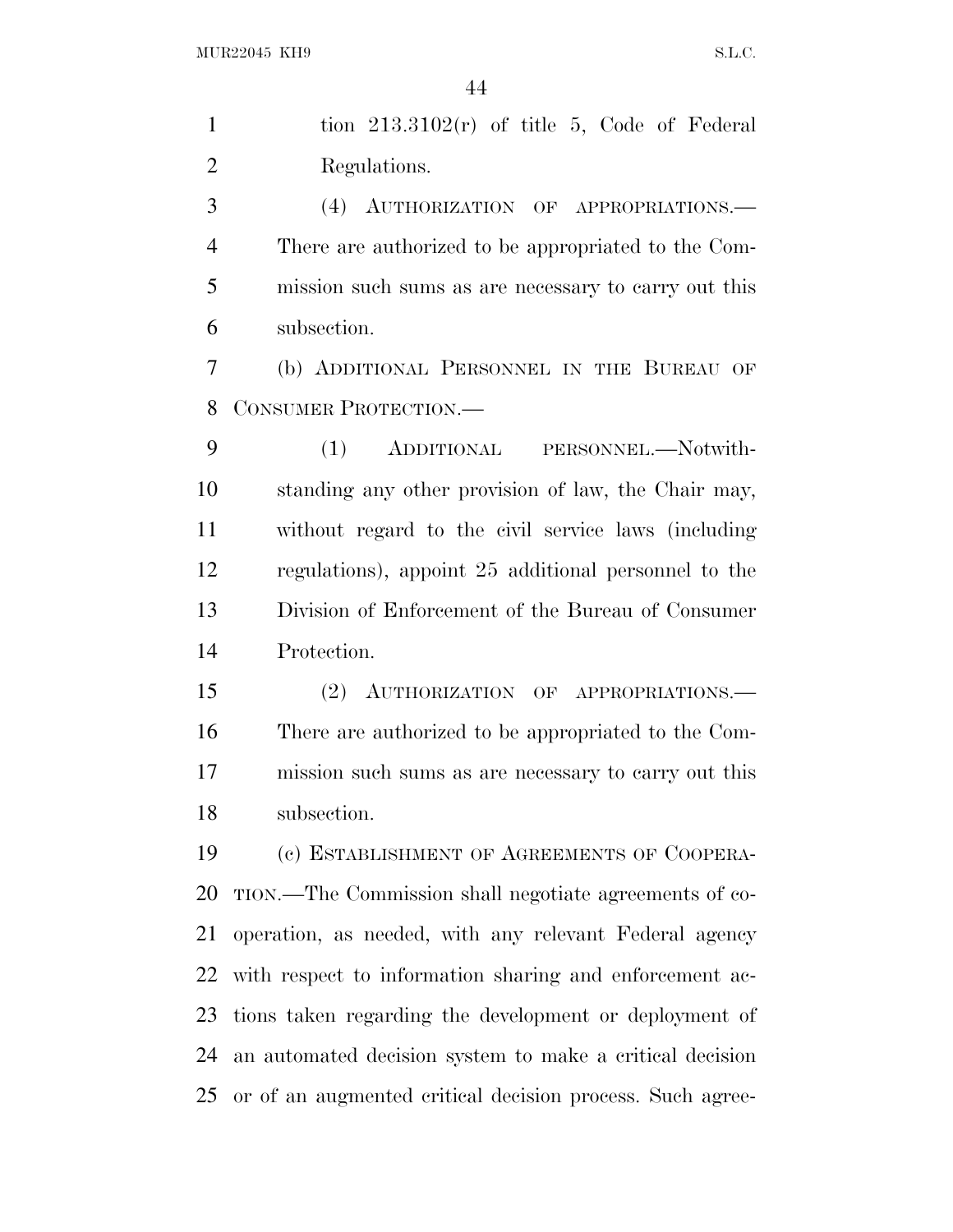MUR22045 KH9 S.L.C.

 ments shall include procedures for determining which agency shall file an action and providing notice to the non- filing agency, where feasible, prior to initiating a civil ac- tion to enforce any Federal law within such agencies' ju- risdictions regarding the development or deployment of an automated decision system to make a critical decision or of an augmented critical decision process by a covered en-tity.

#### **SEC. 9. ENFORCEMENT.**

10 (a) ENFORCEMENT BY THE COMMISSION.—

 (1) UNFAIR OR DECEPTIVE ACTS OR PRAC- TICES.—A violation of this Act or a regulation pro- mulgated thereunder shall be treated as a violation of a rule defining an unfair or deceptive act or prac- tice under section 18(a)(1)(B) of the Federal Trade 16 Commission Act (15 U.S.C.  $57a(a)(1)(B)$ ).

17 (2) POWERS OF THE COMMISSION.—

 (A) IN GENERAL.—The Commission shall enforce this Act and the regulations promul- gated under this Act in the same manner, by the same means, and with the same jurisdic-22 tion, powers, and duties as though all applicable terms and provisions of the Federal Trade Commission Act (15 U.S.C. 41 et seq.) were in-corporated into and made a part of this Act.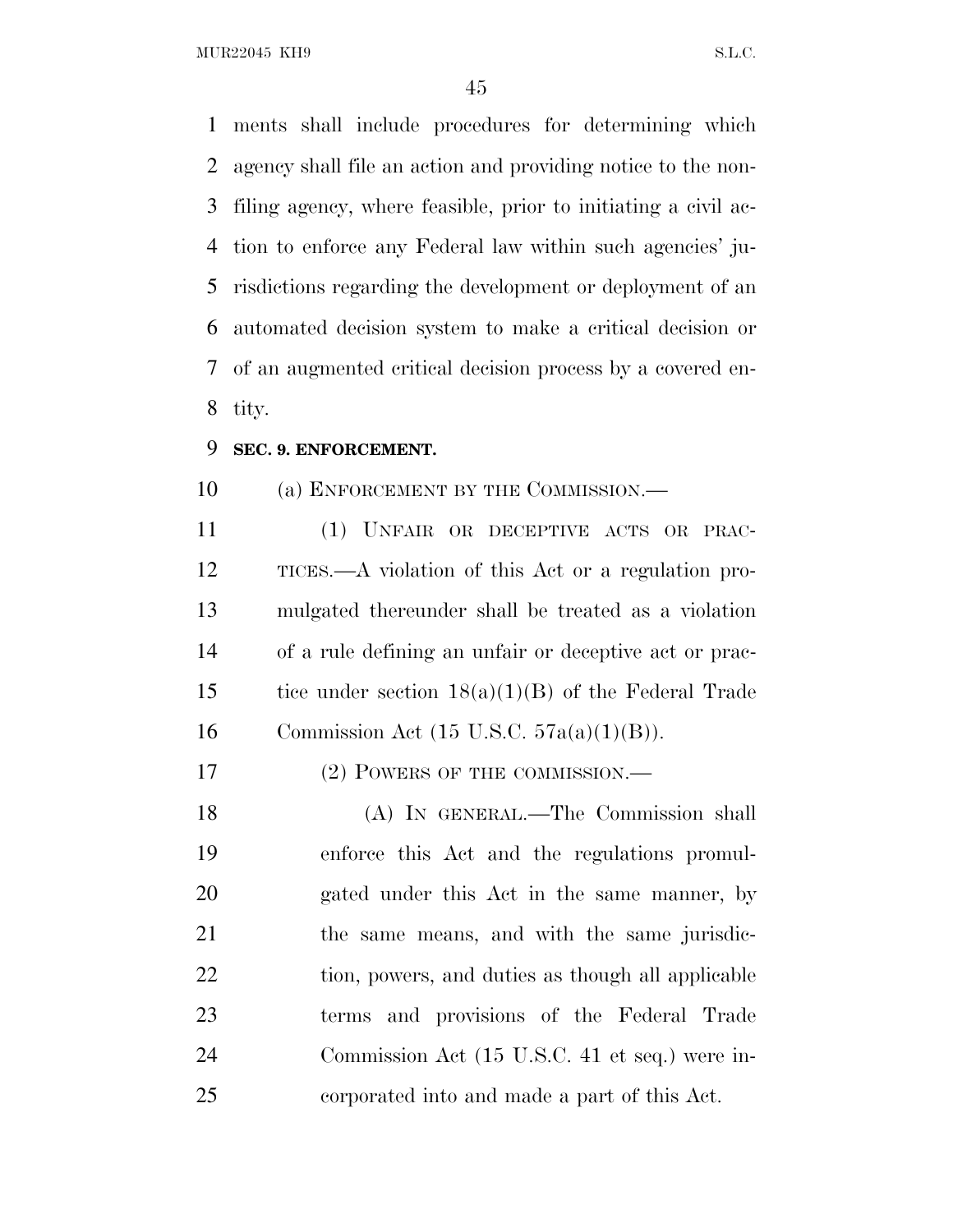| $\mathbf{1}$   | (B) PRIVILEGES AND IMMUNITIES.—Any                     |
|----------------|--------------------------------------------------------|
| $\overline{2}$ | person who violates this Act or a regulation           |
| 3              | promulgated thereunder shall be subject to the         |
| $\overline{4}$ | penalties and entitled to the privileges and im-       |
| 5              | munities provided in the Federal Trade Com-            |
| 6              | mission Act $(15 \text{ U.S.C. } 41 \text{ et seq.}).$ |
| 7              | (C) AUTHORITY PRESERVED.—Nothing in                    |
| 8              | this Act shall be construed to limit the author-       |
| 9              | ity of the Commission under any other provi-           |
| 10             | sion of law.                                           |
| 11             | (D) RULEMAKING.—The Commission shall                   |
| 12             | promulgate in accordance with section 553 of           |
| 13             | title 5, United States Code, such additional           |
| 14             | rules as may be necessary to carry out this Act.       |
| 15             | (b) ENFORCEMENT BY STATES.-                            |
| 16             | $(1)$ In GENERAL.—If the attorney general of a         |
| 17             | State has reason to believe that an interest of the    |
| 18             | residents of the State has been or is being threat-    |
| 19             | ened or adversely affected by a practice that violates |
| 20             | this Act or a regulation promulgated thereunder, the   |
| 21             | attorney general of the State may, as parent patriae,  |
| 22             | bring a civil action on behalf of the residents of the |
| 23             | State in an appropriate district court of the United   |
| 24             | States to obtain appropriate relief.                   |
| 25             | (2) RIGHTS OF COMMISSION.-                             |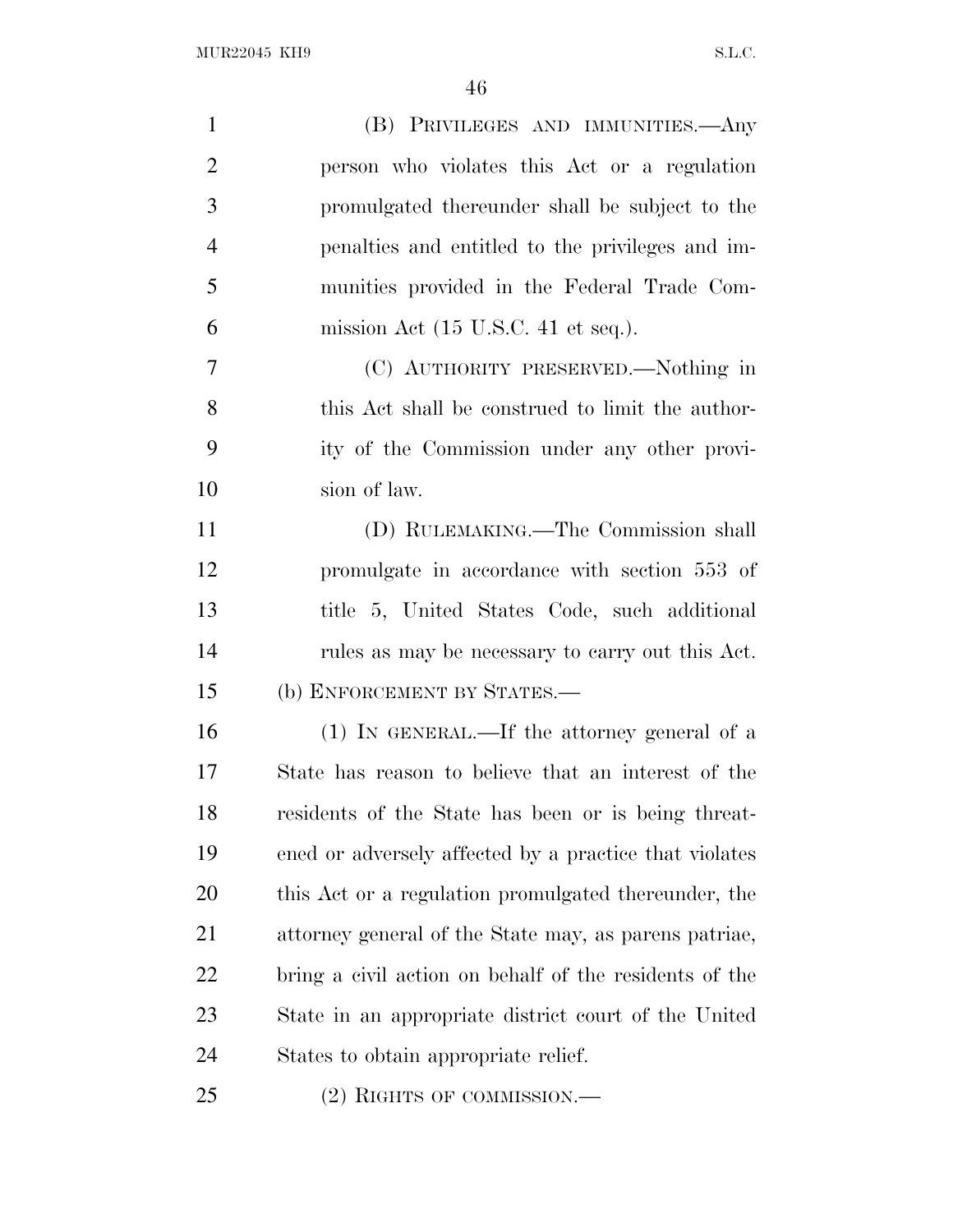| $\mathbf{1}$   | (A) NOTICE TO COMMISSION.—                    |
|----------------|-----------------------------------------------|
| $\overline{2}$ | (i) IN GENERAL.—Except as provided            |
| 3              | in clause (iii), the attorney general of a    |
| $\overline{4}$ | State, before initiating a civil action under |
| 5              | paragraph (1), shall provide written notifi-  |
| 6              | cation to the Commission that the attorney    |
| 7              | general intends to bring such civil action.   |
| 8              | (ii) CONTENTS.—The notification re-           |
| 9              | quired under clause (i) shall include a copy  |
| 10             | of the complaint to be filed to initiate the  |
| 11             | civil action.                                 |
| 12             | (iii) EXCEPTION.—If it is not feasible        |
| 13             | for the attorney general of a State to pro-   |
| 14             | vide the notification required under clause   |
| 15             | (i) before initiating a civil action under    |
| 16             | paragraph (1), the attorney general shall     |
| 17             | notify the Commission immediately upon        |
| 18             | instituting the civil action.                 |
| 19             | (B) INTERVENTION BY COMMISSION.—The           |
| 20             | Commission may—                               |
| 21             | intervene in any civil action<br>(i)          |
| 22             | brought by the attorney general of a State    |
| 23             | under paragraph $(1)$ ; and                   |
| 24             | (ii) upon intervening—                        |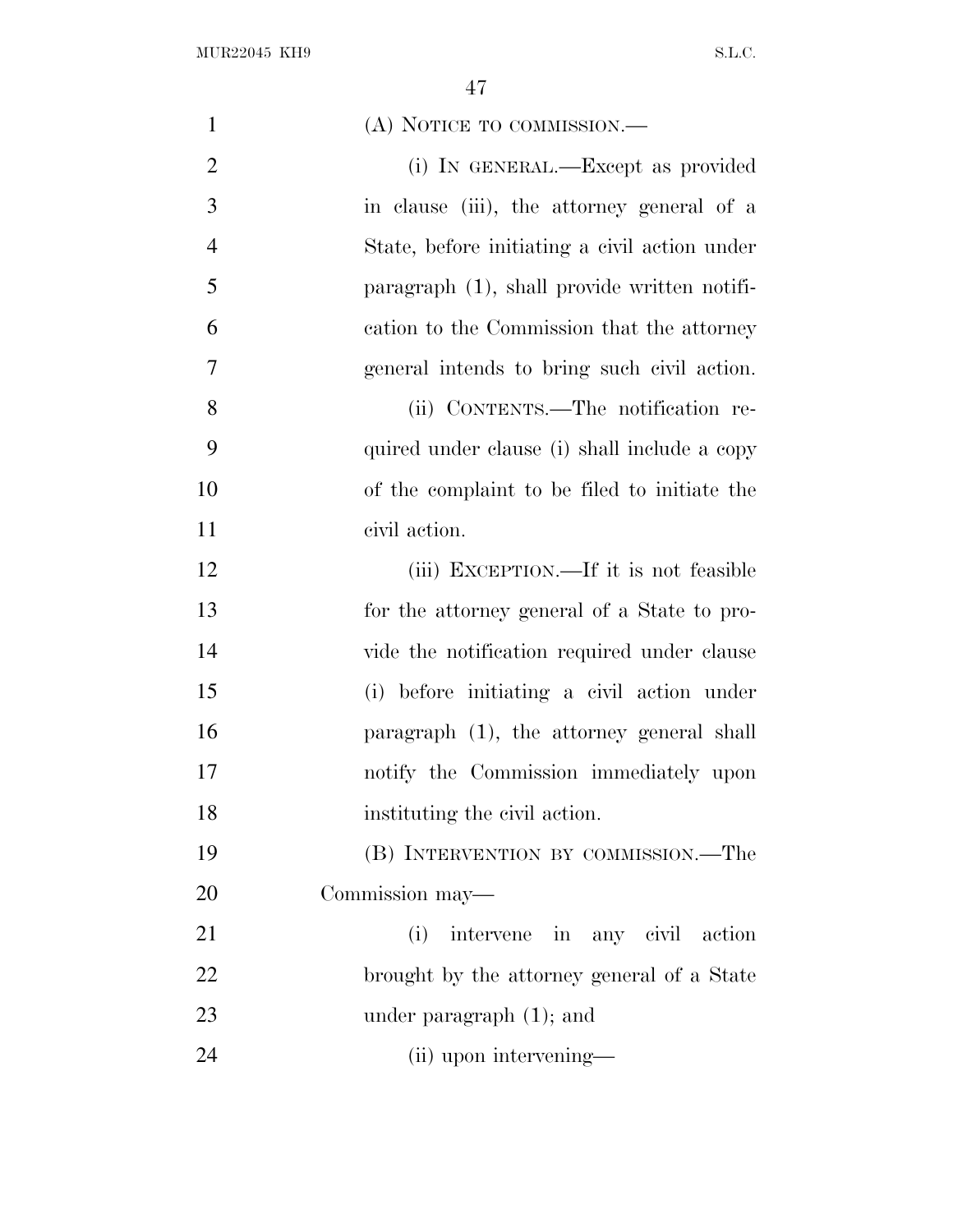$\rm MUR22045\,~~KH9 \qquad \qquad S.L.C.$ 

| $\mathbf{1}$   | (I) be heard on all matters aris-                    |
|----------------|------------------------------------------------------|
| $\overline{2}$ | ing in the civil action; and                         |
| 3              | (II) file petitions for appeal of a                  |
| $\overline{4}$ | decision in the civil action.                        |
| 5              | (3) INVESTIGATORY POWERS.—Nothing in this            |
| 6              | subsection may be construed to prevent the attorney  |
| 7              | general of a State from exercising the powers con-   |
| 8              | ferred on the attorney general by the laws of the    |
| 9              | State to conduct investigations, to administer oaths |
| 10             | or affirmations, or to compel the attendance of wit- |
| 11             | nesses or the production of documentary or other     |
| 12             | evidence.                                            |
| 13             | (4) VENUE; SERVICE OF PROCESS.—                      |
| 14             | (A) VENUE.—Any action brought under                  |
| 15             | paragraph $(1)$ may be brought in—                   |
| 16             | (i) the district court of the United                 |
| 17             | States that meets applicable requirements            |
| 18             | relating to venue under section 1391 of              |
| 19             | title 28, United States Code; or                     |
| 20             | (ii) another court of competent juris-               |
| 21             | diction.                                             |
| 22             | (B) SERVICE OF PROCESS.—In an action                 |
| 23             | brought under paragraph (1), process may be          |
| 24             | served in any district in which—                     |
|                |                                                      |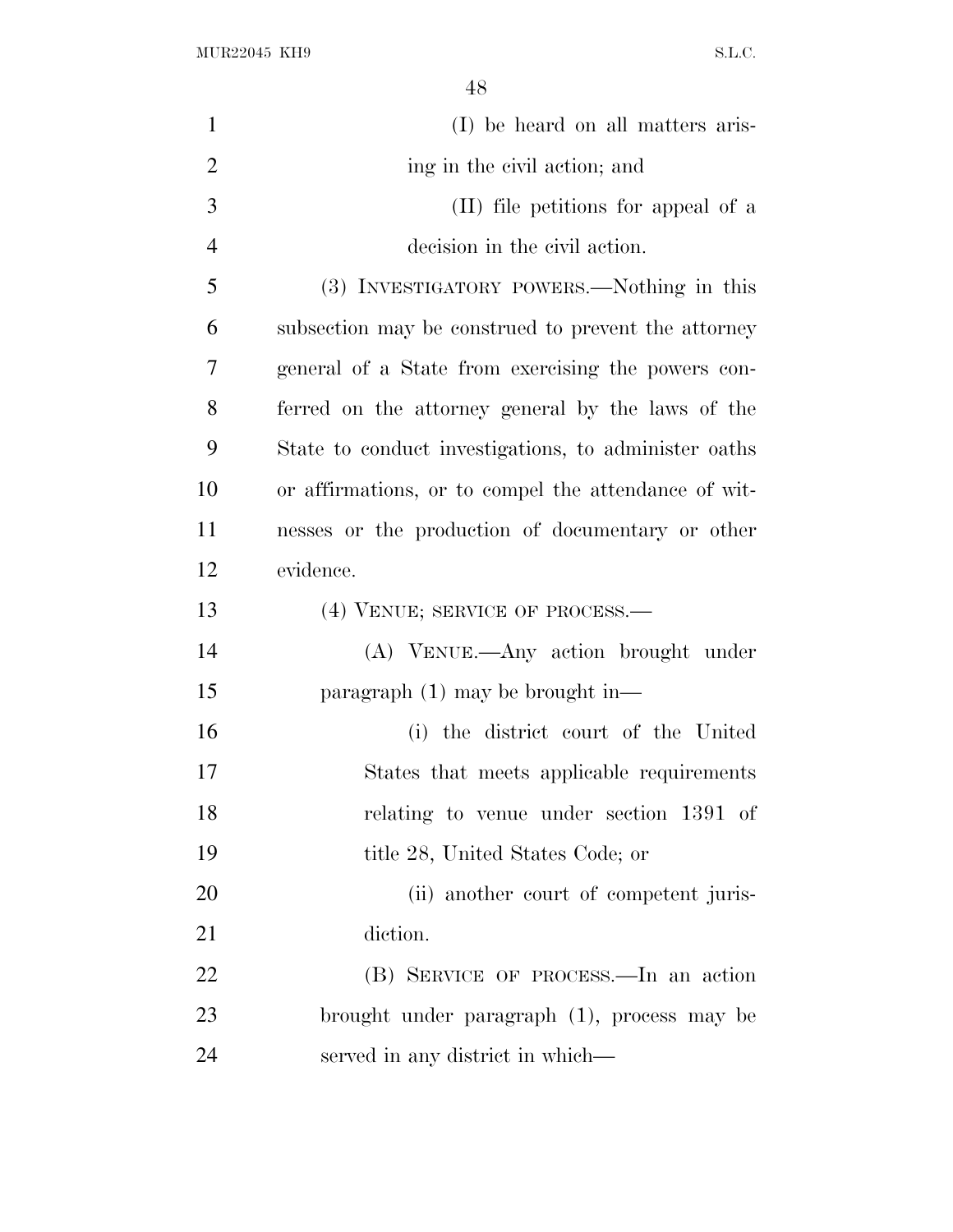MUR22045 KH9 S.L.C.

processes.

| $\mathbf{1}$   | (i) the defendant is an inhabitant,                       |
|----------------|-----------------------------------------------------------|
| $\overline{2}$ | may be found, or transacts business; or                   |
| 3              | (ii) venue is proper under section                        |
| $\overline{4}$ | 1391 of title 28, United States Code.                     |
| 5              | (5) ACTIONS BY OTHER STATE OFFICIALS.—                    |
| 6              | (A) IN GENERAL.—In addition to a civil                    |
| 7              | action brought by an attorney general under               |
| 8              | paragraph (1), any other officer of a State who           |
| 9              | is authorized by the State to do so may bring             |
| 10             | a civil action under paragraph $(1)$ , subject to         |
| 11             | same requirements and limitations that<br>the             |
| 12             | apply under this subsection to civil actions              |
| 13             | brought by attorneys general.                             |
| 14             | (B) SAVINGS PROVISION.—Nothing in this                    |
| 15             | subsection may be construed to prohibit an au-            |
| 16             | thorized official of a State from initiating or           |
| 17             | continuing any proceeding in a court of the               |
| 18             | State for a violation of any civil or criminal law        |
| 19             | of the State.                                             |
| 20             | SEC. 10. COORDINATION.                                    |
| 21             | In carrying out this Act, the Commission shall coordi-    |
| 22             | nate with any appropriate Federal agency or State regu-   |
| 23             | lator to promote consistent regulatory treatment of auto- |
| 24             | mated decision systems and augmented critical decision    |